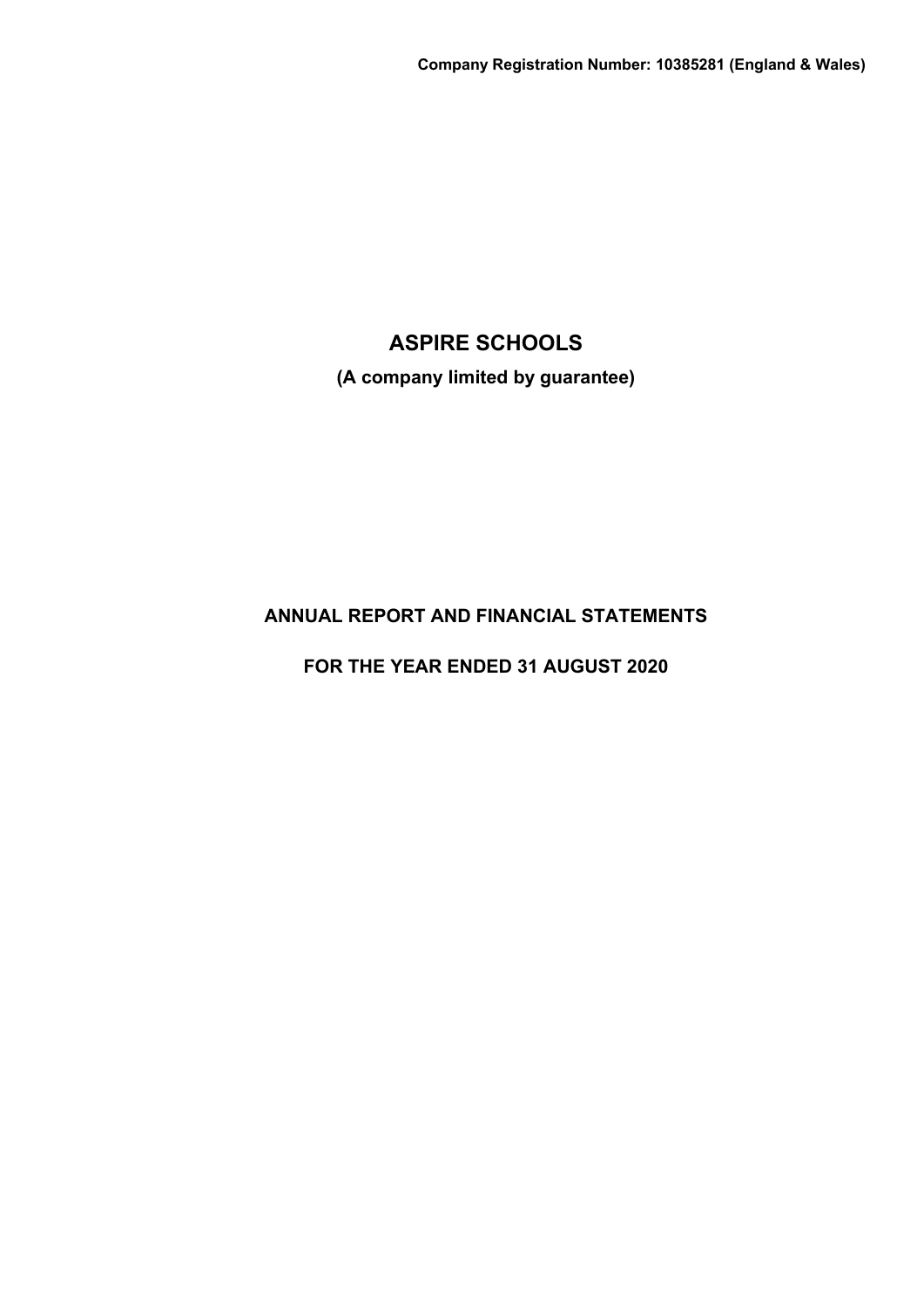# **ASPIRE SCHOOLS (A company limited by guarantee)**

# **CONTENTS**

|                                                                                                | Page      |
|------------------------------------------------------------------------------------------------|-----------|
| Reference and administrative details                                                           | $1 - 2$   |
| <b>Trustees' report</b>                                                                        | $3 - 18$  |
| <b>Governance statement</b>                                                                    | $19 - 22$ |
| Statement on regularity, propriety and compliance                                              | 23        |
| <b>Statement of Trustees' responsibilities</b>                                                 | 24        |
| Independent auditors' report on the financial statements                                       | $25 - 27$ |
| Independent reporting accountant's report on regularity                                        | $28 - 29$ |
| Consolidated statement of financial activities incorporating income and expenditure<br>account | $30 - 31$ |
| <b>Consolidated balance sheet</b>                                                              | 32        |
| <b>Academy balance sheet</b>                                                                   | 33        |
| <b>Consolidated statement of cash flows</b>                                                    | 34        |
| Notes to the financial statements                                                              | $35 - 59$ |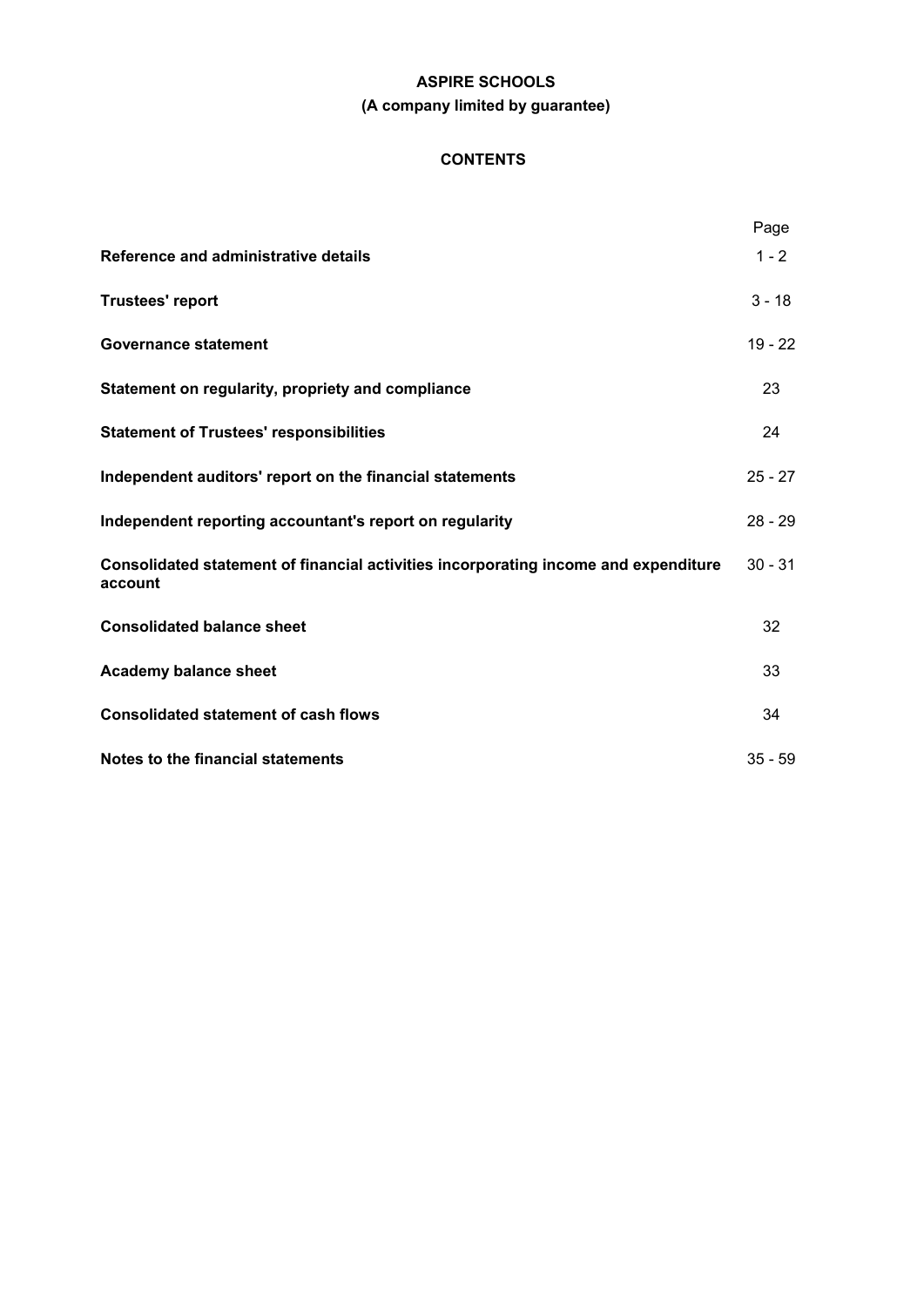# **ASPIRE SCHOOLS (A company limited by guarantee)**

# **REFERENCE AND ADMINISTRATIVE DETAILS**

# **Members**

G Wilson E Hutton F Bowers

# **Trustees**

J C Fletcher E A Hutton D Rutley M W Shaw G Wilson S E Jarrett R A Smith G E Fay J Avery (resigned 21 November 2019) H L V Eley L Baker (appointed 21 November 2019) A Mackrell (appointed 11 March 2020) M Abbott (appointed 11 March 2020)

# **Company registered number**

10385281

# **Company name**

Aspire Schools

# **Principal and registered office**

The Wycombe Grange, 56 Amersham Hill, High Wycombe, Buckinghamshire, HP13 6PQ

# **Company secretary**

M J Keen

# **Senior management team**

D Rutley S Holding I Watson A Hearne J Sisk K Baptiste T Nicholls R Sihera M J Keen E Bernardes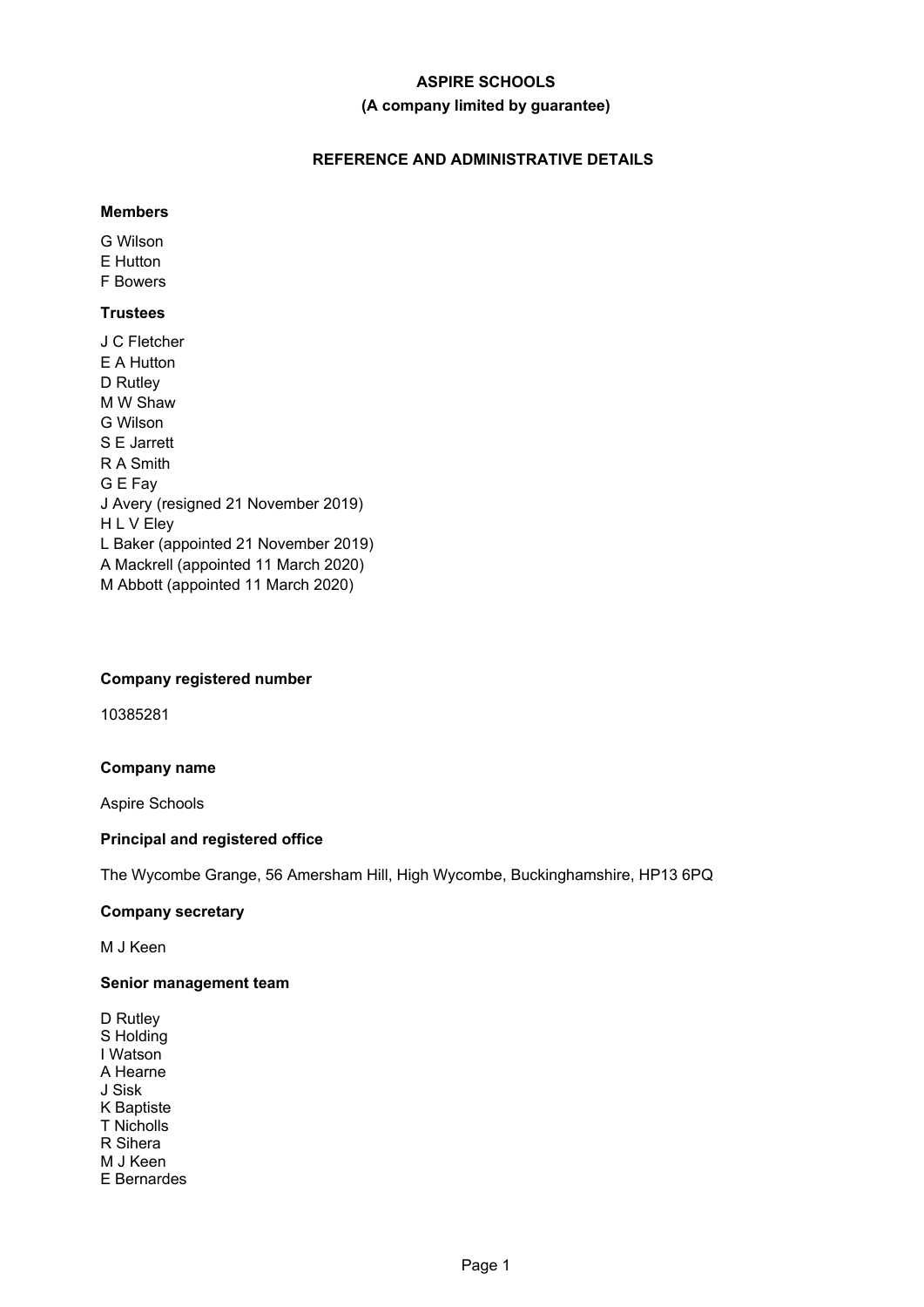# **(A company limited by guarantee)**

### **REFERENCE AND ADMINISTRATIVE DETAILS (CONTINUED) FOR THE YEAR ENDED 31 AUGUST 2020**

# **Independent auditors**

James Cowper Kreston, Reading Bridge House, George Street, Reading, Berkshire, RG1 8LS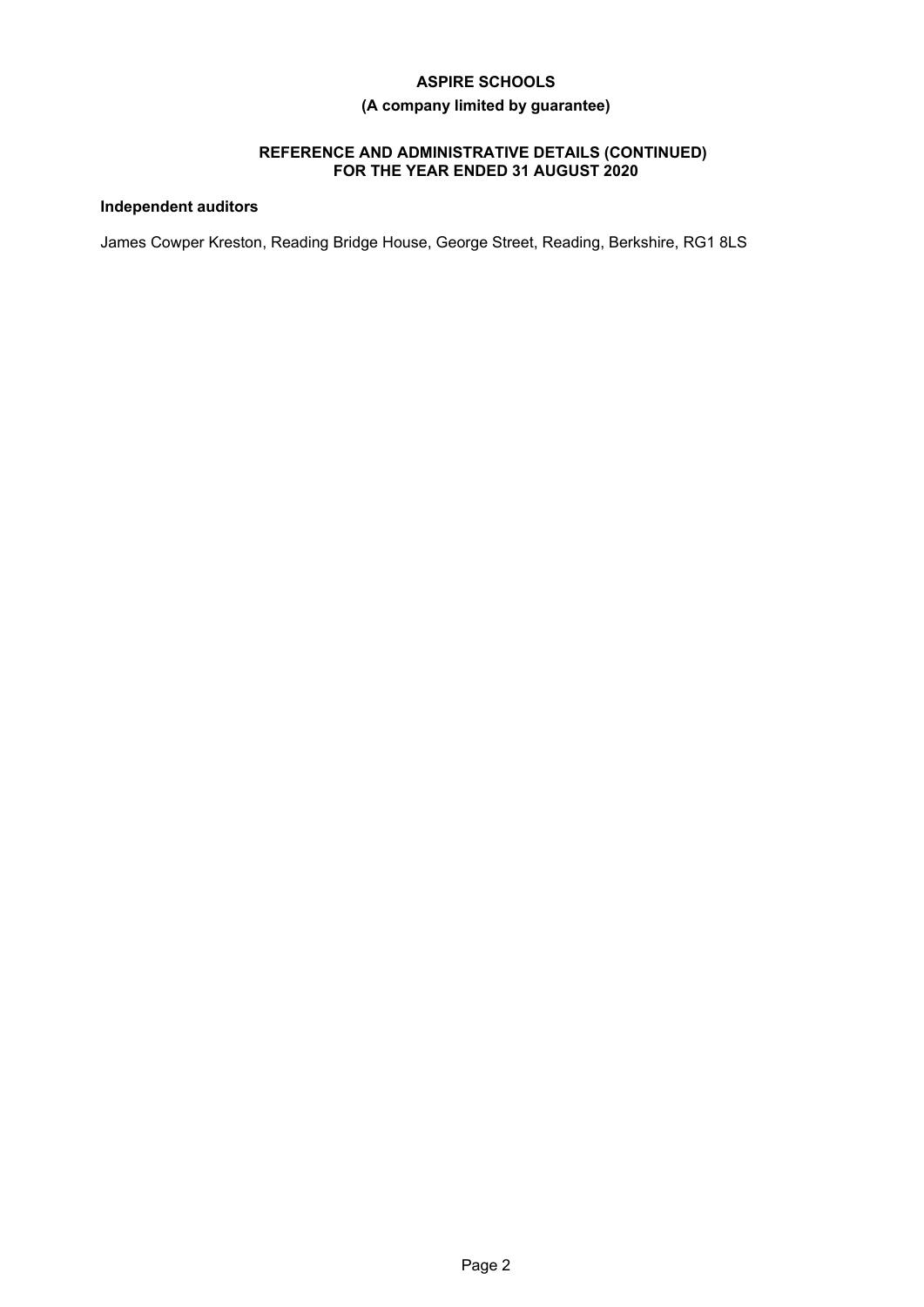# **ASPIRE SCHOOLS (A company limited by guarantee)**

# **TRUSTEES' REPORT FOR THE YEAR ENDED 31 AUGUST 2020**

The Governors present their annual report together with the audited financial statements of Aspire Schools ('the Academy' or 'the charitable company') for the period 31 August 2020.

#### **STRUCTURE, GOVERNANCE AND MANAGEMENT**

#### **Constitution**

The Academy, which was incorporated on 20th September 2016 and opened as an Academy on 1st April 2018, is a company limited by guarantee and an exempt charity. The charitable company's Memorandum and Articles of Association are the primary governing documents of the Academy.

The Governors act as the Trustees for the charitable activities of the Academy and are also the directors of the charitable company for the purposes of company law.

Details of the Governors who served throughout the period, except as noted, are included in the Reference and Administrative Details on page 1.

#### **Members' Liability**

Each member of the charitable company undertakes to contribute to the assets of the company in the event of it being wound up while they are a member, or within one year after they cease to be a member, such amount as may be required, not exceeding £10, for the debts and liabilities contracted before they ceased to be a member.

#### **Governors' Indemnities**

The Governors benefit from indemnity insurance purchased by the Academy to cover the liability of the Governors arising from negligent acts, errors or commissions occurring whilst on Academy business. The limit of this indemnity is £10,000,000.

#### **Principal Activities**

The principal activity of the Academy is to advance for the public benefit by establishing, maintaining, carrying on, managing and developing an Alternative Provision Academy offering a broad and balanced curriculum and also specialising through the provision of vocational courses.

The trust operates an Alternative Provision Academy and whilst the school operates from four separate locations across Buckinghamshire, the school operates as one school under the "Aspire" name.

The individual school sites are at Blueprint which is located in Aylesbury, which predominantly serves the Aylesbury Vale District area. The Wycombe Grange is based in High Wycombe and serves both the Wycombe and South Bucks District areas. Chiltern Skills and Enterprise Centre (CSEC) is based in Chesham and serves the Chilterns District Area. The fourth and our smallest site is Chess Valley Grange, which is also based in Chesham, which from the Spring Term in 2020, now serves the need of the Orchard House Medical Needs provision.

Across all 4 main school sites, Aspire has a combined pupil capacity of 192 (plus 15 places within its 6th form facility), and had a roll of 239\* students in the school census on 16th January 2020. \*Whilst 239 students were registered at Aspire at the time of the Census, it should be noted that 104 students were solely registered at Aspire. The remaining 135 students, were classified as being "dual registered" but were attending Aspire having being placed by their permanent secondary school, of which 69 students were registered through the Medical Needs Provision. In addition, a proportion of these dual registered students were only attending on a part time basis, and therefore the full time equivalent of students attending at any one time was within the capacity figures quoted above.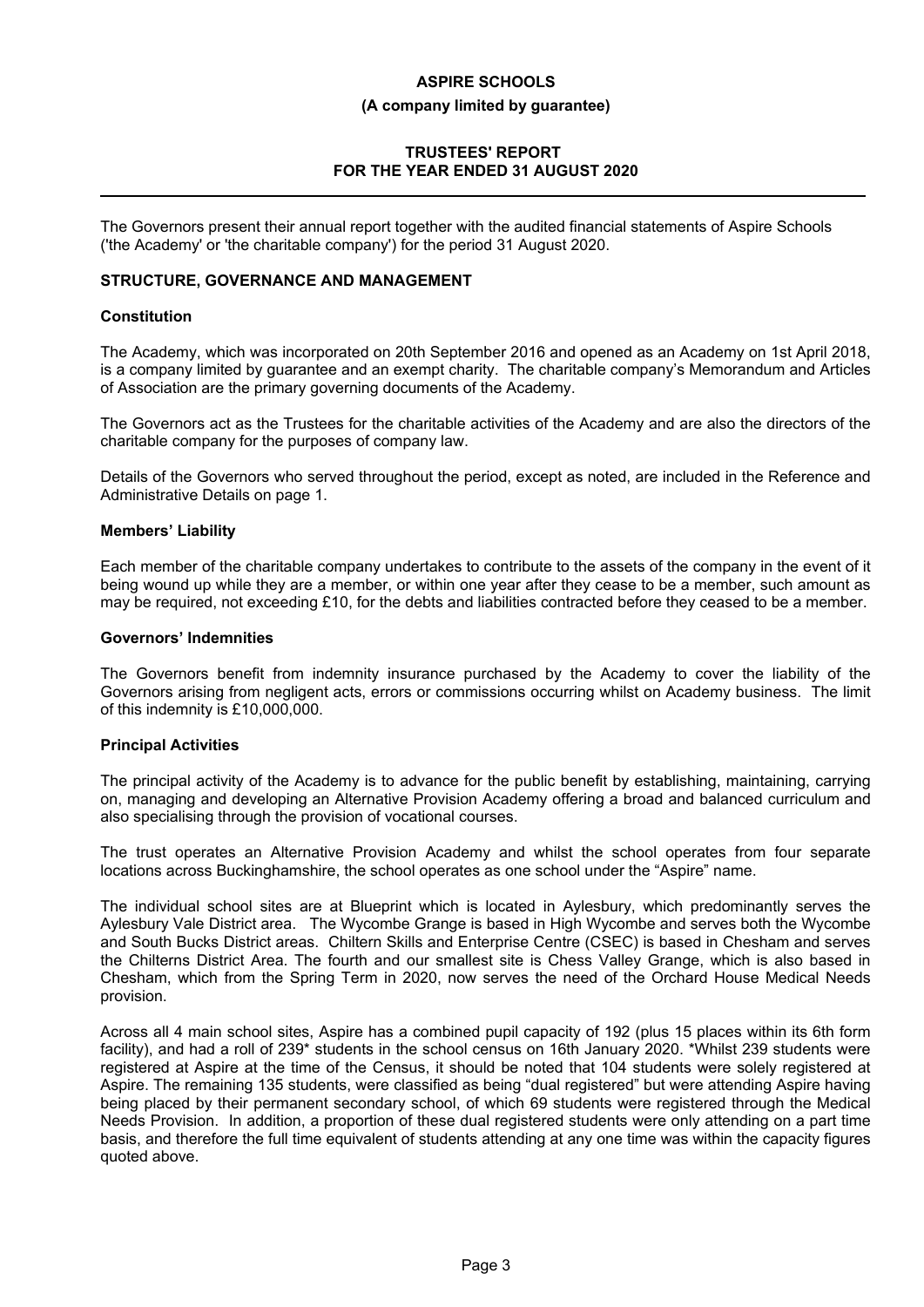#### **(A company limited by guarantee)**

### **TRUSTEES' REPORT (CONTINUED) FOR THE YEAR ENDED 31 AUGUST 2020**

#### **STRUCTURE, GOVERNANCE AND MANAGEMENT Principal Activities**

The Trust is also commissioned by Buckinghamshire Council, to provide additional educational services such as the Home Tuition Service, Stoke Mandeville Hospital Teaching Service and the Orchard House School Room, which from 2020, now forms part of the Trust's Medical Needs Provision. The Trust also continues to be commissioned by Buckinghamshire Council in the delivery the Outreach Service which works in conjunction with local secondary schools across the county.

The Academy is also responsible for the Blueprint HUB Kitchen, which it operates through the subsidiary company "Blueprint Catering Services Limited" and is 100% owned by the Aspire Schools. The subsidiary company was originally responsible for providing school lunches to children attending 4 local Primary Schools in the Aylesbury area, however from September 2019, this has reduced to just one Primary School.

### **Method of Recruitment and Appointment or Election of Governors**

On 1st April 2018, the Trustees appointed all those Governors that served the predecessor school to be Governors of the newly formed Academy. These Governors were appointed on a term of office of 4 years effective from their original appointment date as a Director of the Trust. The appointment of further trustees between 2018 and 2020, and any subsequent trustee appointments will ensure a staggered re-election or replacement process.

The Academy shall have the following Governors as set out in its Articles of Association and Funding Agreement:

- up to 9 Governors who are appointed by the Members or co-opted by the Trustees.
- up to 2 Parent Governors who are elected by the parents of registered pupils at the Academy;
- up to 2 Staff Governors who are elected by the staff and confirmed by the Members (provided that the total number of Governors, including the Head Teacher, who are employees of the Academy, does not exceed one third of the total number of Governors) and;
- the Executive Head Teacher who is treated for all purposes as being an ex-officio Governor.

Governors are appointed for a 4 year period, except that this time limit does not apply to the Head Teacher. Subject to remaining eligible to be a particular type of Governors, any Governors can be re-appointed or reelected.

When appointing new Governors, the Governing Body will give consideration to the skills and experience mix of existing Governors in order to ensure the Governing Body has the necessary skills to contribute fully to the Academy's development.

# **Policies and Procedures Adopted for the Induction and Training of Governors**

The training and induction provided for new Governors will depend upon their existing experience but would always include a tour of the Academy and a chance to meet staff and pupils. All Governors are provided with copies of policies, procedures, minutes, accounts, budgets, plans and other documents they will need to undertake their role as Governors. As there are normally only two or three new Governors a year, induction tends to be done informally and is tailored specifically to the individual. Advantage is taken of specific courses offered by various other organisations as appropriate.

There is a Governors training day organised each year which includes training sessions to keep the Governors updated on relevant developments impacting on their roles and responsibilities.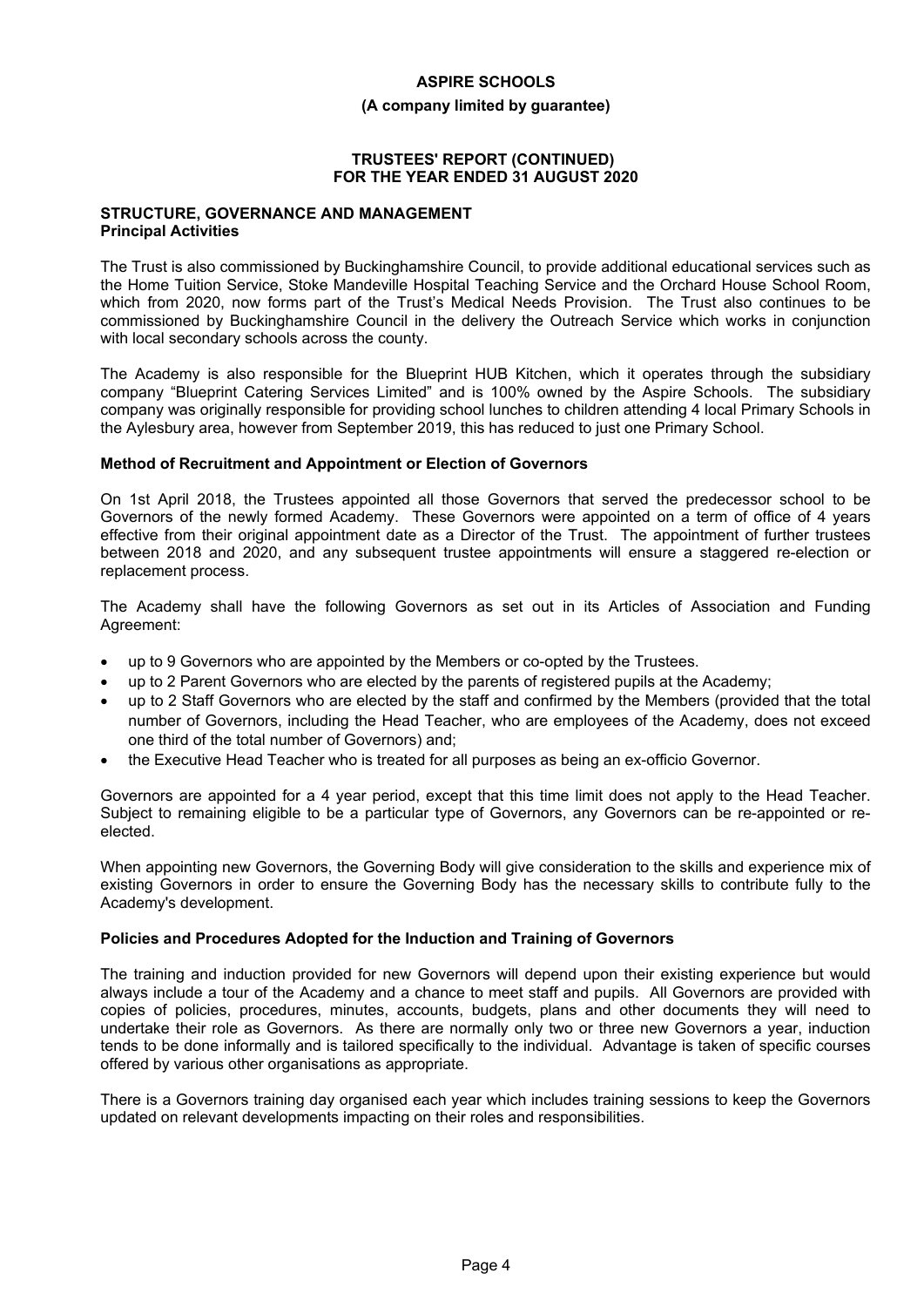#### **(A company limited by guarantee)**

# **TRUSTEES' REPORT (CONTINUED) FOR THE YEAR ENDED 31 AUGUST 2020**

#### **Organisational Structure**

The Governing Body normally meets a minimum of once each term. The Governing Body establishes an overall framework for the governance of the Academy and determines membership, terms of reference and procedures of Committees of the Governing Body and other groups. It receives reports including policies from its Committees for ratification. It monitors the activities of the Committees through the minutes of their meetings. The Governing Body may from time to time establish working groups to perform specific tasks over a limited timescale.

There are 5 Committees of the Governing Body as follows:

- Finance (including Premises, Health & Safety & Personnel) Committee.
- Complaints Committee
- HR Related Committee (staff conduct and grievances)
- Pay Review Committee
- Pupil Discipline Committee

Each Committee has its own terms of reference detailing the responsibilities discharged to it. The Finance Committee meets a minimum of once per term. All other committees will only meet on an "as and when" basis with the required number of governors being appointed, as outlined in each committee's terms of reference.

The following decisions are reserved to the full Governing Body:

- to consider any proposals for changes to the status or constitution of the Academy and its committee structure;
- to appoint or remove the Chair and / or Vice Chair; and
- to appoint and / or consider the performance management of the Executive Head Teacher
- to appoint the Company Secretary.

The Governors are responsible for setting general policy, adopting an annual development plan and budget, approving the annual statutory accounts, monitoring the Academy by the use of budgets and other data, and making the major decisions about the direction of the Academy, capital expenditure and staff appointments.

The Executive Head Teacher of the Trust is the designated Accounting Officer, and has overall responsibility for the day to day financial management of the Academy Trust. The Financial Policy & Regulations details where levels of expenditure are delegated to Business Managers, finance staff and other budget holders. One of the Business Managers has been appointed the Chief Financial Officer and also acts as Company Secretary for the Trust.

The Governors have devolved the day-to-day management of the Trust to the Executive Head Teacher and the Senior Leadership Team ('SLT'). The Trust has commenced of a restructure programme of his senior leadership in 2019, and to date has appointed an acting Head Teacher of Aspire, and an Acting Head of the Medical Needs Provision, and a Head of Development & Opportunities for the Trust. The remaining members of the overall SLT comprises of the Heads of Schools for the 3 main Aspire sites, and 2 Business Managers. The SLT implement the policies laid down by the Governors and report back to them on performance.

#### **Risk Management**

The Governors have implemented a system to assess risks that the Academy faces, especially in the operational areas (such as in relation to teaching, health & safety and school trips) and in relation to the control of finances. They have introduced systems, including operational procedures and internal financial controls in order to minimise risk. Where significant financial risk still remains they have ensured they have adequate insurance cover.

The Academy has an effective system of internal financial controls and this is explained in more detail in the Statement of Internal Control.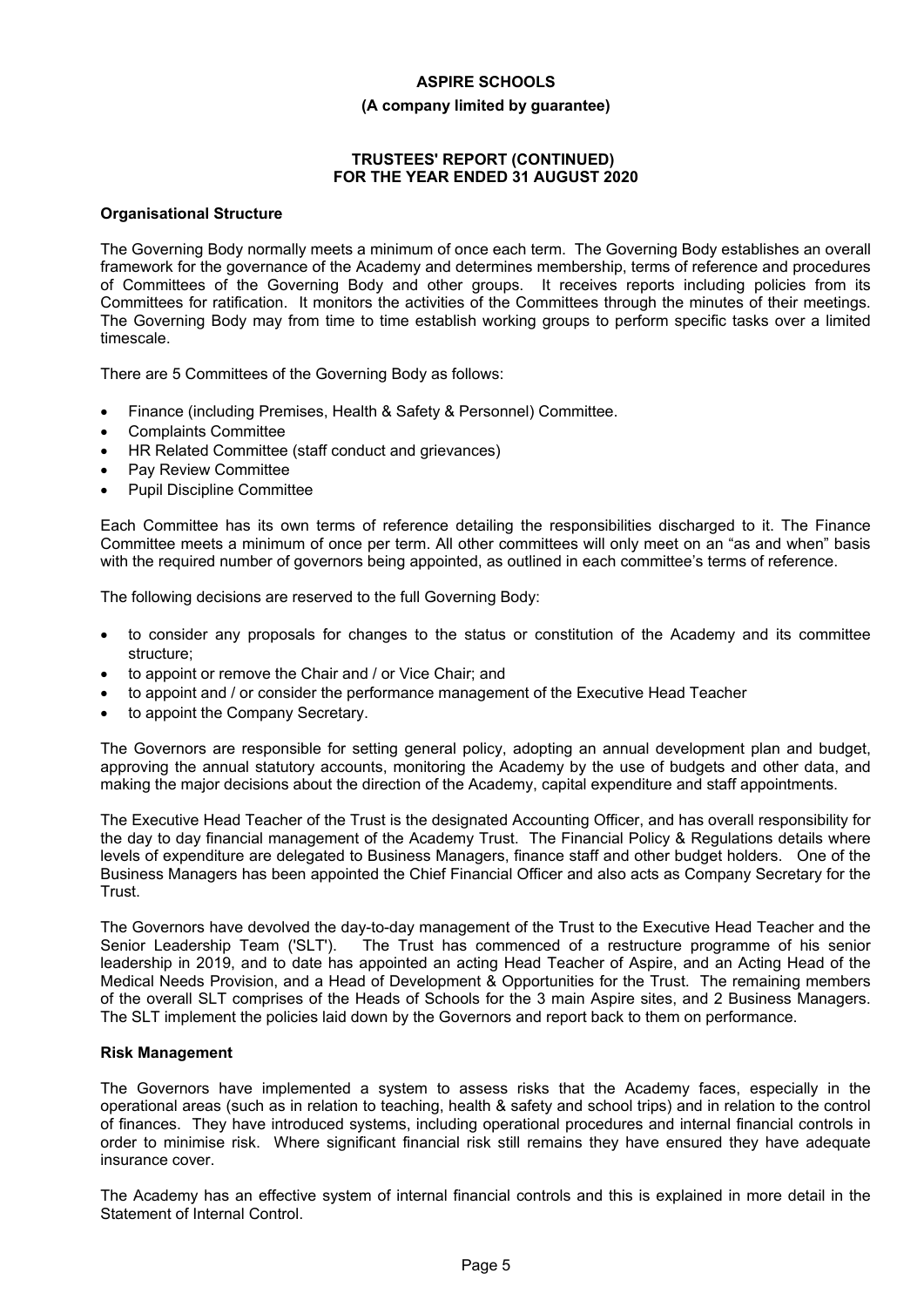#### **(A company limited by guarantee)**

#### **TRUSTEES' REPORT (CONTINUED) FOR THE YEAR ENDED 31 AUGUST 2020**

#### **Arrangements for setting pay and remuneration of key management personnel**

The Academy has a pay policy which sets out the basis on which we determine pay for all teachers and support staff. Qualified and Unqualified Teacher pay scales are subject to the School Teachers' Pay and Conditions Document. All non-teaching staff are employed and paid in accordance with the Bucks Pay Terms and Conditions. The rates of pay and allowances for all roles are determined by the responsibilities for each particular role as outlined in agreed job descriptions. Members of the Senior Leadership Team (SLT) are either paid on the Teacher's Leadership Scale or Bucks Pay Scale, at the agreed rate for each role.

Progression through either Teacher's or Bucks pay scales at Aspire is determined through the procedures as outlined in the Academy's Annual Performance Management process, which is completed between 1st September and 31st October each year. The Performance Management process will review performance against the agreed targets set the previous year, and outline specific targets being set for the forthcoming year. Subject to satisfactory performance, the pay of teaching staff will progress annually through the Teacher's Main Pay Scale, and the pay of support staff will progress until the maximum point has been reached within the agreed salary range for the particular role.

The Head Teacher will review performance of all Senior Leaders, following completion of the Annual Performance Management process. Recommendations for pay awards outside of the agreed pay scales for a particular role, would require approval of Trustees, before implementation.

The performance of the Head Teacher will be reviewed by a designated panel, including 2 trustees (one of which will be the Chair of Trustees), and by one external reviewer. Any pay award will be made in accordance with the pay structure agreed for the role of Head Teacher.

#### **Trade union facility**

There have been no employees during the present accounting period that were appointed as trade union officials or undertook duties on behalf of any trade union.

#### **Connected Organisations, including Related Party Relationships**

There are no related parties which either control or significantly influence the decisions and operations of the Academy. There are no sponsors or formal Parent Teacher Associations associated with the Academy.

#### **OBJECTIVES AND ACTIVITIES**

#### **Objects and Aims**

The principal objects of the Academy, as set out in its Articles of Association, are to:

- advance for the public benefit education in the United Kingdom, in particular but without prejudice to the generality of the foregoing by establishing, maintaining, carrying on, managing and developing a school, offering a broad and balanced curriculum; and
- promote for the benefit of the inhabitants of Buckinghamshire and the surrounding area the provision of facilities for recreation or other leisure time occupation of individuals who have need of such facilities by reason of their youth, age, infirmity, disablement, financial hardship or social and economic circumstances for the public at large in the interests of social welfare and with the object of improving the condition of life of the said inhabitants.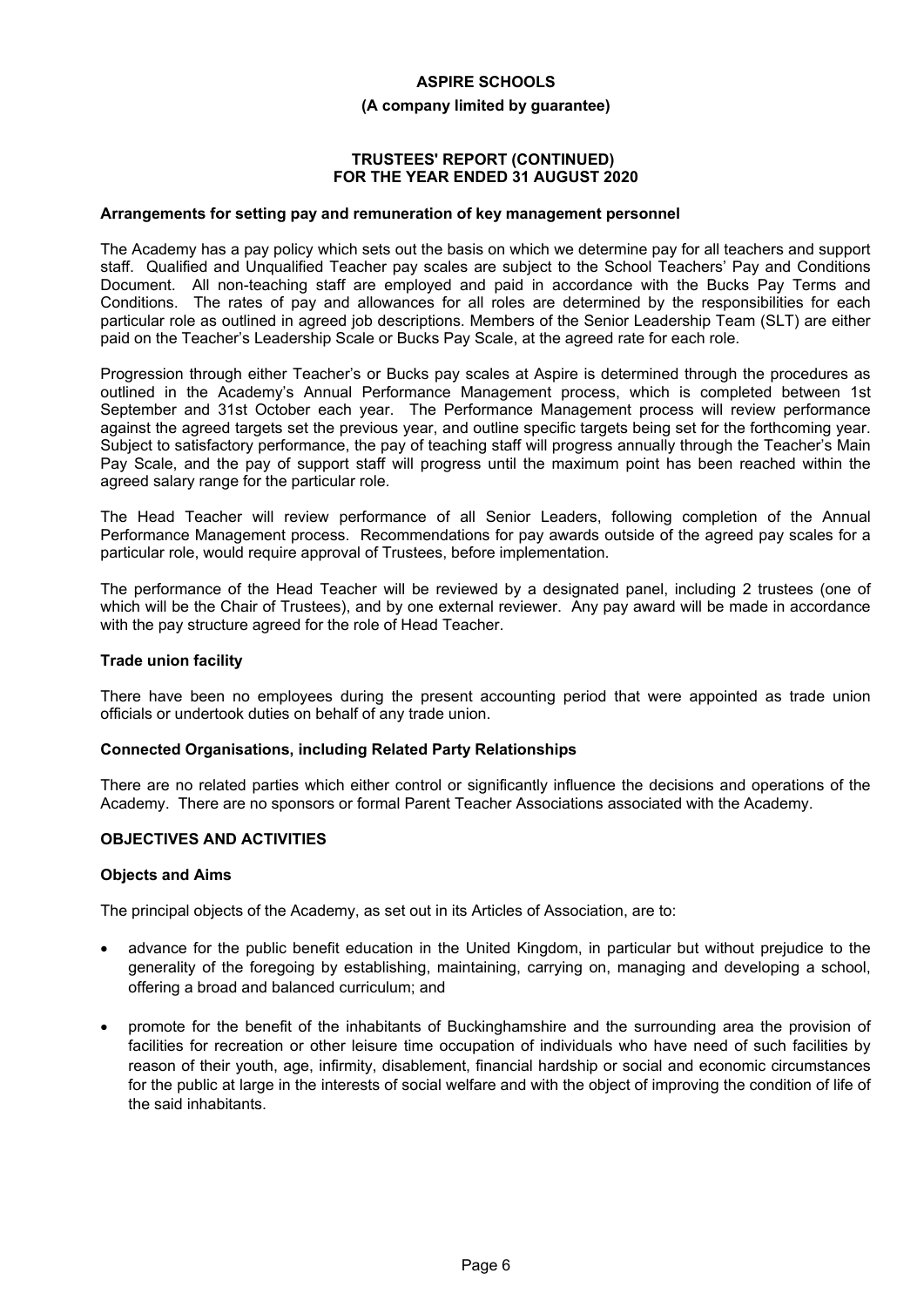#### **(A company limited by guarantee)**

# **TRUSTEES' REPORT (CONTINUED) FOR THE YEAR ENDED 31 AUGUST 2020**

#### **Vision Statement**

- Aspire's vision is to be "an inspirational, leading edge learning environment where students flourish and change happens"
- Aspire will always do "What is best for the child?"
- Aspire will work out "How can we make that happen?"

#### **Our Values**

- "We are a supportive community and demonstrate this through our values which are:-"
	- "Respect" "Hope" "Forgiveness" "Love" "A growth mind-set" "Integrity" "Commitment"

#### **Strategic Objectives**

The following key goals continue to the School's key strategic objectives.

#### *Knowing our Students*

Knowing our students will lead to students who flourish, engage and make progress. They are motivated to learn, able to reflect and become more self-aware and are ready to move on to the next stage of their learning journey. Behaviour is understood and well managed and staff meet the needs of all students.

#### *Outstanding Relationships*

Outstanding relationships will lead to mutual respect between staff and students and a calm working environment with fewer behavioural incidents. We will have meaningful engagement with parents and students will be willing to access support from other agencies. Our communication and systems to communicate will continue to improve. Positive relationships and our sense of belonging will improve both staff and students' attendance.

#### *Personal Development*

Developing character will lead to a positive attitude towards staff, learning and others. Staff and students will embrace and learn from risk taking, challenge and failure and take ownership for their own development. We will use effective practices to continuously improve and grow.

#### *Professional Learning*

Professional learning will lead to an outstanding learning community where everyone wants to learn and improve. We will be a leading edge organisation for how to work with students with challenging behaviours. Our staff will be experts, able to deliver high quality CPD based on evidence and research that improves outcomes for young people.

#### *Exceptional Teaching*

Exceptional teaching will lead to every student making good progress. Students will be engaged in learning and teaching will develop skills and meet the needs of every student.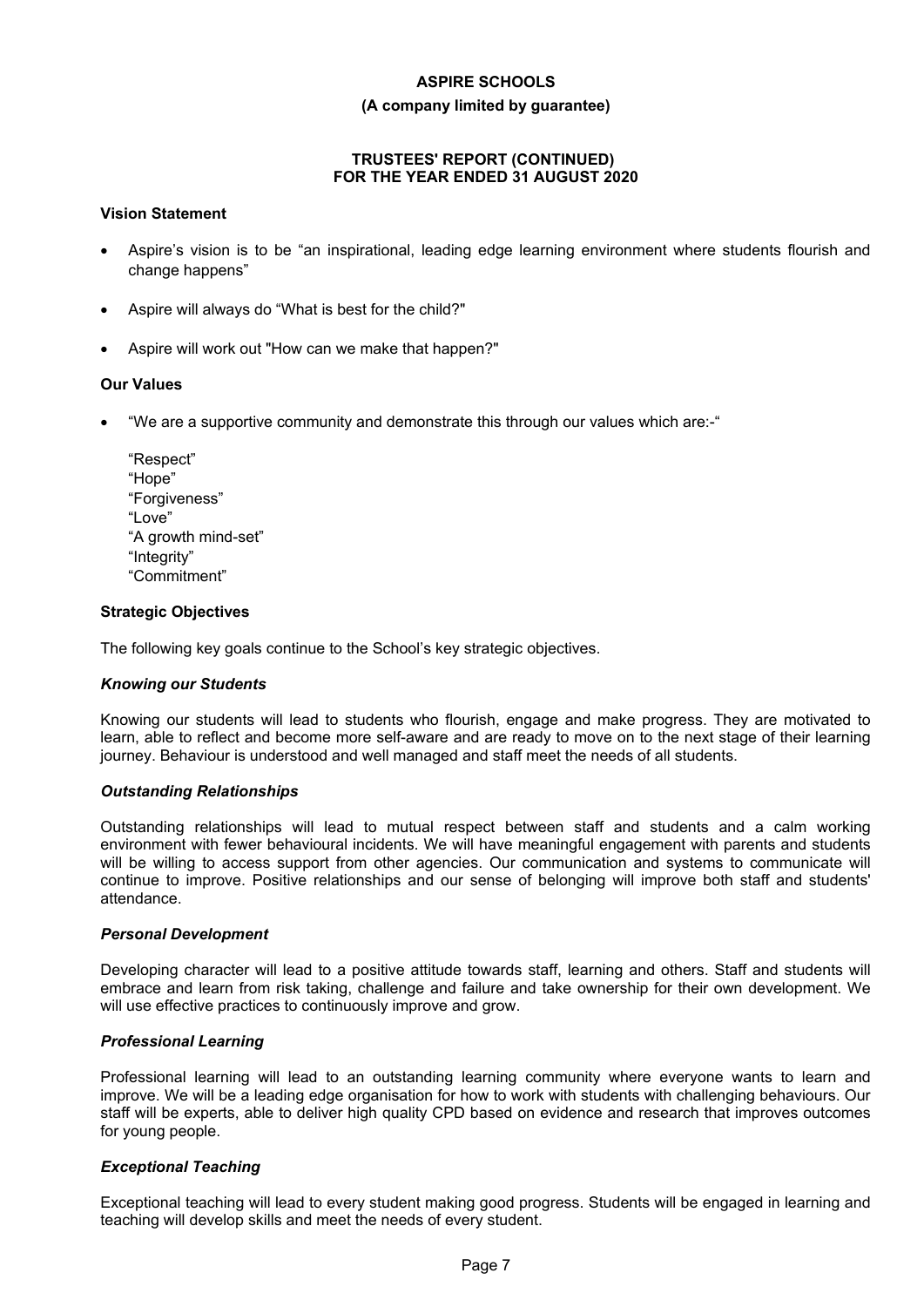#### **(A company limited by guarantee)**

### **TRUSTEES' REPORT (CONTINUED) FOR THE YEAR ENDED 31 AUGUST 2020**

#### *Sustainable Organisation*

A sustainable organisation will lead to the growth and strength of Aspire. We will be able to adapt and respond to the needs of Buckinghamshire schools within our available means that we have and will maintain a safe and welcoming working environment that people want to be part of.

#### **Public Benefit**

The Governors confirm that they have complied with the requirement in the Charities Act 2011 to have due regard to the Charity Commission general guidance on public benefit in exercising their powers or duties. They have referred to this guidance when reviewing the Academy's aims and objectives and in planning its future activities.

The Academy provides education for students who are permanently excluded from mainstream secondary schools or academics across Buckinghamshire. In addition where students move into Buckinghamshire and have not secured a placed at a mainstream school, the Local Authority will place them on a short term basis with Aspire.

Aspire continues to support mainstream secondary schools where students that are at the risk of exclusion, and therefore placed at Aspire and classified as "dual registered", this being on a full time or part time basis. Aspire also provides an Outreach service to work with students in mainstream schools to ensure that their risk of being permanent excluded is minimised. Aspire works closely with families, carers and other agencies such as Social Services, Police and other voluntary groups.

The range of students attending Aspire are from Year 7 to Year 13, although the Home Tuition Service will cater for students from all years from Year 1 to Year 13. Aspire, as required, provides a core curriculum of English, Maths & Science, with appropriate accreditations and qualifications. The remainder of the curriculum will be built around the specific needs of the student, and a customised programme will help those to overcome barriers, assist with improving their self-confidence and motivation, and their overall engagement with education. Aspire will continue to support students in their reintegration into mainstream education, or where appropriate, facilitate their transfer into more specialist education. For those KS4 students attending Aspire, our curriculum offer of vocational subjects offers a wide choice of skills in preparation for further education, training or employment. Through the School's Strive project, students gain considerable work experience in the area of horticulture and garden maintenance, and in turn help the local community and prepare students for future employment.

# **STRATEGIC REPORT**

#### **Strategic report**

The Academy has continued to work on the priorities set out in its previous School Development Plan as approved by the Governing Body.

The School faces a number of principal risks as set out in the 'Principal Risks and Uncertainties' section. The School uses various financial instruments including cash and items such as trade debtors and trade creditors that arise directly from its operations. The existence of these financial instruments exposes the school to a number of financial risks which are described in more detail below.

The main risks arising from the financial statements are cash flow and credit risk. The school seeks to manage financial risk by ensuring sufficient liquidity is available to meet foreseeable needs and to invest cash assets safely and profitably. The school seeks to manage its cash reserves to ensure liabilities are settled as they fall due.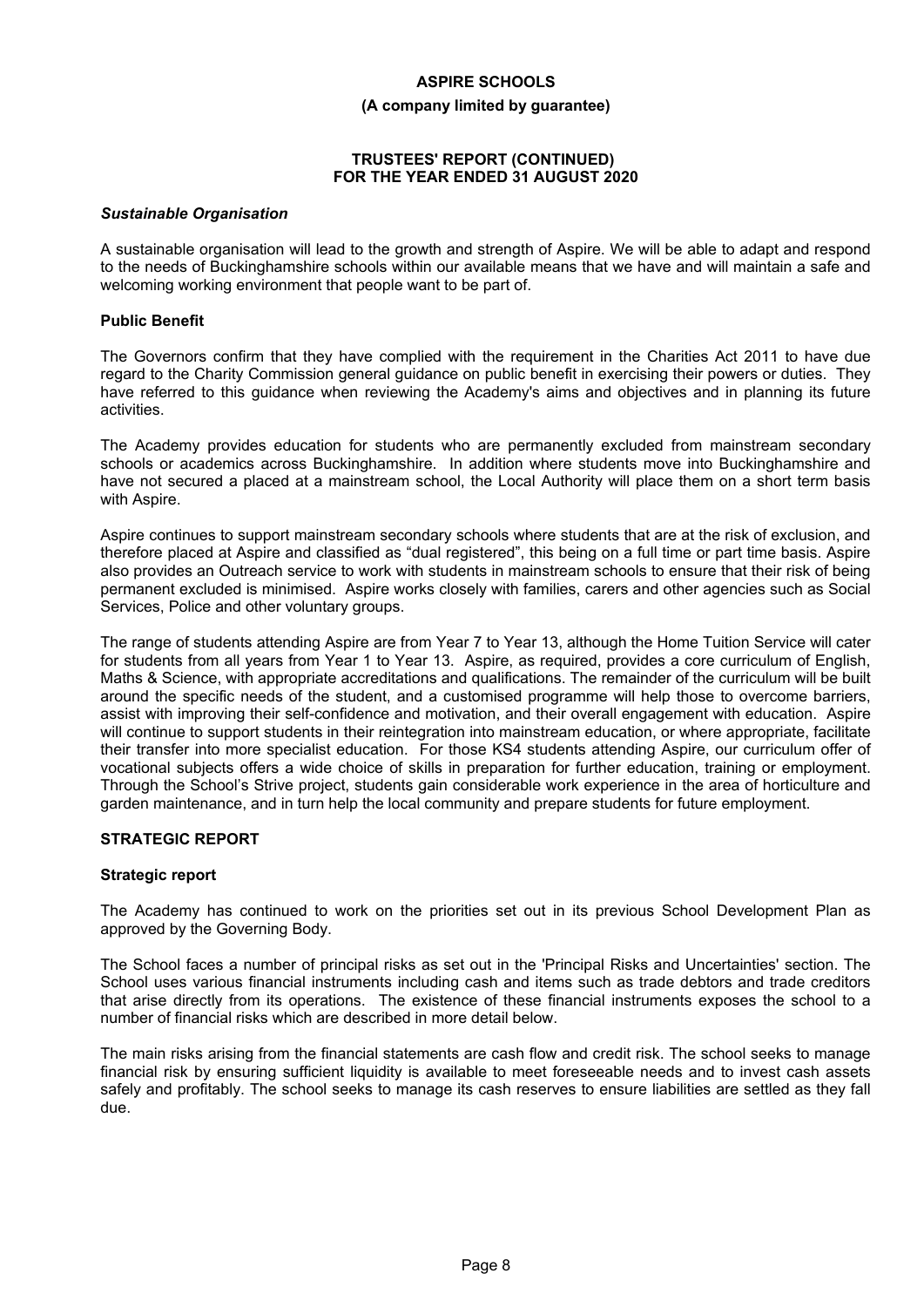#### **(A company limited by guarantee)**

#### **TRUSTEES' REPORT (CONTINUED) FOR THE YEAR ENDED 31 AUGUST 2020**

#### **Achievements and Performance**

The Academy is in its third period of operation since conversion on 1st April 2018, and has yet to be inspected by Ofsted. The Academy has continued to work on the priorities set out in is strategic plan. The last Ofsted inspection prior to becoming an academy, was undertaken in July 2014 at the Wycombe Grange and in September 2013 at Blueprint. Both inspections were undertaken prior to the amalgamation of the 2 former Pupil Referral Units in 2015, and classifications of both schools was "outstanding" in all 5 keys areas.

The Academy is committed in undertaking a regular programme of internal evaluation in all of 3 main sites, and collectively across Aspire, including the additional services, as commissioned by Buckinghamshire Council. The results of the evaluations will continue to be shared with the Board of Governors/Trustees, together with any action plans to maintain and improve performance.

The Academy is committed to continual improvement which is achieved in a number of ways, including improvement planning, review meetings, continual professional development, lesson observations, performance management, self-evaluation, data analysis and action planning.

#### **Key Performance Indicators (including the impact of Covid 19)**

The Governors receive regular information on a termly basis, including an annual report at the beginning of every new Academic Year. This report, which is available from The Head Teacher, enables Governors to monitor the progress of the Academy, against its aims and objectives, and reviews the performance of all aspects of the Academy and of the Commissioned Services, including student achievements both through exam results and through individual case studies.

The Academy measures success through a series of performance indicators as listed below:-

- Demand for Provision from the Local Authority and Local Secondary Schools;
- Student Performance including outcomes of accreditations and their destinations;
- Financial Stability
- Feedback from other organisations working with Aspire.

#### Demand for Provision

The total number of pupils who attended Aspire in the 12 month period ending 31 August 2020 was 325. (compared to 338 for the year ending August 2019, and 379 for the year ending August 2018). Given the Covid 19 restrictions in place in 2020, it would have been estimated that the total student numbers would have been in line with those seen in year ending August 2018. The latest student numbers on roll at the Academy at the time of the October 2020 census date was 136, and again whilst this is lower than the level of 185 seen in October 2019, with this being due to the impact of the Covid 19 lockdown. Since the beginning of October 2020, student referrals have increased, and it is expected that student numbers will return to more normal levels by the end of Autumn Term.

As an Alternative Provision Academy, the number of students on roll at any one time will fluctuate considerably. Many students will be referred on a short term basis, as is the case for our 12 week Key Stage 3 Programme. Other students will attend through the Key Stage 4 Programme and will attend either 1 or 2 days week, and will undertake specific vocational courses such as Construction, Motor Mechanics, Hair & Beauty and Child Development.

During the year ending August 2020, the number of places funded directly by the Local Authority, for the placement of students that have been permanently excluded (or placed from outside of Buckinghamshire without a school) remained at 93.

During the same period, there was a small decline in the number of dual registered places, mainly resulting from lower numbers participating in the KS4 Engagement Programme, and due to a reduction in referrals from schools as a direct result of the Covid 19 restrictions.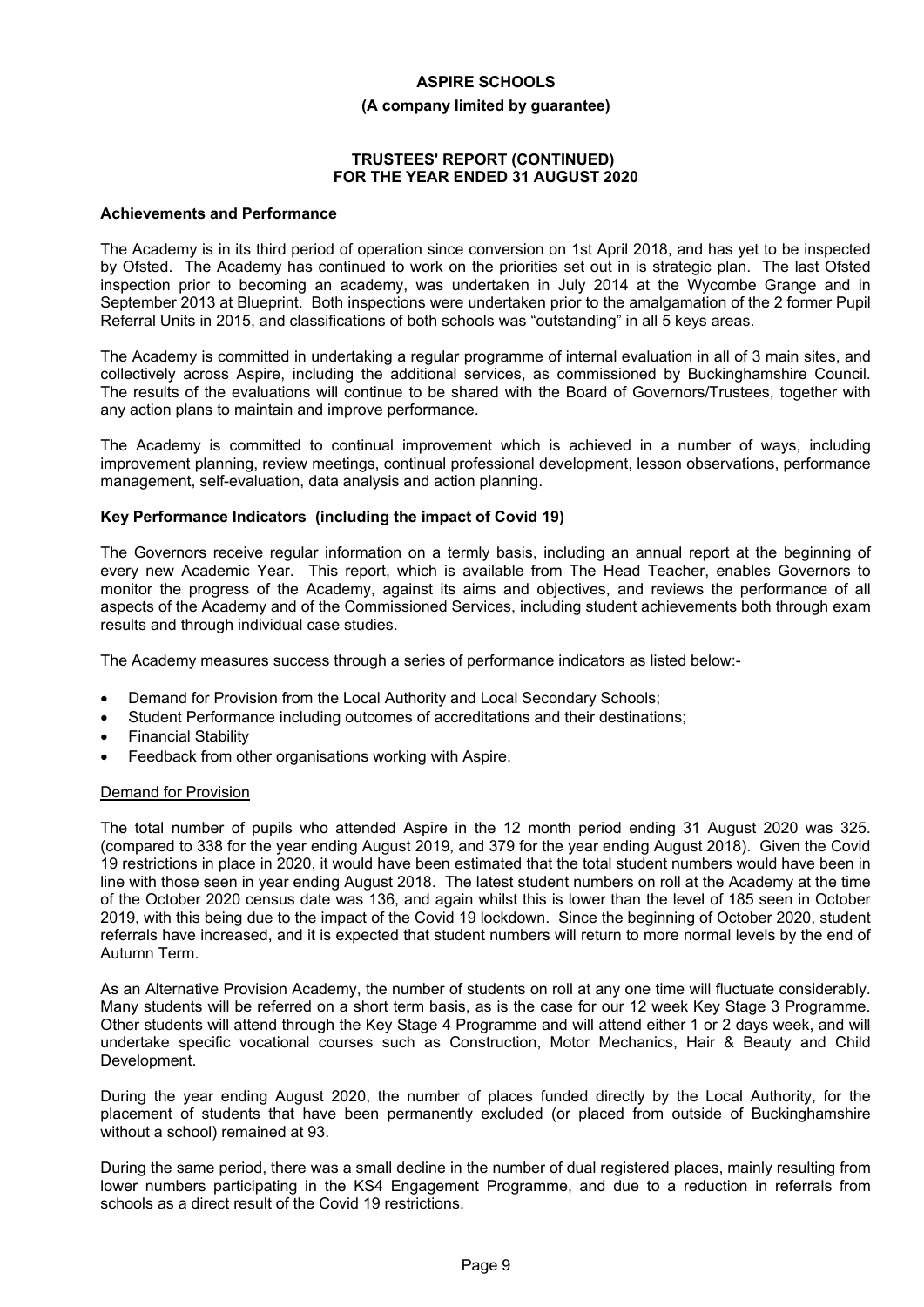#### **(A company limited by guarantee)**

### **TRUSTEES' REPORT (CONTINUED) FOR THE YEAR ENDED 31 AUGUST 2020**

In respect of the Medical Needs Provision and Outreach provided by Aspire, a total of 70 (77) students were registered through the Home Tuition Service, a total of 33 (74) students attended Orchard House, and a total of 300 (555) students received tuition through the Stoke Mandeville Hospital Teaching Service. A further 256 (302) students were supported by the Outreach Team across 26 (28) different secondary schools. (Previous year's student numbers in brackets). The effect of the Covid 19 restrictions during 2020, has had a significant impact on referrals from Schools, although support continued to be provided by Aspire to existing students during the lockdown period.

### Student Performance

Key Stage 4 Examination Results for 2019/20:-

- A total of 60 (62) students sat exams, including 230 (205) GCSE's and 80 (86) Vocational Qualifications
- 41% (14%) of GCSE's taken were graded 9 to 4
- 15% (9%) of students taking English Language were graded 9 to 4, with 96% (98%) being graded 9 to 1.
- 23% (15%) of students taking Mathematics were graded 9 to 4, with 92% (93%) being graded 9 to 1.
- 100% of students achieved 1 or more qualifications (2019 91%)
- 88% of students achieved 3 or more qualifications (2019 72%)
- 58% of students achieved 5 or more qualifications (2019 60%)
- 97% of those students achieved a Vocational Qualification. (2019 98%)

From a total of 88 (88) Year 11 & 12 Leavers, 68 or 77% (47 or 53%) have continued in education, no students (3 or 4%) have moved into employment, 15 or 17% (19 or 22%) are with other training providers, and no students (4 or 5%) are NEET. A further 5 student destinations are unknown. (Previous year's figures shown in brackets)

Given the impact of the Covid 19 restrictions, all GCSE examinations were cancelled during May and June 2020. The assessment of all GCSE grades were assessed in accordance with the government revised guidelines, which in the most part were based on Teacher assessment and completed coursework.

#### Financial Stability

Although the Academy's Funding Agreement is not subject to a specific carry forward limit on the amount of GAG funding, the main financial performance indicator is the level of reserves held at the balance sheet date and, in particular, the amount of GAG funding carried forward at the balance sheet date. At 31 August 2019, the balance of the GAG Restricted Fund was £720,337, which is after a transfer of £30,090 to the Restricted Fixed Asset Fund to fund capital expenditure during the period.

Funding of the Academy is through 3 main funding channels as detailed below:-

- (1) The school has a capacity of 192 places, and in accordance with ESFA funding guidelines for Special Schools, receives £10,000 per place, or the equivalent of £1,920,000 per annum. Additional funding received directly from the ESFA was £291,237, and derived from funding for the  $6<sup>th</sup>$  Form, Pupil Premium, Rates Relief, and additional DfE Grants to cover the additional costs of the Teachers' Pay Award from 2018 and 2019, and to cover the cost of increased employers' contributions to the Teachers' Pension Scheme from September 2019.
- (2) Funding is received from the Local Authority in accordance with the agreed contract of March 2018. Through this contract, the Local Authority has agreed to purchase 93 places, to enable to meets its legal obligations when students are permanently excluded from mainstream education, or when students move into Buckinghamshire without a permanent school placement. The number of students placed at Aspire by the Local Authority will fluctuate throughout the year in line with the actual demand, but reached a maximum level of 87 placements in March 2020.

Specific funding is also received from the Local Authority to support the 12 week Key Stage 3 Programme, where the referring school will only be charged 50% of the normal standard daily charge. A total of 25 places are subsidised by the local authority at any one time. The same subsidy applies to the Key Stage 4 School Engagement Programme, which focuses on the provision of vocational courses to other secondary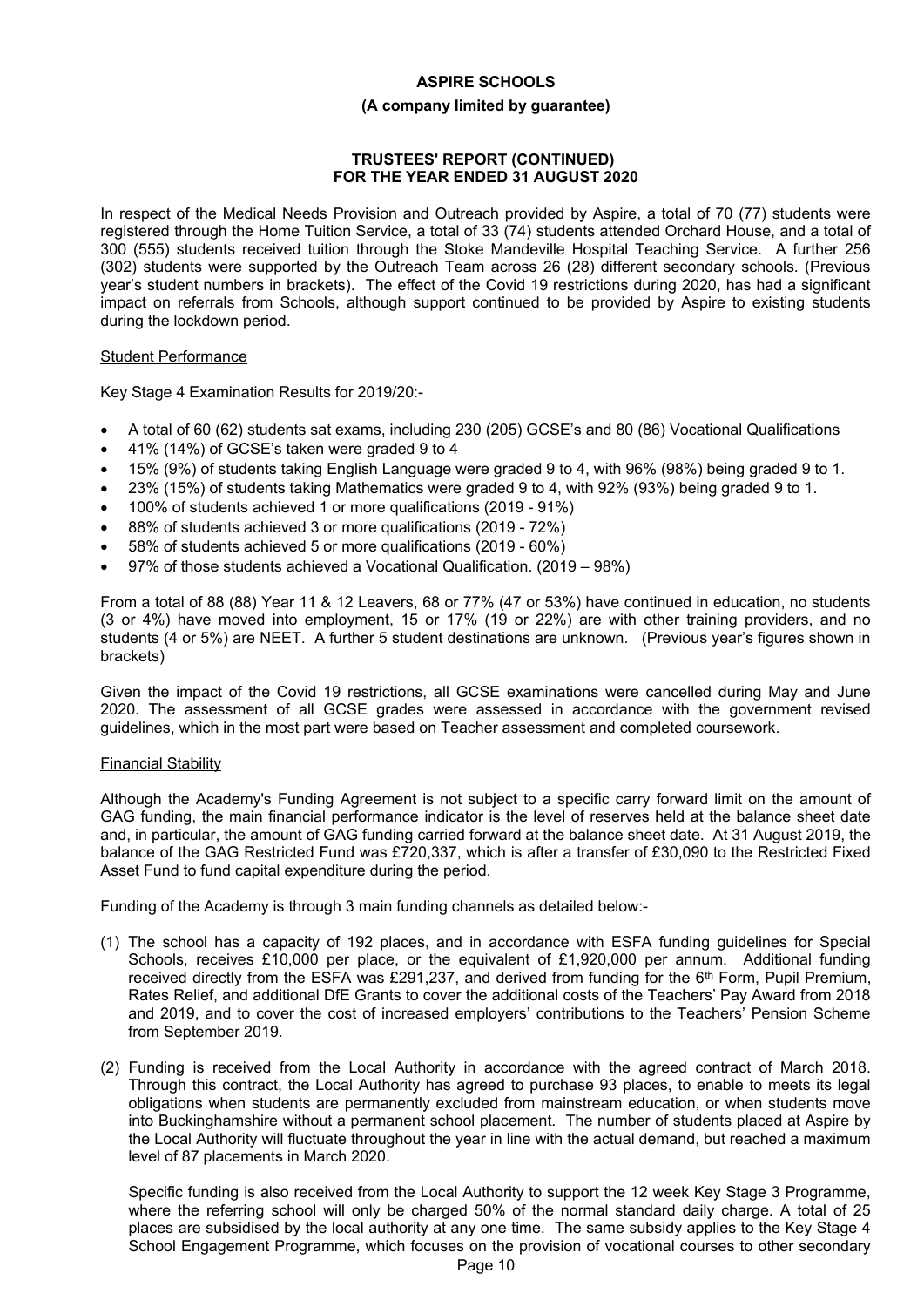#### **(A company limited by guarantee)**

#### **TRUSTEES' REPORT (CONTINUED) FOR THE YEAR ENDED 31 AUGUST 2020**

school students, where they attend either 1 or 2 days per week. A total of up to 66 places are subsidised by the Local Authority at any one time.

The total Local Authority funding received directly to support the core operations of Aspire for the 12 month period to 31 August 2020 was £1,163,004. SEN income to support those students with specific educational needs for the period provided an additional £391,619. Additional funding was received £733,994 from the Local Authority to fulfil its obligations in providing the Outreach Service, Stoke Mandeville Hospital Teaching Service, Orchard House School Room and the Home Tuition Service.

(3) Funding is received direct from other secondary schools in Buckinghamshire, through both full time and part time provision at Aspire, through the 12 week KS3 programme, the KS4 School Engagement Programme, and through the Home Tuition Service. Total funding received during the period, was £718,523. This can be broken down to £448,104 being directly received by Aspire, £214,066 in respect of Home Tuition referrals, and £56,353 for referrals to Orchard House.

As the majority of the Academy's funding is based on pupil numbers, pupil numbers is also a key performance indictor. As a result, the ratio of total funding per pupil (excluding 6th Form income) was £21,581 for the period.

Staffing costs are another key performance indicator for the Academy and the percentage of total staff costs to GAG, Local Authority and School funding for the period was 86.8% (88.0% in 2019), while the percentage of staff costs to total costs was 79.3% (79.8% in 2019).

The impact of Covid 19, to date, has not significantly impacted on the financial standing of the Academy. Additional expenses of approximately £15,000 were incurred in respect of additional deep cleaning costs, the cost of purchasing additional cleaning equipment products, and the installation of hand sanitiser stations at all the sites. Further costs were incurred with the purchase of IT equipment, including lap tops for staff to enable them to work remotely. Blueprint Catering Services Ltd, which operates the HUB Kitchen at Blueprint, effectively ceased trading between March and the end of August, and therefore the full staffing costs for the two employees had to be covered by the Academy. In spite of these additional costs, savings in other areas have also been made, which have been sufficient to mitigate all the above additional costs. Savings were made especially with the provision of food across all school sites, reduced costs in educational equipment and sporting activities. Other savings were made in staff mileage expenses, especially from our Home Tutors, as this provision moved to being delivered through online platforms instead.

#### Working with Other Organisations

During the last year, the Trust has been working closely with the Rothschild Foundation and Artswork, and has been successful in achieving funding to support the Aspire Arts Project from September 2020 through to January 2023. The Trust has now set up its own charity under the name of "Aspire For Young People" to administer this project and to be able to accept donations and grants from other funders in the future.

The Arts Project has three main strands:-

- 1. Embedding arts and creative practice across Aspire's staff and sites (in Y1) and more widely across Buckinghamshire (using our Teaching School in Y2).
- 2. Extending our Orchard House offer offering 'youth club' style sessions for specific young people who have been referred into the provision to support their mental health.
- 3. Art Therapy offer Art to students until January 2023

The close working relationship with the Rothschild Foundation, was also seen during the lockdown period and even after the school reopened in June, when they provided hot lunches to our students and families. The delivery of the food from Waddesdon Manor, was supported by a dedicated team of staff and volunteers.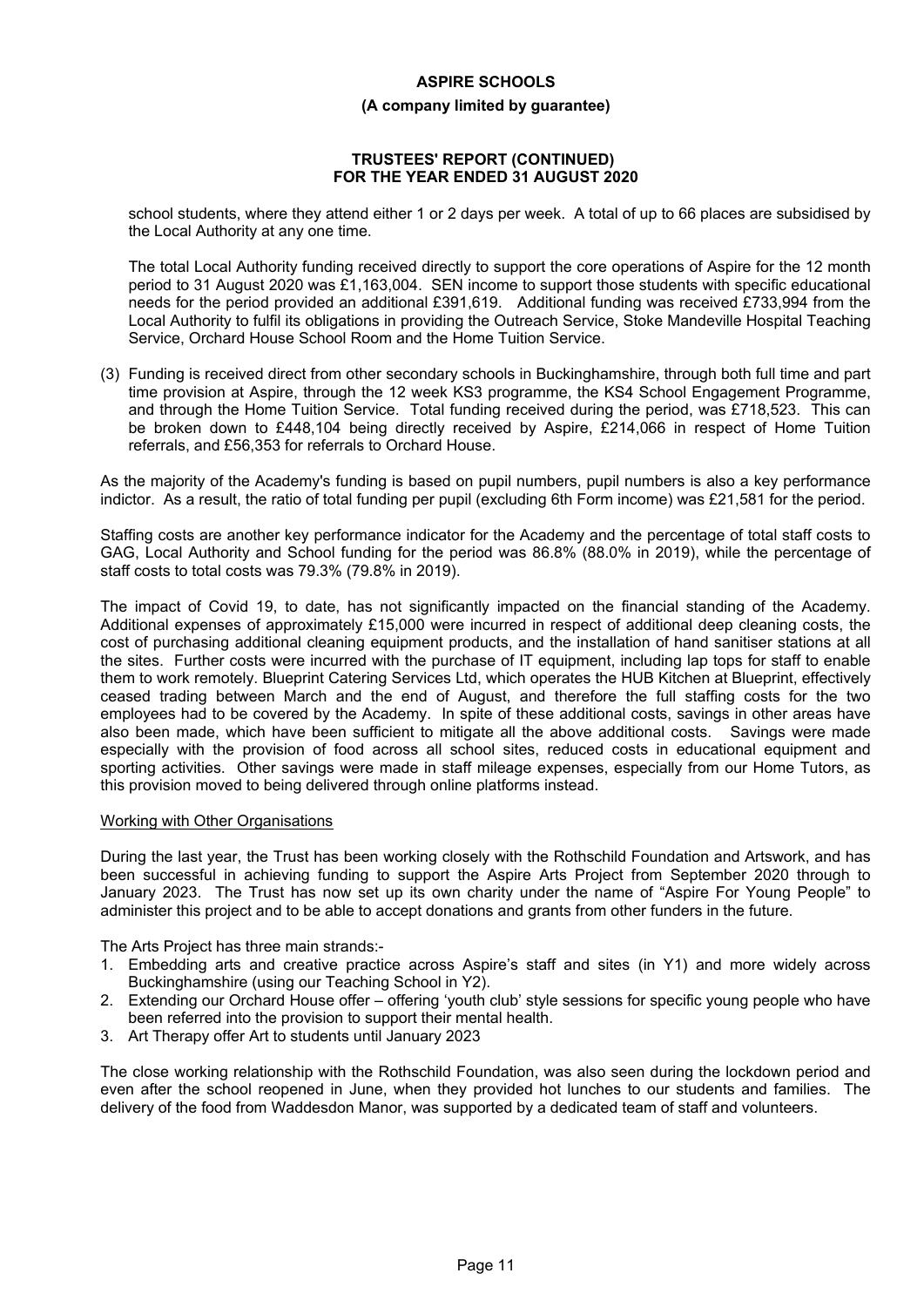#### **(A company limited by guarantee)**

#### **TRUSTEES' REPORT (CONTINUED) FOR THE YEAR ENDED 31 AUGUST 2020**

Through the Trust's Teaching School activities, we have continued to support other schools in Buckinghamshire and beyond in a number of key areas, including literacy, wellbeing and developments in teaching and learning. Our work as a teaching school has brought us into contact with a number of schools across Buckinghamshire, and through working closely with Buckinghamshire Council, we were able to develop the resources and ideas we were implementing at Aspire to support school staff across the county. We developed a website called Connecting Bucks Schools, to which we added a blog, wellbeing resources, and teaching and learning resources. This site is ongoing and being adapted to meet the latest needs of schools.

In July 2020, again through our Teaching School, we organised the "Bucks Teacher Learning Day". Developing staff confidence in IT for communication and the positive reception of the website gave us the confidence to transpose our original plans for the Teacher Learning day to an online platform. The reception of this idea was extremely positive and the scale of the event expanded considerably thanks to the school communities within and beyond the county. The day focused primarily on inclusion and diversity with a focus on promoting positive collaboration between schools. We had 83 expert speakers on the day, including many Bucks practitioners and nationally acclaimed speakers such as Sue Cowley and Matt Pinkett. Dame Alison Peacock, Chief Executive of the Chartered College of Teaching, opened the day.

### Key Issues for the Future

A 3 Year Development plan has been agreed at both Trust Level and for the Medical Needs Provision, which is drawn up in line with the School's values, and key strategic objectives.

#### *Aspire Schools 3 Year Development Plan*

### *Goal 1 (covering "Knowing our Students", Outstanding Relationships" & Personal Development)*

Within this area we are setting up the conditions for learning to take place and enable students to flourish. We are focussing on 3 broad areas:

- Attendance Showing up is the first step to accepting support
- Behaviour Focus Refreshing ways in which we support students to be their best selves in response to Covid-19 by developing self-regulation strategies
- Nurture How we are creating the conditions and strategies to meet student needs as an essential first step in their learning journey

#### *Goal 2 (covering "Professional Learning" & "Exceptional Teaching"*

A wide ranging offer for CPD from reading, bespoke training, ongoing regular training and a learning culture to ensure staff meet the needs of our students and provide a high quality education. T&L focus for all staff including:

- **Literacy**
- Assessment to support Teaching & Learning including those with SEND
- Arts and creativity
- Diversity-reflecting our whole school community

#### *Goal 3 (covering "Sustainable Organisation")*

- Leadership structure review
- Growing the MAT
- Developing the Teaching School to offer sustainability post national Teaching School restructure
- High expectations
- Ensuring we are meeting the needs of the local community
- Reviews and reflection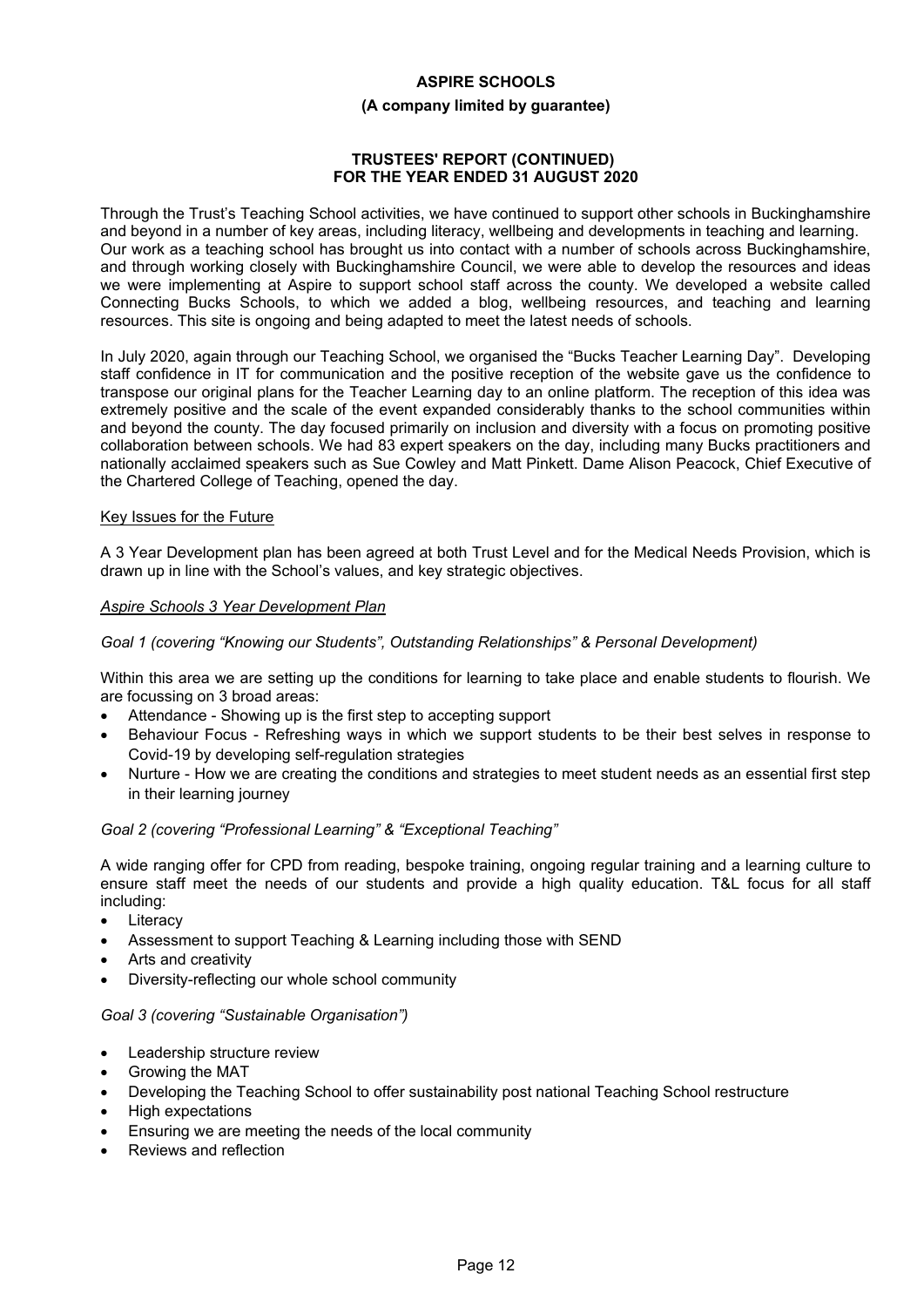#### **(A company limited by guarantee)**

# **TRUSTEES' REPORT (CONTINUED) FOR THE YEAR ENDED 31 AUGUST 2020**

### Medical Needs Provision – 3 Year Development Plan

# *Goal 1 (covering "Knowing our Students", Outstanding Relationships" & Personal Development)*

Within this area we are setting up the conditions for learning to take place and enable students to flourish. We are focussing on 3 broad areas:

- Engagement How are we supporting students so that they can re-engage with education, with their community and with society?
- Nurture How are we meeting and understanding the emotional need of our students, so that they can then take the essential first steps on their learning journey?
- Aspiration How are we building aspiration and supporting our students so that they have the selfconfidence and self-belief needed for success?

### *Goal 2 (covering "Professional Learning" & "Exceptional Teaching"*

A wide ranging offer for CPD from reading, bespoke training, ongoing regular training and a learning culture. Teaching and Learning focus for all staff including:-

- Access to bespoke ASD and SEMH CPD
- Teaching & Learning support from the Associate Assistant Head Teachers
- Further develop the working relationship with the SENCo to support Teaching Learning of SEN students
- Continue to develop online learning opportunities
- Develop the Art Therapy provision
- Develop mentoring as part of the Home Tuition provision

#### *Goal 3 (covering "Sustainable Organisation")*

- Investigate a separate site for the Home Tuition provision in the North
- Access funding for devices for staff and e-learning and training for tutors
- Expand the provision at Orchard House
- Develop the continued financial security
- Make the Rothschild benefits sustainable
- Ensure we are meeting the needs of the local community

# *Teaching & Learning Plan*

*A comprehensive Teaching and Learning Plan for the 2020/21 Academic Year has been developed across all areas of Aspire in line with the school's values, objectives and key strategies. Improvements are planned in the following areas:-*

- Assessment for Learning
- **Literacy**
- EHC/TTT Classroom Strategies and Edukey
- Decolonisation of the Curriculum
- Questions, Metacognition and Self Regulation
- Creativity and the Equitable Classroom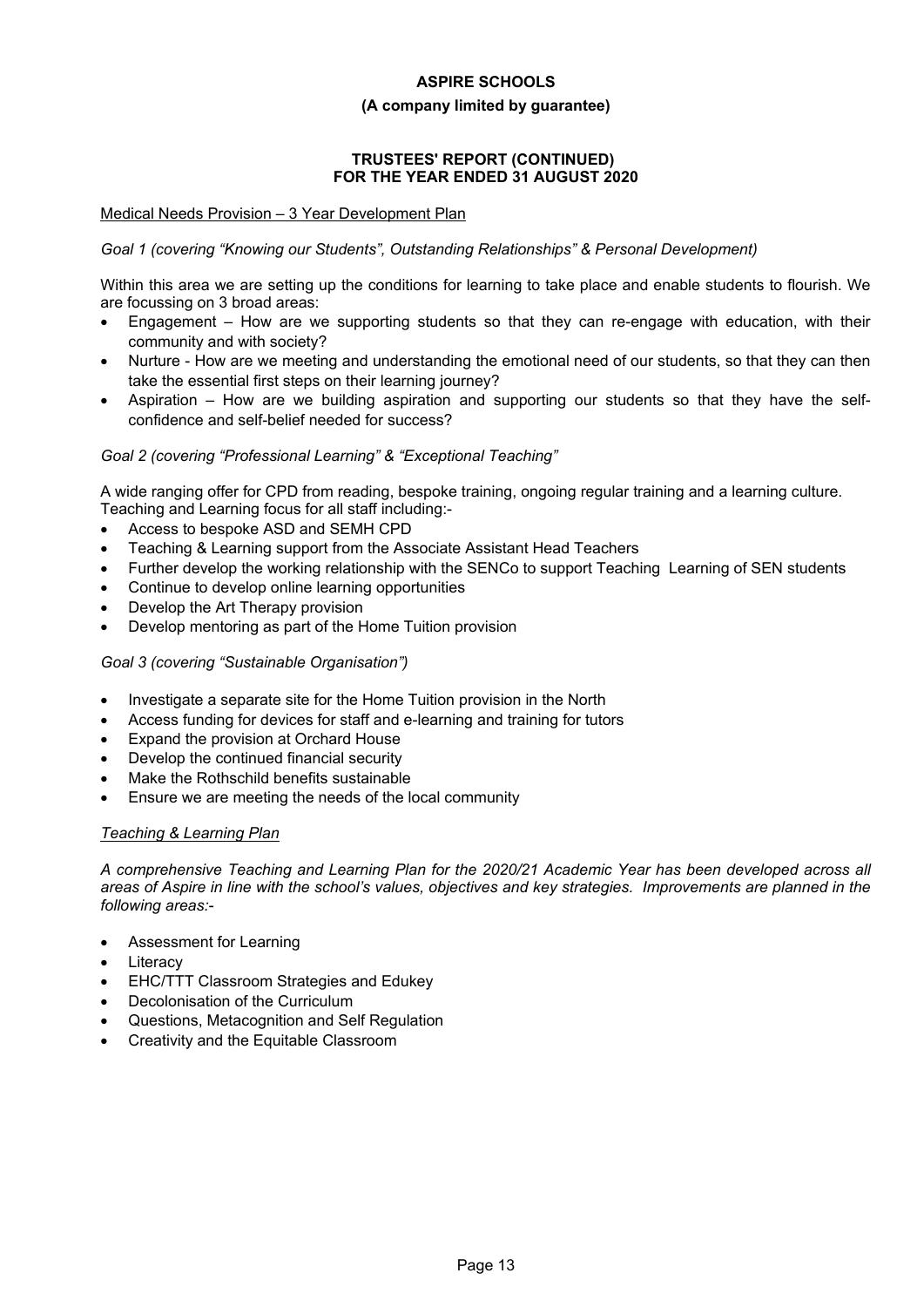#### **(A company limited by guarantee)**

#### **TRUSTEES' REPORT (CONTINUED) FOR THE YEAR ENDED 31 AUGUST 2020**

#### *Key Financial Issues*

Strict financial controls will need to be maintained, especially to cover future risks and uncertainties as detailed later in this report. A more critical review of existing contracts is to take place to ensure "value for money" continues to be achieved during the next financial year, with a full report being provided to Trustees.

The Covid 19 pandemic, potentially will have further financial impact on the Academy and it remains a considerable risk, as the Academy relies on the referrals of student placements from other secondary schools across Buckinghamshire. The Academy will have to monitor the number of students referrals very closely, and to be aware at all time the future impact financially if student referrals remain low, especially if there were further full school closures in the future.

#### **Going Concern**

After making appropriate enquiries, the Board of Governors, including all Committees, has a reasonable expectation that the Academy has adequate resources to continue in operational existence for the foreseeable future. For this reason it continues to adopt the going concern basis in preparing the financial statements. Further details regarding the adoption of the going concern basis can be found in the Accounting Policies note of the financial statements.

### **FINANCIAL REVIEW**

#### **Financial Review**

The majority of the Academy's income is received from the DfE via the ESFA in the form of recurrent grants, the use of which is restricted to particular purposes. The grants received from the DfE during the period ended 31 August 2020 and the associated expenditure of these grants are shown as Restricted Funds in the Statement of Financial Activities.

The Academy also receives grants for fixed assets from the DfE and other organisations and funders and these are shown as Restricted Fixed Asset Funds in the Statement of Financial Activities. The balance of the Restricted Fixed Asset fund is reduced by the depreciation charges on the assets acquired using these funds.

During the period ended 31 August 2020, the total expenditure of £5,711,244 was covered by the recurrent grant funding from the DfE, Local Authority top up funding and through student placements at Aspire from other secondary schools in Buckinghamshire. The excess of total expenditure over total incoming resources for the period was £357,441.

During the period ended 31 August 2020, a total of £7,578 was received from the Devolved Formula Capital Grant (DFCG). With a capital balance of £9,615 being brought forward, from the combined Capital Fund of £16,743 an amount of £8,502 has been spent on upgrading the upgrading the CCTV and security systems at both the Blueprint and CSEC sites. This leaves a balance of £8,247 being carried forward to the new financial year.

Following the successful Condition Improvement Funding Grant application in the 2018/19 Financial Year, when the school was awarded £67,808 to assist with the upgrade of the security and alarm systems at The Wycombe Grange premises, the remaining funds were allocated as follows. With the school having contributed £20,000 to the overall project costs, as reported previously as at August 2019, a total of £80,892 had been spent. From the remaining balance of £6,916 being carried forward into the 2019/20 financial year, a further £3,743 was spent, with the remaining underspend of £3,173 due to be returned to the ESFA.

Land, buildings, other assets and the Local Government Pension Scheme deficit from the predecessor school were transferred to the Academy from the Local Authority on conversion. The total value of these net assets transferred on conversion, as included in the Statement of Financial Activities, were £9,212,549. The details of the net assets transferred and the basis of their valuations are set out in Note 12 to the financial statements.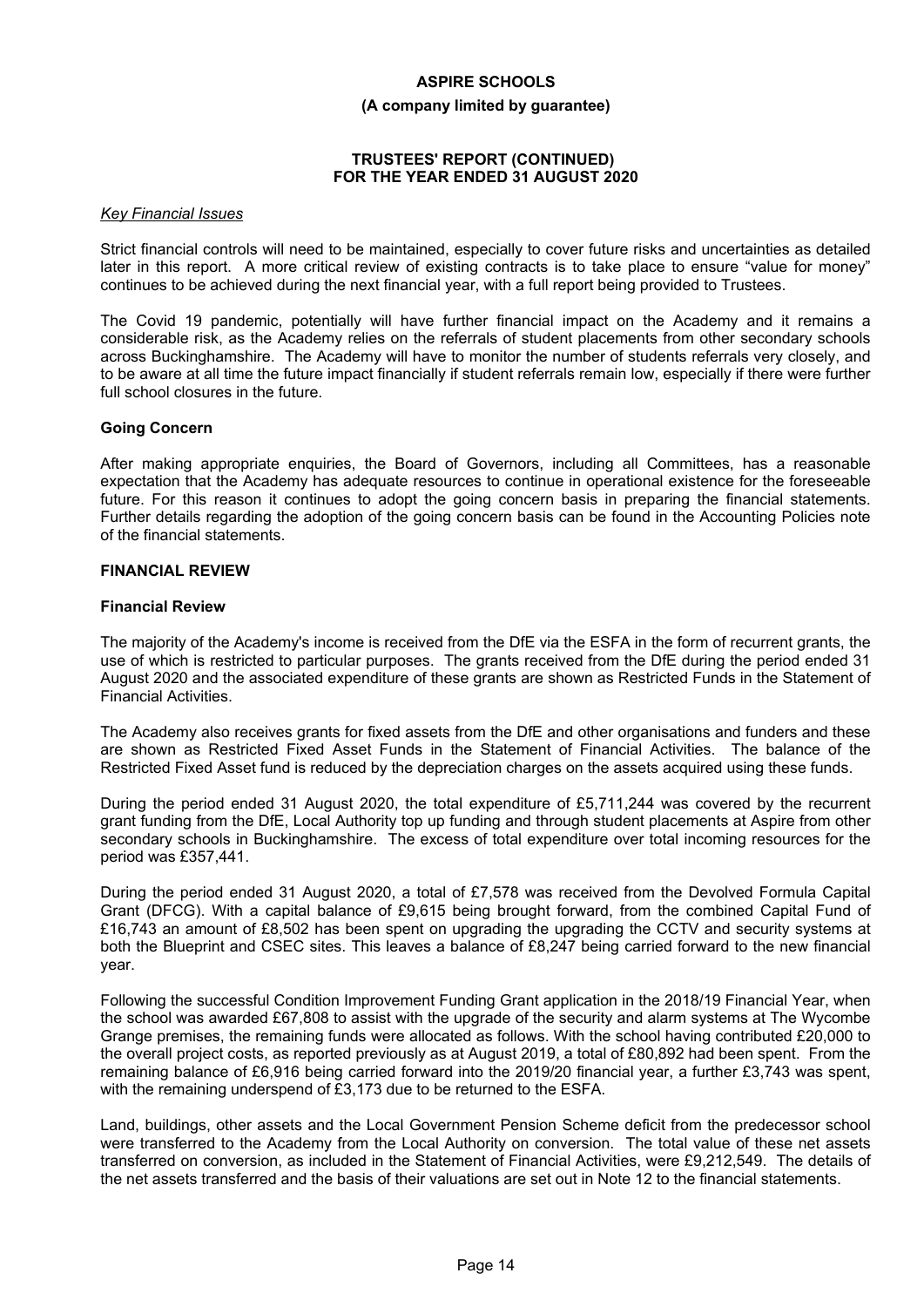#### **(A company limited by guarantee)**

#### **TRUSTEES' REPORT (CONTINUED) FOR THE YEAR ENDED 31 AUGUST 2020**

The net book value of fixed assets at 31 August 2020 were £9,885,348, which includes the value of land and buildings transferred on conversion of £10,565,000 and depreciation charges for the period of £227,348

Due to the accounting rules for the Local Government Pension Scheme (LGPS) under FRS102, the Academy is recognising a significant pension fund deficit of £3,254,000 which has increased from a fund deficit of £2,530,000 as at August 2019. This does not mean that an immediate liability for this amount is due, but this will continue to impact the school's cash flow through continuation of increased employer contributions over a number of years. The Academy continues to follow the recommendations outlined in the latest actuarial report prepared as at the end of August 2020. Employers' contributions have already increased from 23.8% to 23.9% from 1st April 2020, with a further increase to 23.0% due on 1st April 2021.

The fixed assets held by the Academy are used exclusively for providing education and associated support services to the pupils of the Academy.

The balance of total funds held at 31 August 2020 were £7,420,138 which comprised of the following:

| Restricted funds (excluding Pension Liability) | £720.337   |
|------------------------------------------------|------------|
| Restricted Pension Liability Fund              | £3,254,000 |
| Restricted Fixed Asset Fund                    | £9.893.591 |
| Unrestricted Funds                             | £60.210    |

The key financial policies reviewed and adopted during the period included the Financial Procedures Policies and Manual, which lays out the framework for the Academy's financial management, including financial responsibilities of the Governing Body, Head Teacher, Managers, Budget Holders and other staff, as well as the delegated authorities for spending. The other financial policies reviewed and adopted during the period included Charges and Lettings, Asset Management and Insurance.

#### **Financial and Risk Management Objectives and Policies**

The Academy has agreed a Risk Management Strategy, a Risk Register and a Risk Management Plan. These have been discussed by the Governors and include the financial risks to the Academy. The Risk Register and Risk Management Plan are regularly reviewed in light of any new information and formally reviewed annually.

The Governors have assessed the major risks to which the Academy is exposed, in particular those relating to its finances, teaching, facilities and other operational areas. The Governors have implemented a number of systems to assess and minimise those risks, including internal controls, and termly quality assurance reviews. Where significant financial risk still remains, the Governors have ensured the Academy has adequate insurance cover.

Provided that the existing funding arrangements with the DfE, the Local Authority remain unchanged, and that existing student levels are maintained through direct school referrals, the overall risk in changes to income would be minimised. However, the current freeze on the Government's overall education budget, changes in funding arrangements for special educational needs and the increasing employment and premises costs mean that budgets will be increasingly tight in coming years.

The Governors examine the financial health of the Academy formally every term, reviewing performance against budgets and overall expenditure by means of regular update reports at all full Governors and Finance Committee meetings.

At the balance sheet date, the Academy had no significant liabilities arising from trade creditors or debtors where there would be a significant effect on the Academy's liquidity.

The Governors recognised that the Local Government Pension Scheme deficit represents a significant potential liability to the Academy. However, as the Governors consider the Academy is able to meet its known annual contribution commitments for the foreseeable future, the risk from this liability is minimised.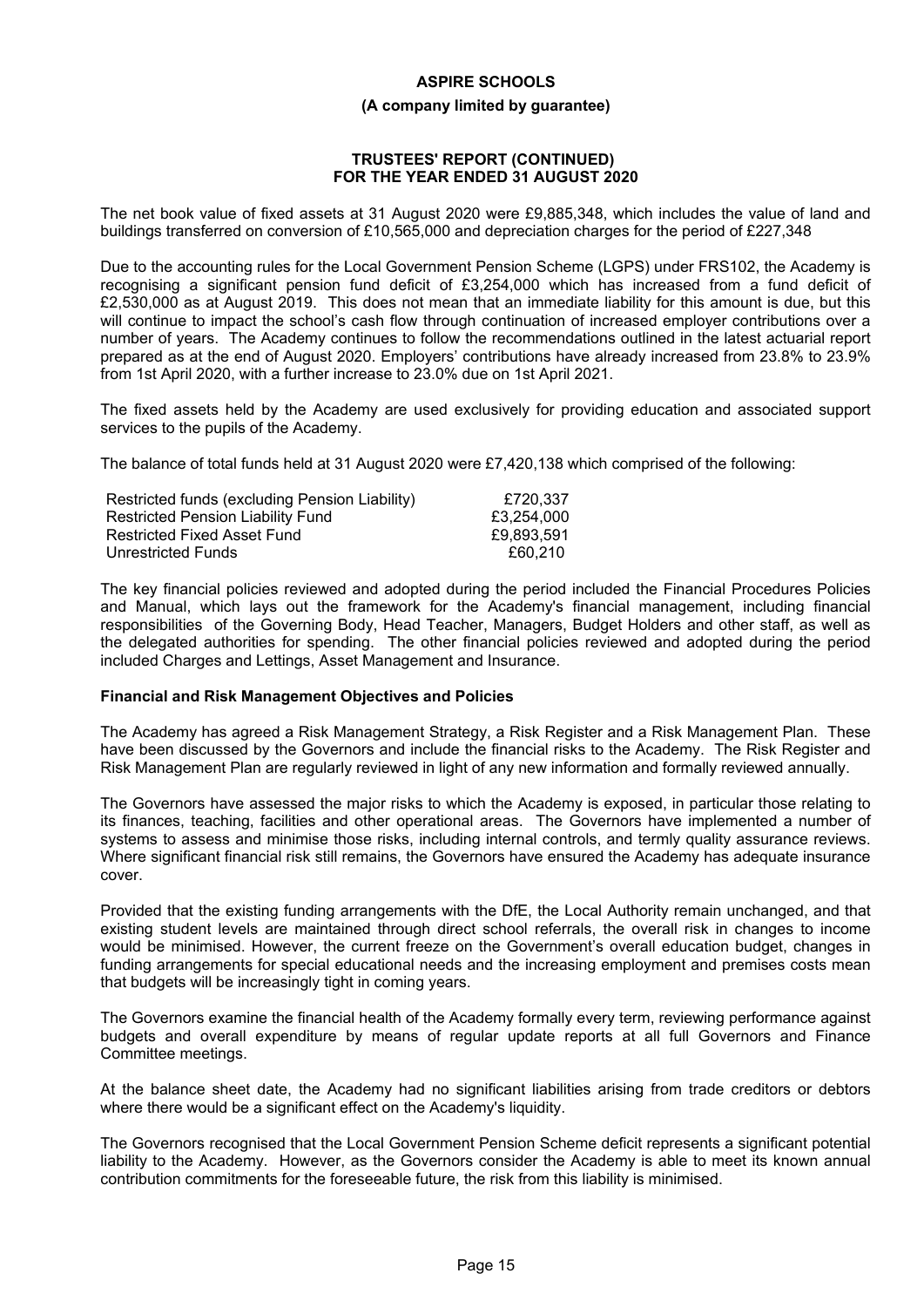#### **(A company limited by guarantee)**

### **TRUSTEES' REPORT (CONTINUED) FOR THE YEAR ENDED 31 AUGUST 2020**

#### **Principal Risks and Uncertainties**

The principal risks and uncertainties facing the Academy are as follows:

#### Financial

The Academy has considerable reliance on continued Government funding through the ESFA. In addition the Academy remains at risk from changes to Local Authority funding (which is ultimately government funded), as the present contract is only in place until August 2020. A review of this contract is presently being undertaken with the Local Authority and will report back to Trustees accordingly. A significant proportion of the income to the Academy is from other secondary schools in Buckinghamshire, and future changes to overall government funding for schools, could have an impact of future level of dual registered referrals being made. There is no assurance that Government policy or practice will remain the same or that public funding will continue at the same levels or on the same terms.

#### Failures in governance and / or management

The risk in this area arises from the potential failure to effectively manage the Academy's finances, internal controls, compliance with regulations and legislation, statutory returns etc. The Governors continue to review and ensure appropriate measures are in place to mitigate these risks, and through independent quality assurance reviews.

#### Reputational

The continuing success of the Academy is dependent on continuing to maintain the highest educational standards. To mitigate this risk, the Governors ensure that pupil success and achievement are closely monitored and reviewed.

#### Safeguarding and child protection

The Governors continue to ensure that the highest standards are maintained in the areas of selection and monitoring of staff, ongoing safeguarding training for all school staff, the operation of child protection policies and procedures, health & safety and discipline. Additional safeguarding procedures continue to be in place to assist with reporting of safeguarding concerns, and the monitoring of IT usage. The school remains compliant to all safeguarding regulations.

#### **Staffing**

The success of the Academy is reliant on the quality of its staff so the Governors monitor and review policies and procedures to ensure continued development and training of staff as well as ensuring there is clear succession planning.

#### Fraud and mismanagement of funds

The Academy has engaged its external auditors to perform a program of work aimed at checking and reviewing the financial systems and records as required by the Academies Financial Handbook. All finance staff receive training to keep them up to date with financial practice requirements and to develop their skills in this area.

The Academy has continued to strengthen its risk management process throughout the period by improving the process and ensuring staff awareness.

A Risk Register is maintained and reviewed regularly in respect of all the above principal risks and uncertainties.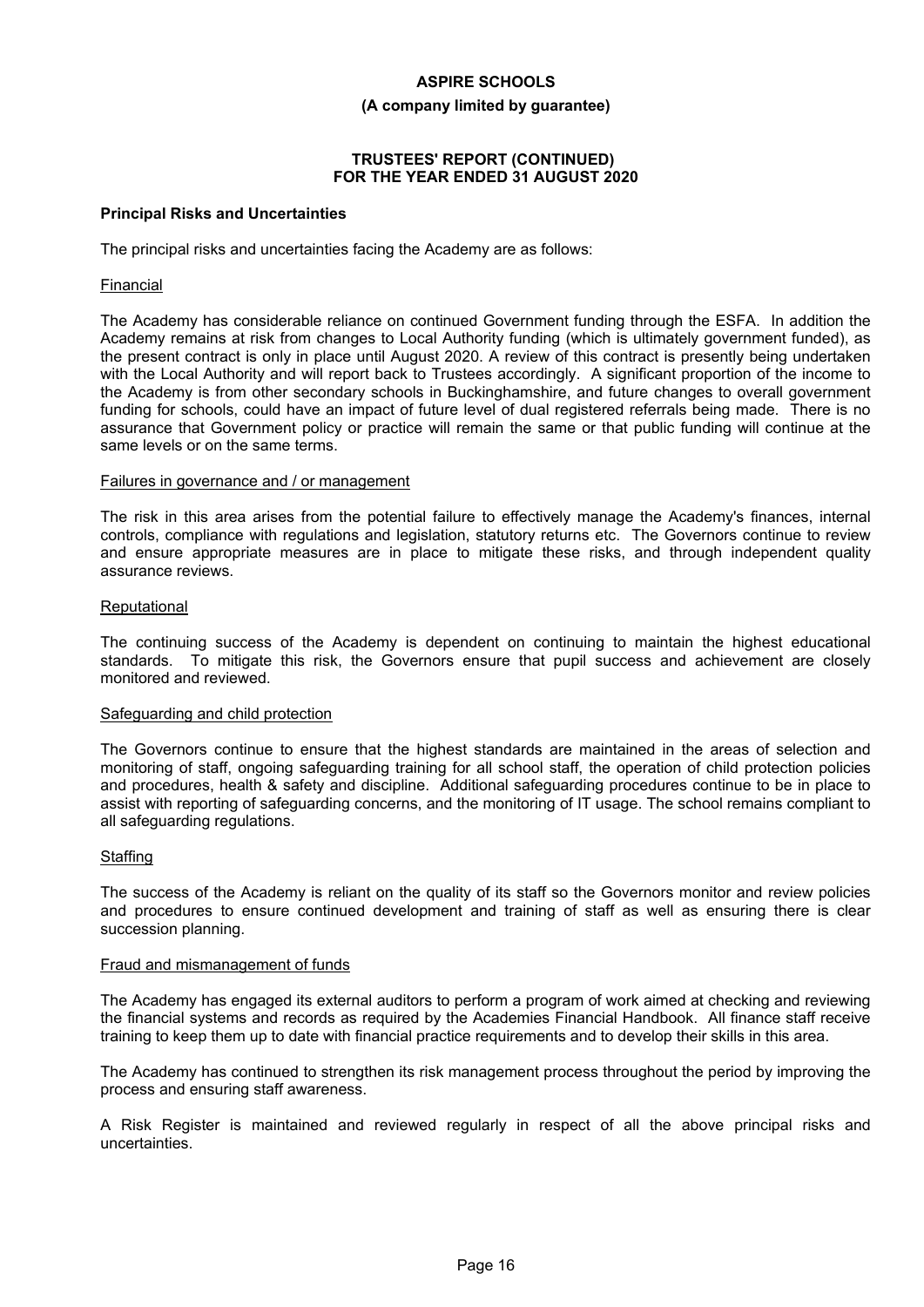#### **(A company limited by guarantee)**

#### **TRUSTEES' REPORT (CONTINUED) FOR THE YEAR ENDED 31 AUGUST 2020**

#### **Reserves Policy**

The Governors review the reserve levels of the Academy annually. This review encompasses the nature of the income and expenditure streams, the need to match income with commitments and the nature of reserves. The Governors also take into consideration the future plans of the Academy, the uncertainty over future income streams and other key risks identified during the risk review.

The Governors have determined that the appropriate level of free cash reserves should be approximately 8% of total incoming resources. The reason for this is to provide sufficient working capital to cover delays between spending and receipts of grants and to provide a cushion to deal with unexpected emergencies such as urgent maintenance.

The Academy's current level of reserves (defined as restricted general funds, excluding pension reserve, plus the balance on unrestricted funds) is £780,547 of which £60,210 is free reserves (that is, total funds less the amount held in fixed assets and restricted funds). The current policy is to maintain a minimum level of cash reserves equivalent to at least one month's average expenditure of the Trust, or £500,000 whichever is the greatest amount.

The Academy acknowledges that the Covid 19 pandemic could have further effects on the financial standing of the Academy, but it is accepted that there remains sufficient reserves at the present time, to meet its immediate financial obligations.

#### **Investment Policy**

All funds surplus to immediate requirements are invested to optimal effect by the Academy with the objective of ensuring maximum return on assets invested but with minimal risk.

Funds will only be invested in low risk and easily-accessible accounts. Where cash flow forecasts allow, funds will be placed in bank accounts with a withdrawal notice of no more than 12 weeks. Risk is managed through diversification of investments, ensuring that the security of funds takes precedence over revenue maximisation. Funds will only be placed with banking institutions that are regulated by the Financial Conduct Authority and with good credit ratings. At the present time, given the low interest rates presently being received, there is no additional benefit in transferring funds from our main school bank account, to an alternative savings account.

#### **PLANS FOR FUTURE PERIODS**

The Trust strives to continually improve levels of attainment for all pupils, equipping them with the qualifications, skills and character to follow their chosen pathway, whether it be into further and higher education or employment, as well as promoting the continued professional development of its staff.

The Trust's plans for future periods are:

- The Trust will continue with its planned restructure process during the next year, to include a full review of all operational areas within the entire Trust. This will ensure that Trust continues to be compliance in meeting its legal and financial and governance obligations to the DfE, and its legal obligations under GDPR. This will also ensure that the Trust is best placed and prepared to expand, should the need arise.
- The Academy will continue exercise its strict financial planning, in ensuring its longer term financial stability by the termly review of its 3 year financial plan, taking into consideration the principal risks and uncertainties already highlighted in this report.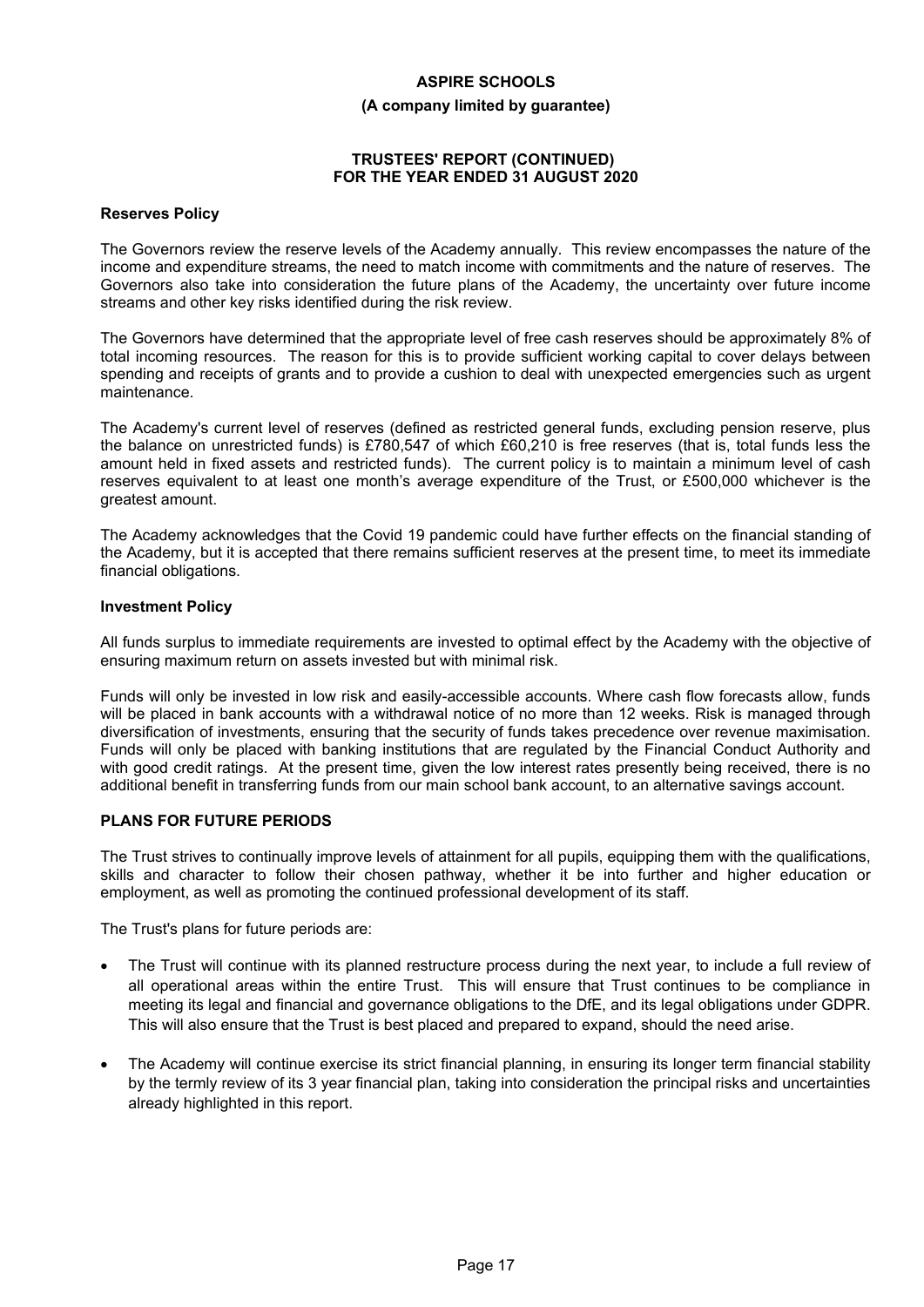# **ASPIRE SCHOOLS** (A company limited by quarantee)

#### **TRUSTEES' REPORT (CONTINUED)** FOR THE YEAR ENDED 31 AUGUST 2020

- The Academy is presently 2 years into a 5 year phased plan to replace and upgrade the majority of its IT equipment, of which spending for the next financial year will be £30,000. The Academy will be allocating a maximum of £100,000 from Reserves to assist with the development of a further Aspire site at Shortenills. This additional site has been provided by the Local Authority on a temporary basis in response to the specific challenges that the Wycombe Grange site presents in complying with present Covid 19 guidelines in keeping staff and students safe. The Academy will also be considering submitting a further CIF application for DfE Capital Funding to assist with other capital programmes within the school.
- The Academy will continue to develop a programme of continued professional development for all levels of the staff, including bespoke leadership training for its SLT, Middle Leaders and Learning & Behavioural Support Staff. A new position of Associate Assistant Head Teacher has also been created from September 2020 to provide support to the Head of School at each Aspire site, and to provide development opportunities for staff to move from Middle Leadership to Senior Leadership roles. These three positions will be on an acting basis for next Academic Year, with a full evaluation taking place in June 2021, ahead of a final decision in making these position permanent.

# FUNDS HELD AS CUSTODIAN TRUSTEE ON BEHALF OF OTHERS

The Academy and its Governors do not act as Custodian Trustees of any other charity.

### **DISCLSOURE OF INFORMATION TO AUDITORS**

In so far as the Governors are aware:

- there is no relevant audit information of which the charitable company's auditor is unaware; and
- the Governors have taken all steps that they ought to have taken to make themselves aware of any relevant audit information and to establish that the auditor is aware of that information.

The Governors report, incorporating a strategic report has been approved by order of the Board of Governors, 17th December 2020 and signed on its as the company directors, on behalf by:

**F A Hutton** 

**Chair of Governors**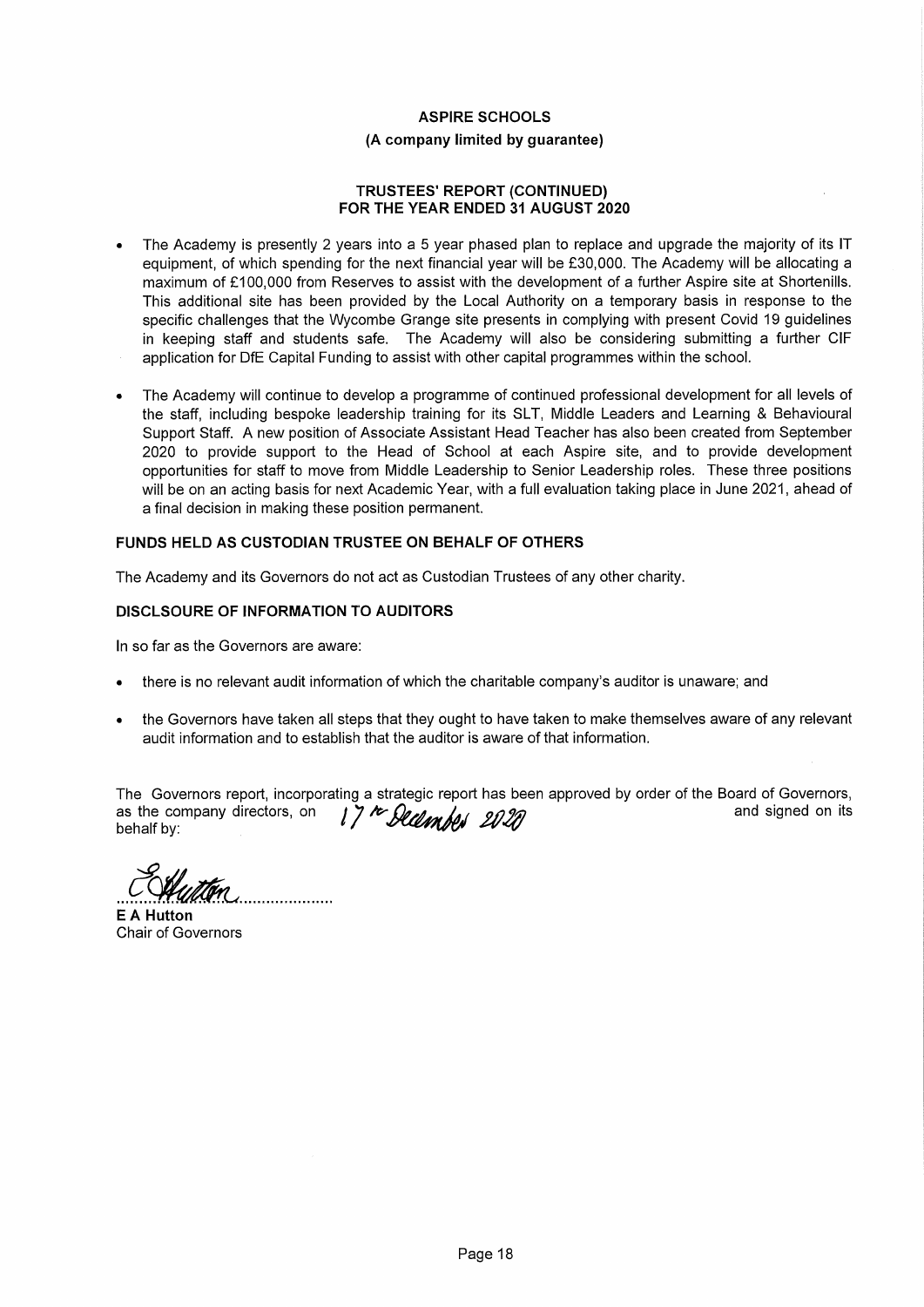# **ASPIRE SCHOOLS (A company limited by guarantee)**

# **GOVERNANCE STATEMENT**

#### **Scope of responsibility**

As Trustees, we acknowledge we have overall responsibility for ensuring that Aspire Schools has an effective and appropriate system of control, financial and otherwise. However, such a system is designed to manage rather than eliminate the risk of failure to achieve business objectives, and can provide only reasonable and not absolute assurance against material misstatement or loss.

The Board of Trustees has delegated the day-to-day responsibility to the Head Teacher, as accounting officer, for ensuring financial controls conform with the requirements of both propriety and good financial management and in accordance with the requirements and responsibilities assigned to it in the funding agreement between Aspire Schools and the Secretary of State for Education. They are also responsible for reporting to the Board of Trustees any material weaknesses or breakdowns in internal control.

#### **Governance**

The information on governance included here supplements that information that is described in the Governors' Report and in the Governors' Responsibilities Statement. The Governing Body has formally met three times during the period ended 31 August 2020.

Attendance during the year at meetings of the Board of Trustees was as follows:

| Meetings attended | Out of a possible |
|-------------------|-------------------|
|                   |                   |
|                   |                   |
|                   |                   |
|                   |                   |
|                   |                   |
|                   |                   |
|                   |                   |
|                   |                   |
|                   |                   |
|                   |                   |
|                   |                   |
|                   |                   |
|                   |                   |
|                   |                   |

The Finance (including Premises, Health & Safety & Personnel) Committee is a sub-Committee of the Governing Body. Its purpose is to provide guidance and assistance to the Governing Body on all matters related to finance, resources, premises and Health & Safety of the Academy. This includes preparing and approving annual budgets, monitoring financial performance against that budget, reviewing delegated authorities, ensuring all transactions are conducted in accordance with good practice as directed by the ESFA, to ensure best value is achieved in all financial transactions and to receive and (where relevant) respond to period audit reports on the Academy and of public funds. This committee also acts as the Academy's Audit Committee.

Attendance at meetings of the Finance Committee during the period was as follows:

| Trustee                         | Meetings attended | Out of a possible |
|---------------------------------|-------------------|-------------------|
| E A Hutton                      |                   |                   |
| D Rutley                        |                   |                   |
| M W Shaw                        |                   |                   |
| L Baker (appointed 21.11.2019.) |                   |                   |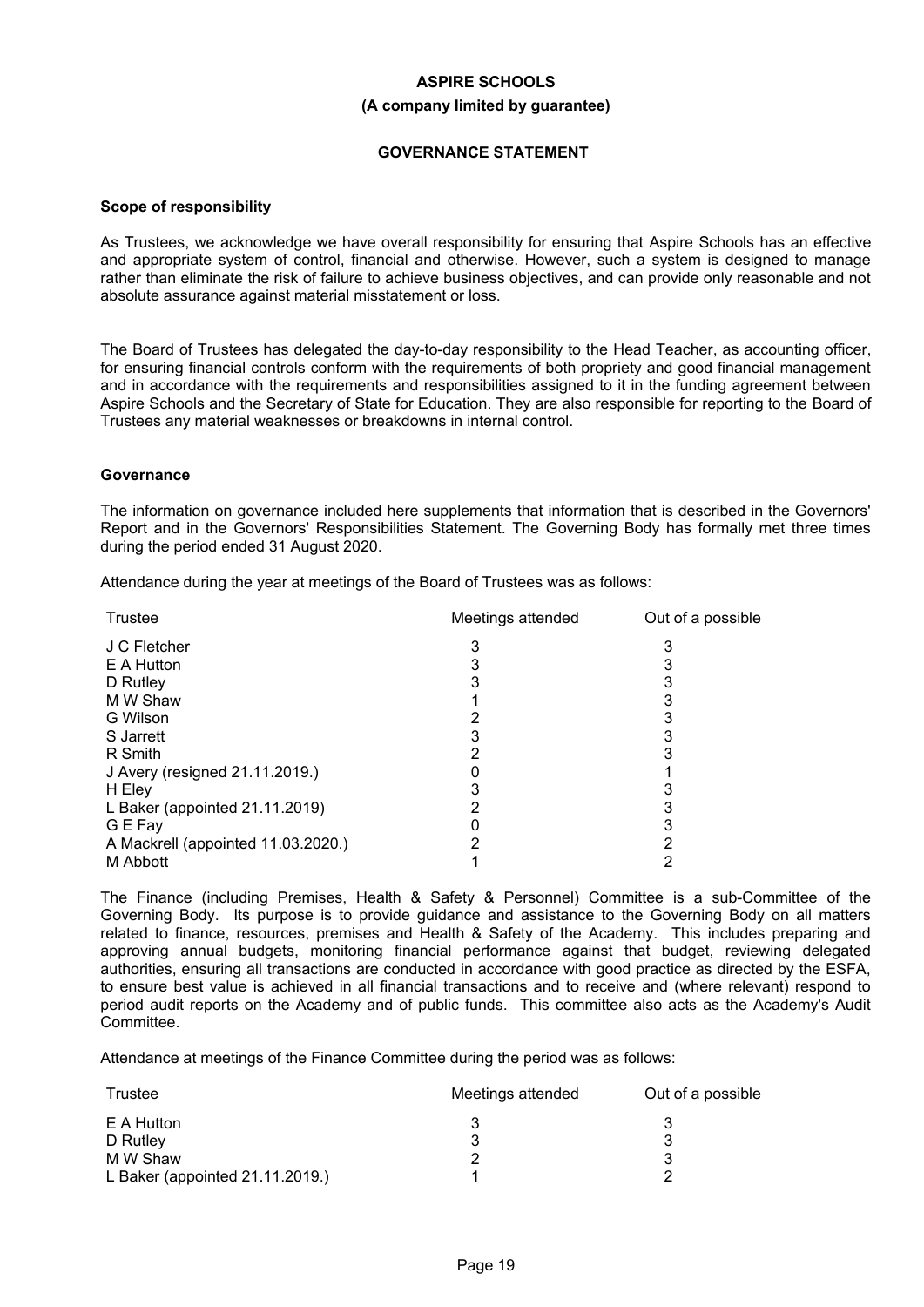### **(A company limited by guarantee)**

# **GOVERNANCE STATEMENT (CONTINUED)**

# **Governance (continued)**

### **Governance reviews**

During the year the academy trust has carried out a review of its governance arrangements and procedures.

Key findings of the review and recommendations are listed below:-

- To recruit a 1 new member for the Trust, and increase the overall total of members from 4 to 5 in line with DfE recommendations;
- To recruit additional trustees/governors to serve on the Academy's Board who will bring specific expertise and further the development of the Trust; (eg. Finance, Business Development & Project Management)
- To recruit parent trustees/governors to serve on the Academy's Board;
- All trustees, both new and existing, to undertake a skills audit, and to undertake additional training and development as required;
- All trustees to receive training on their roles and responsibilities as a trustee;
- Trustees encouraged to visit school sites to understand the operation of the school and the challenges that face the school and its staff;
- All trustees to understand the vision and aims for Aspire for the future development of the Trust.

### **Review of value for money**

As accounting officer the Executive Head Teacher has responsibility for ensuring that the academy trust delivers good value in the use of public resources. The accounting officer understands that value for money refers to the educational and wider societal outcomes achieved in return for the taxpayer resources received.

The accounting officer considers how the trust use of its resources has provided good value for money during each academic year, and reports to the board of trustees where value for money can be improved, including the use of benchmarking data where available.

The accounting officer for the academy trust has delivered improved value for money during the year by:

- The Executive Head Teacher and other Senior Leaders within Aspire, work in collaboration with the Reintegration Team at Buckinghamshire County Council, to ensure that all referrals are dealt with efficiently and in compliance with the terms of its contract.
- An internal programme of continuing professional development (CPD) has been implemented throughout the school as a whole, and individual subject areas, by utilising the skills of existing staff and leaders, in order to share best practices, and in turn improve the skills of staff.
- Working in conjunction with the Aspire's Teaching School, training courses and dedicated support hase been provided to other secondary schools in respect of managing behaviour in schools and dealing with students with special educational needs.
- The continual review of job roles and targeted recruitment has ensured that key staff are recruited at the correct time, to meet the fluctuating student numbers during the academic year, therefore minimising costs.
- All contracts continued to be reviewed each year, for best value for money.

# **The purpose of the system of internal control**

The system of internal control is designed to manage risk to a reasonable level rather than to eliminate all risk of failure to achieve policies, aims and objectives; it can therefore only provide reasonable and not absolute assurance of effectiveness. The system of internal control is based on an ongoing process designed to identify and prioritise the risks to the achievement of Academy's policies, aims and objectives, to evaluate the likelihood of those risks being realised and the impact should they be realised, and to manage them efficiently, effectively and economically. The system of internal control has been in place in Aspire Schools for the period ended 31 August 2020 and up to the date of approval of the annual report and financial statements.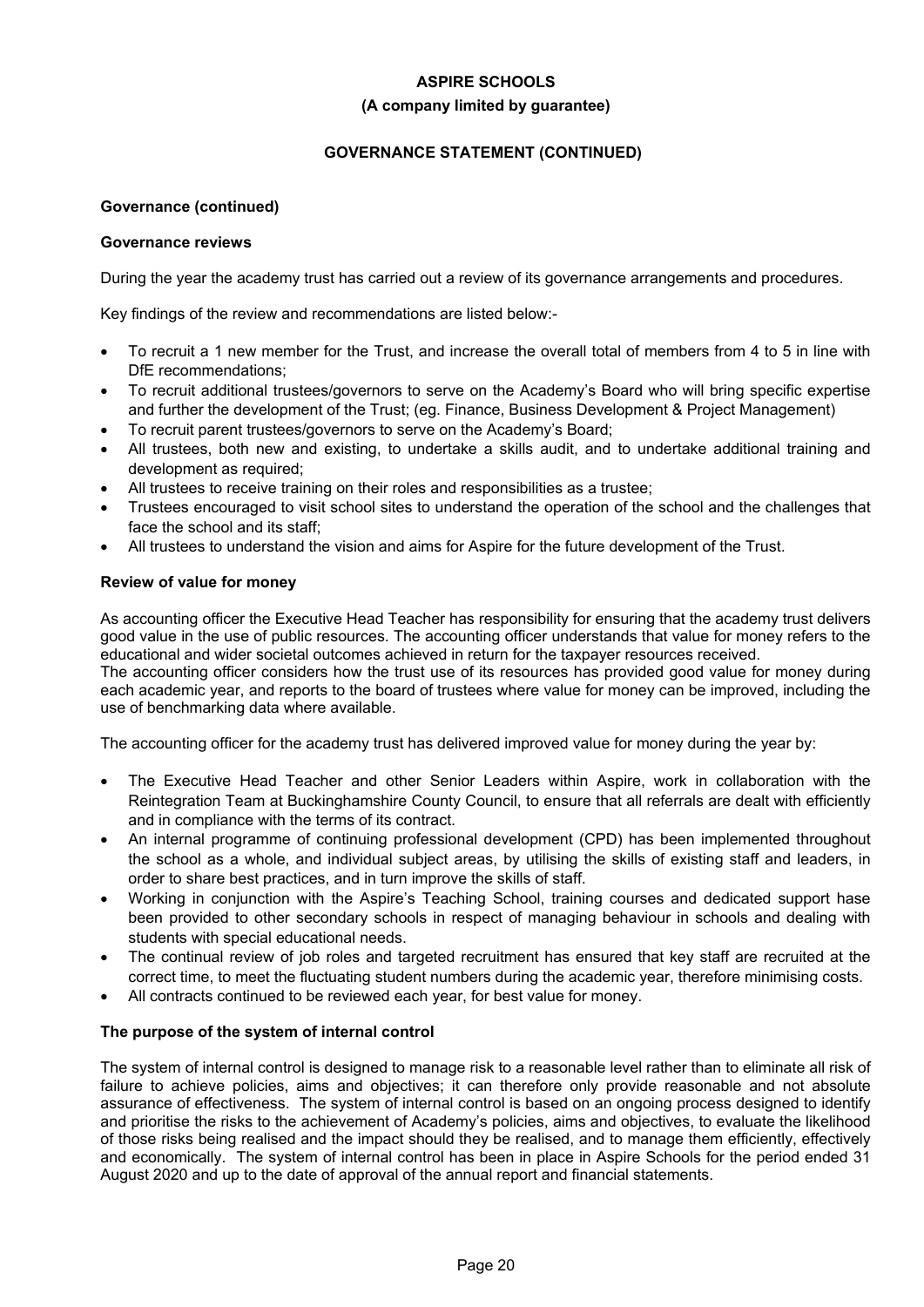#### **(A company limited by guarantee)**

# **GOVERNANCE STATEMENT (CONTINUED)**

### **Capacity to handle risk**

The Board of Governors has reviewed the key risks to which the Academy is exposed together with the operating, financial and compliance controls that have been implemented to mitigate those risks. The Board of Governors is of the view that there is a formal on-going process for identifying, evaluating and managing the Academy's significant risks that has been in place for the period from incorporation to 31 August 2019 and up to the date of approval of the annual report and financial statements. This process is regularly reviewed by the Board of Governors.

### **The risk and control framework**

The Academy's system of internal financial control is based on a framework of regular management information and administrative procedures including the segregation of duties and a system of delegation and accountability. (as outlined in its Financial Policy & Regulations document)

In particular it includes:

- Comprehensive budgeting and monitoring systems with an annual budget and periodic financial reports which are reviewed and agreed by the Governors;
- Monthly financial reports produced by the Chief Financial Officer and reviewed by Accounting Officer/Head Teacher, including variances to plan, updated forecasts to end of financial year, and monthly review of aged debtors.
- Monthly analysis of student roll numbers, and comparison to previous years, in order to identify potential shortfalls of income.
- Monitoring of key performance indicators in compliance with Local Authority contract.
- Termly reports to Finance Committee and Board of Trustees, which indicate financial performance against the forecasts and of major purchase plans, capital works and expenditure programmes, including impact to 3 year financial plan.
- Clearly defined purchasing (asset purchase or capital investment) guidelines;
- Delegation of authority and segregation of duties;
- Identification and management of risks.

The Board of Governors has considered the need for a specific internal audit function the Governors have appointed James Cowper Kreston, the external auditor, to perform additional checks, through a internal assurance review, during the present accounting period. Following this review, there were no material control issues arising requiring remedial action.

In consideration of the newly revised FRC Ethical Standards for auditors, the Governors will no longer to be able to appoint our external auditors, James Cowper Kreston, to undertake future internal audit reviews or quality assurance reviews. The Governors will be seeking to appoint new internal auditors to undertake any future internal audits and future termly quality assurance reviews.

The auditor's role includes giving advice on financial matters and performing a range of checks on the Academy's financial systems. On a termly basis, the auditor or reviewer reports to the Board of Governors on the operation of the systems of control and on the discharge of the Board of Governors', including all Committees', financial responsibilities. Any remedial action taken as result of the review will be agreed through the Board of Governors.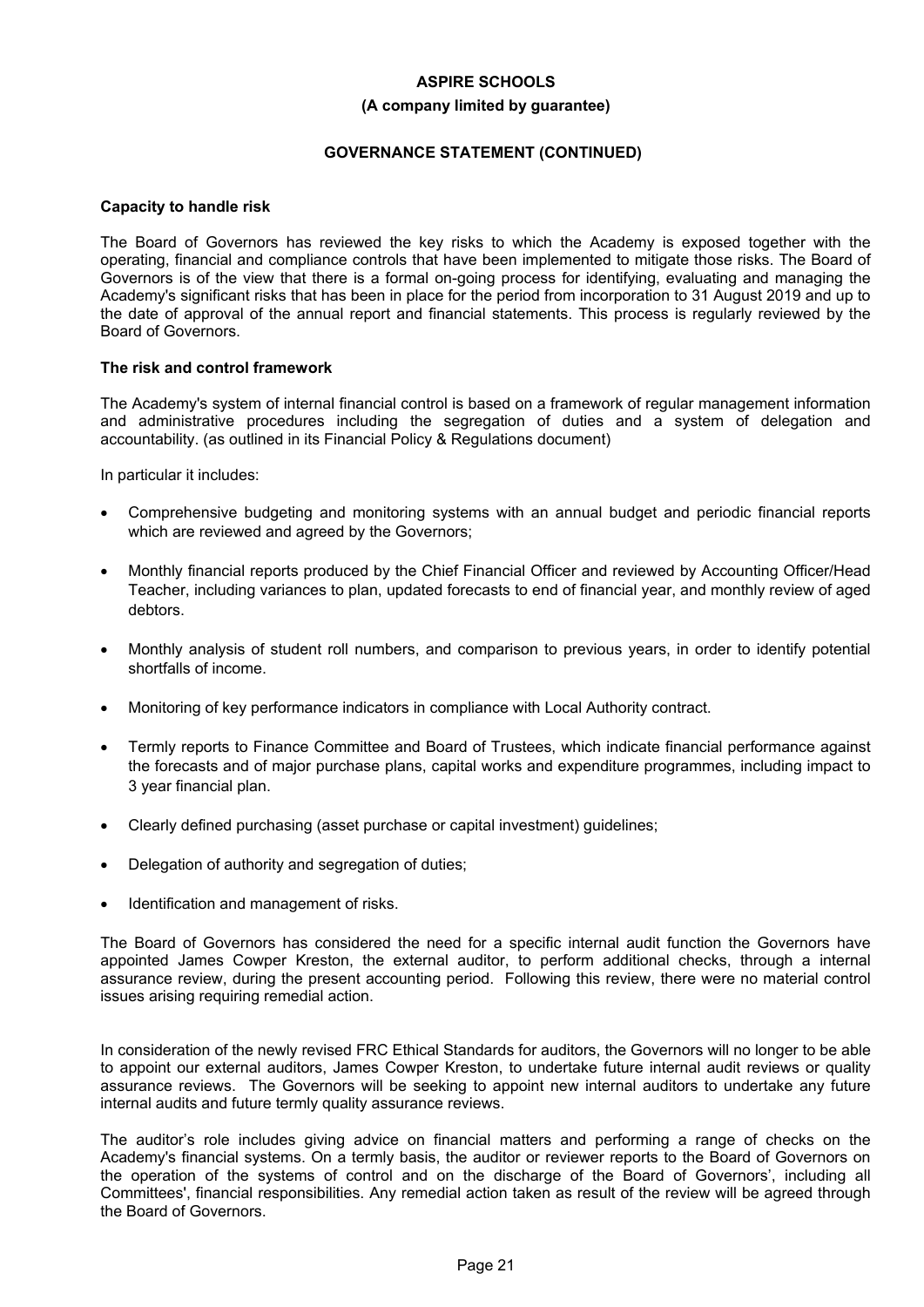# **ASPIRE SCHOOLS** (A company limited by guarantee)

# **GOVERNANCE STATEMENT (CONTINUED)**

#### **Review of effectiveness**

As Accounting Officer, the Head Teacher has responsibility for reviewing the effectiveness of the system of internal control. During the period ended 31 August 2020 the review has been informed by:

- the work of the external auditors:
- the financial management and governance self-assessment process;  $\bullet$
- the work of the executive managers within the Academy who have responsibility for the development and Ä maintenance of the internal control framework.

The Accounting Officer has been advised of the implications of the result of their review of the system of internal control by the Finance and a plan to address weaknesses and ensure continuous improvement of the system is in place.

Approved by order of the members of the Board of Trustees on on their behalf by:

 $17<sup>n</sup>$  December 2020 and signed

**E A Hutton** Chair of Governors

**D** Rutley Accounting Officer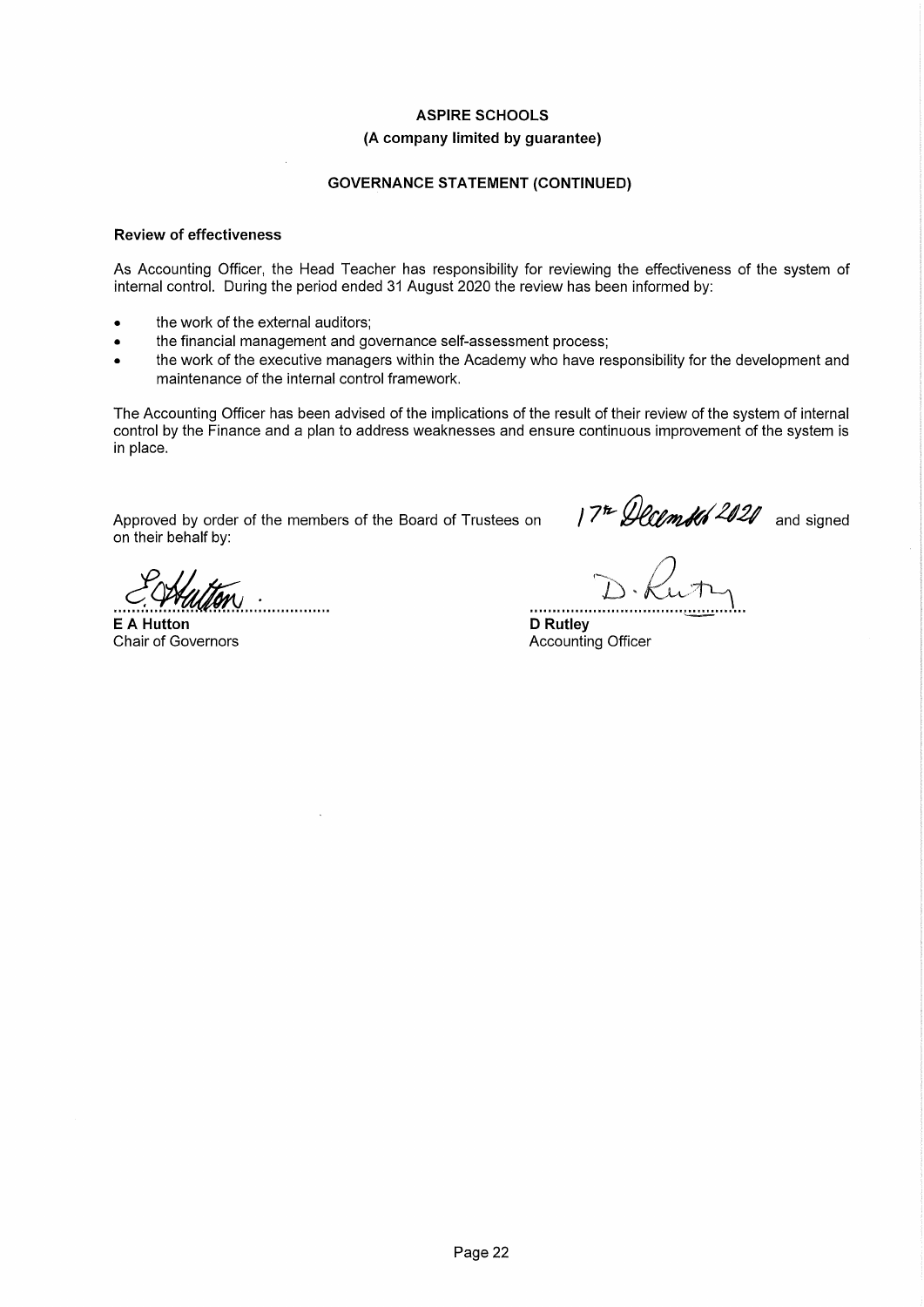# (A company limited by guarantee)

# STATEMENT ON REGULARITY, PROPRIETY AND COMPLIANCE

As accounting officer of Aspire Schools I have considered my responsibility to notify the Academy board of Trustees and the Education & Skills Funding Agency (ESFA) of material irregularity, impropriety and noncompliance with terms and conditions of all funding received by the Academy, under the funding agreement in place between the Academy and the Secretary of State for Education. As part of my consideration I have had due regard to the requirements of the Academies Financial Handbook 2019.

I confirm that I and the Academy board of Trustees are able to identify any material irregular or improper use of all funds by the Academy, or material non-compliance with the terms and conditions of funding under the Academy's funding agreement and the Academies Financial Handbook 2019.

I confirm that no instances of material irregularity, impropriety or funding non-compliance have been discovered to date. If any instances are identified after the date of this statement, these will be notified to the board of Trustees and ESFA.

................. **D** Rutley **Accounting Officer** 

Date: 17th December 2020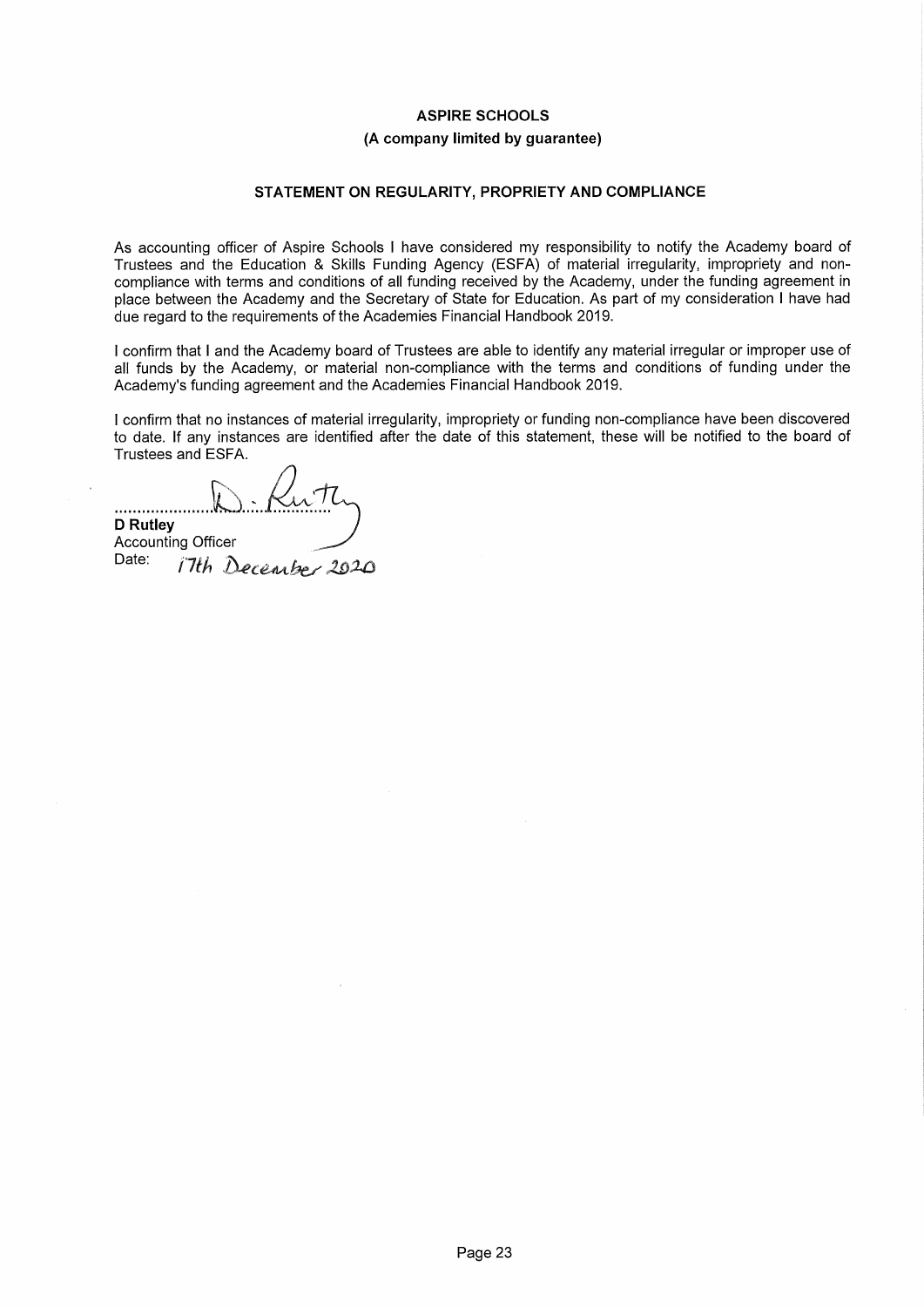#### (A company limited by quarantee)

#### **STATEMENT OF TRUSTEES' RESPONSIBILITIES** FOR THE YEAR ENDED 31 AUGUST 2020

The Trustees (who are also the directors of the charitable company for the purposes of company law) are responsible for preparing the Trustees' report and the financial statements in accordance with the Academies Accounts Direction published by the Education and Skills Funding Agency, United Kingdom Accounting Standards (United Kingdom Generally Accepted Accounting Practice) and applicable law and regulations.

Company law requires the Trustees to prepare financial statements for each financial. Under company law, the Trustees must not approve the financial statements unless they are satisfied that they give a true and fair view of the state of affairs of the Group and the charitable company and of their incoming resources and application of resources, including their income and expenditure, for that period. In preparing these financial statements, the Trustees are required to:

- select suitable accounting policies and then apply them consistently;  $\bullet$
- observe the methods and principles of the Charities SORP 2019 and the Academies Accounts Direction 2019 to 2020:
- make judgments and accounting estimates that are reasonable and prudent;
- state whether applicable UK Accounting Standards have been followed, subject to any material departures disclosed and explained in the financial statements;
- prepare the financial statements on the going concern basis unless it is inappropriate to presume that the aroup will continue in business.

The Trustees are responsible for keeping adequate accounting records that are sufficient to show and explain the Group and the charitable company's transactions and disclose with reasonable accuracy at any time the financial position of the Group and the charitable company and enable them to ensure that the financial statements comply with the Companies Act 2006. They are also responsible for safeguarding the assets of the Group and the charitable company and hence for taking reasonable steps for the prevention and detection of fraud and other irregularities.

The Trustees are responsible for ensuring that in their conduct and operation the Group and the charitable company apply financial and other controls, which conform with the requirements both of propriety and of good financial management. They are also responsible for ensuring grants received from ESFA/DfE have been applied for the purposes intended.

The Trustees are responsible for the maintenance and integrity of the corporate and financial information included on the group's website. Legislation in the United Kingdom governing the preparation and dissemination of financial statements may differ from legislation in other jurisdictions.

Approved by order of the members of the Board of Trustees and signed on its behalf by:

..................

**E A Hutton Chair of Governors** Date: 17th December 2020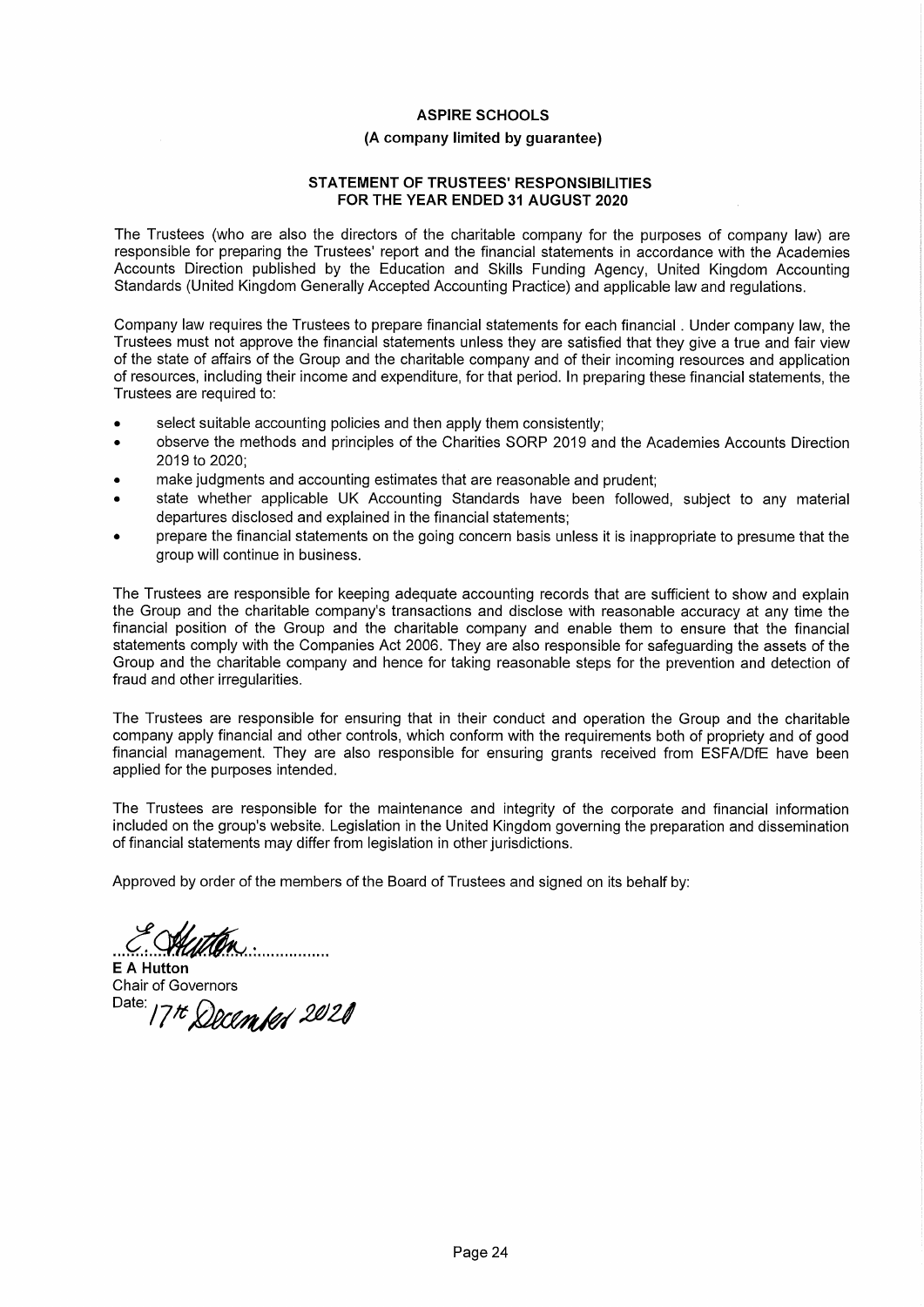#### **(A company limited by guarantee)**

### **INDEPENDENT AUDITORS' REPORT ON THE FINANCIAL STATEMENTS TO THE MEMBERS OF ASPIRE SCHOOLS**

# **Opinion**

We have audited the financial statements of Aspire Schools (the 'parent Academy') and its subsidiaries (the 'Group') for the year ended 31 August 2020 which comprise the Consolidated Statement of Financial Activities, the Consolidated balance sheet, the Academy balance sheet, the Consolidated statement of cash flows and the related notes, including a summary of significant accounting policies. The financial reporting framework that has been applied in their preparation is applicable law, United Kingdom Accounting Standards (United Kingdom Generally Accepted Accounting Practice), including Financial Reporting Standard 102 'The Financial Reporting Standard applicable in the UK and Republic of Ireland', the Charities SORP 2019 and the Academies Accounts Direction 2019 to 2020 issued by the Education and Skills Funding Agency.

In our opinion the financial statements:

- give a true and fair view of the state of the Group's and of the parent Academy's affairs as at 31 August 2020 and of the Group's incoming resources and application of resources, including its income and expenditure for the year then ended;
- have been properly prepared in accordance with United Kingdom Generally Accepted Accounting Practice; and
- have been prepared in accordance with the requirements of the Companies Act 2006, the Charities SORP 2019 and the Academies Accounts Direction 2019 to 2020 issued by the Education and Skills Funding Agency.

# **Basis for opinion**

We conducted our audit in accordance with International Standards on Auditing (UK) (ISAs (UK)) and applicable law. Our responsibilities under those standards are further described in the Auditors' responsibilities for the audit of the financial statements section of our report. We are independent of the Group in accordance with the ethical requirements that are relevant to our audit of the financial statements in the United Kingdom, including the Financial Reporting Council's Ethical Standard, and we have fulfilled our other ethical responsibilities in accordance with these requirements. We believe that the audit evidence we have obtained is sufficient and appropriate to provide a basis for our opinion.

# **Conclusions relating to going concern**

We have nothing to report in respect of the following matters in relation to which the ISAs (UK) require us to report to you where:

- the Trustees' use of the going concern basis of accounting in the preparation of the financial statements is not appropriate; or
- the Trustees have not disclosed in the financial statements any identified material uncertainties that may cast significant doubt about the Group's or the parent Academy's ability to continue to adopt the going concern basis of accounting for a period of at least twelve months from the date when the financial statements are authorised for issue.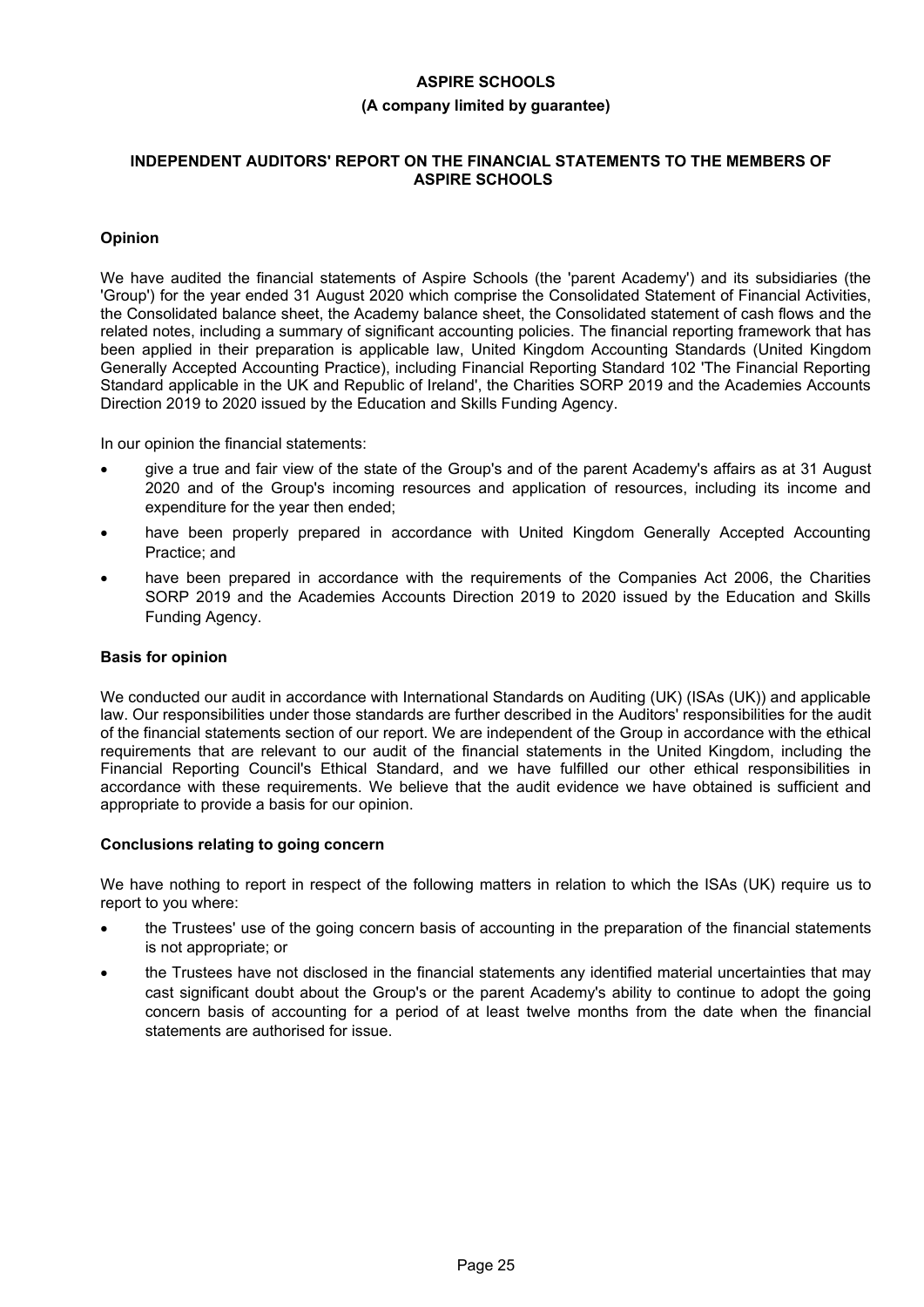# **(A company limited by guarantee)**

#### **INDEPENDENT AUDITORS' REPORT ON THE FINANCIAL STATEMENTS TO THE MEMBERS OF ASPIRE SCHOOLS (CONTINUED)**

#### **Other information**

The Trustees are responsible for the other information. The other information comprises the information included in the Annual report, other than the financial statements and our Auditors' report thereon. Other information includes the Reference and administrative details, the Trustees' report including the Strategic report, and the Governance statement. Our opinion on the financial statements does not cover the other information and, except to the extent otherwise explicitly stated in our report, we do not express any form of assurance conclusion thereon.

In connection with our audit of the financial statements, our responsibility is to read the other information and, in doing so, consider whether the other information is materially inconsistent with the financial statements or our knowledge obtained in the audit or otherwise appears to be materially misstated. If we identify such material inconsistencies or apparent material misstatements, we are required to determine whether there is a material misstatement in the financial statements or a material misstatement of the other information. If, based on the work we have performed, we conclude that there is a material misstatement of this other information, we are required to report that fact.

We have nothing to report in this regard.

#### **Opinion on other matters prescribed by the Companies Act 2006**

In our opinion, based on the work undertaken in the course of the audit:

- the information given in the Trustees' Report including the Strategic Report for the financial year for which the financial statements are prepared is consistent with the financial statements.
- the Trustees' Report and the Strategic Report have been prepared in accordance with applicable legal requirements.

#### **Matters on which we are required to report by exception**

In the light of our knowledge and understanding of the Group and the parent Academy and its environment obtained in the course of the audit, we have not identified material misstatements in the Trustees' Report including the Strategic Report.

We have nothing to report in respect of the following matters in relation to which the Companies Act 2006 requires us to report to you if, in our opinion:

- the parent Academy has not kept adequate accounting records, or returns adequate for our audit have not been received from branches not visited by us; or
- the parent Academy financial statements are not in agreement with the accounting records and returns; or
- certain disclosures of Trustees' remuneration specified by law are not made; or
- we have not received all the information and explanations we require for our audit.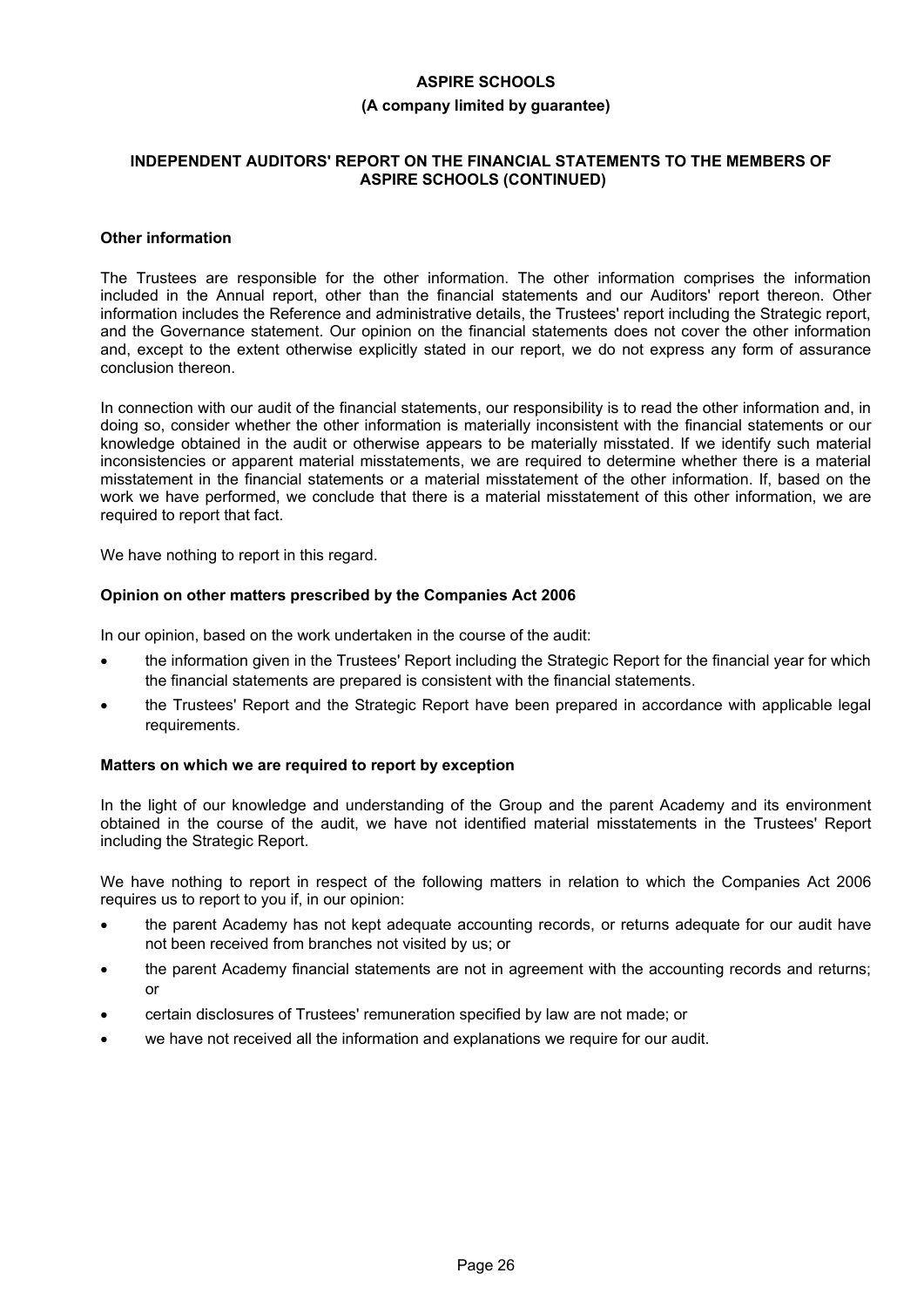#### **(A company limited by guarantee)**

#### **INDEPENDENT AUDITORS' REPORT ON THE FINANCIAL STATEMENTS TO THE MEMBERS OF ASPIRE SCHOOLS (CONTINUED)**

#### **Responsibilities of trustees**

As explained more fully in the Trustees' responsibilities statement, the Trustees (who are also the directors of the Academy for the purposes of company law) are responsible for the preparation of the financial statements and for being satisfied that they give a true and fair view, and for such internal control as the Trustees determine is necessary to enable the preparation of financial statements that are free from material misstatement, whether due to fraud or error.

In preparing the financial statements, the Trustees are responsible for assessing the Group's and the parent Academy's ability to continue as a going concern, disclosing, as applicable, matters related to going concern and using the going concern basis of accounting unless the Trustees either intend to liquidate the Group or the parent Academy or to cease operations, or have no realistic alternative but to do so.

#### **Auditors' responsibilities for the audit of the financial statements**

Our objectives are to obtain reasonable assurance about whether the financial statements as a whole are free from material misstatement, whether due to fraud or error, and to issue an Auditors' report that includes our opinion. Reasonable assurance is a high level of assurance, but is not a guarantee that an audit conducted in accordance with ISAs (UK) will always detect a material misstatement when it exists. Misstatements can arise from fraud or error and are considered material if, individually or in the aggregate, they could reasonably be expected to influence the economic decisions of users taken on the basis of these financial statements.

A further description of our responsibilities for the audit of the financial statements is located on the Financial Reporting Council's website at: www.frc.org.uk/auditorsresponsibilities. This description forms part of our Auditors' report.

#### **Use of our report**

This report is made solely to the Academy's members, as a body, in accordance with Chapter 3 of Part 16 of the Companies Act 2006. Our audit work has been undertaken so that we might state to the Academy's members those matters we are required to state to them in an Auditors' report and for no other purpose. To the fullest extent permitted by law, we do not accept or assume responsibility to anyone other than the Academy and its members, as a body, for our audit work, for this report, or for the opinions we have formed.

suces Couper Weston

**Darren O'Connor BSc (Hons) FCCA ACA (Senior statutory auditor)** for and on behalf of **James Cowper Kreston** Chartered Accountants and Statutory Auditor Reading Bridge House George Street Reading **Berkshire** RG1 8LS

Date: 18 December 2020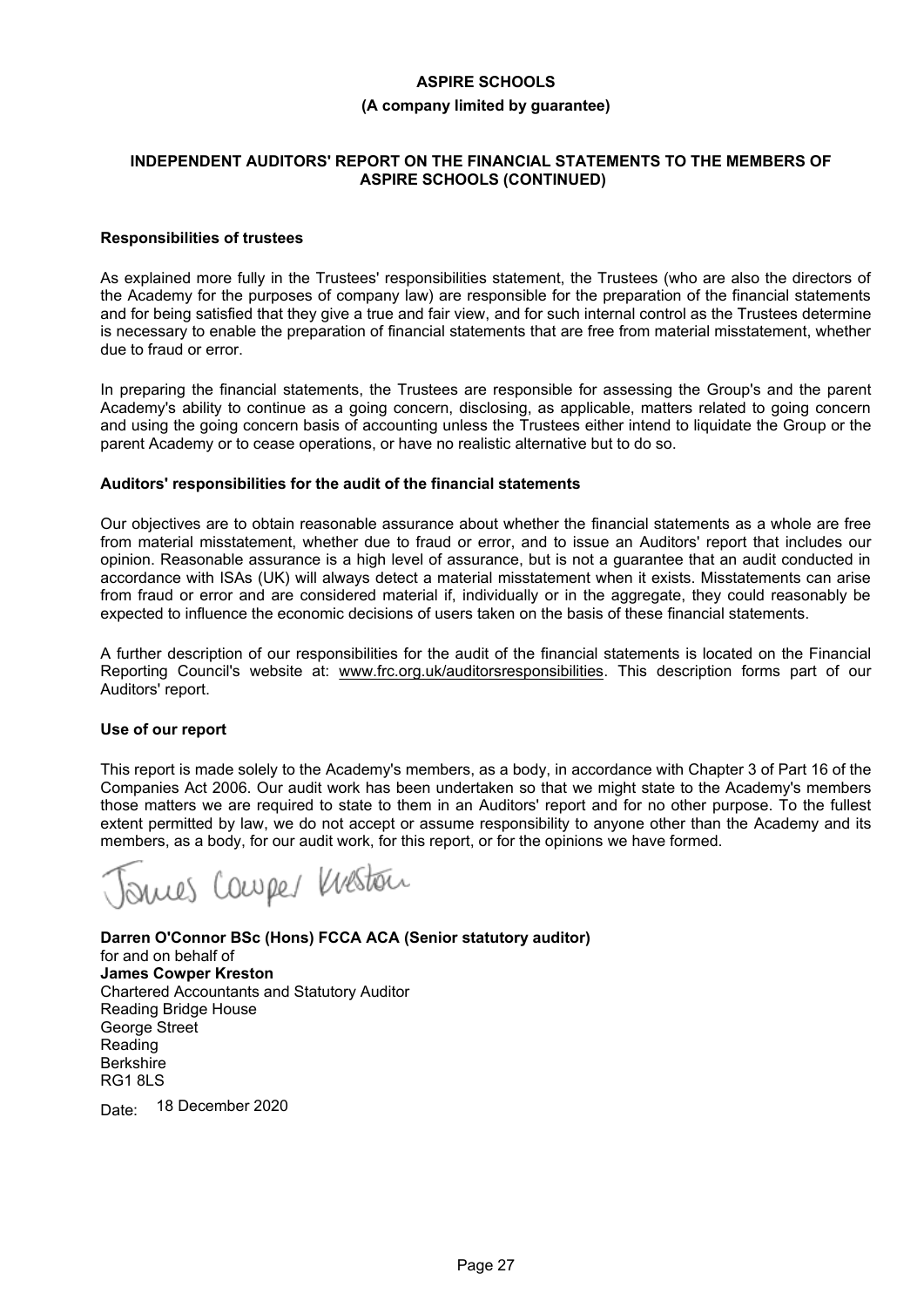# **(A company limited by guarantee)**

### **INDEPENDENT REPORTING ACCOUNTANT'S ASSURANCE REPORT ON REGULARITY TO ASPIRE SCHOOLS AND THE EDUCATION AND SKILLS FUNDING AGENCY**

In accordance with the terms of our engagement letter dated 8 October 2020 and further to the requirements of the Education and Skills Funding Agency (ESFA) as included in the Academies Accounts Direction 2019 to 2020, we have carried out an engagement to obtain limited assurance about whether the expenditure disbursed and income received by Aspire Schools during the year 1 September 2019 to 31 August 2020 have been applied to the purposes identified by Parliament and the financial transactions conform to the authorities which govern them.

This report is made solely to Aspire Schools and ESFA in accordance with the terms of our engagement letter. Our work has been undertaken so that we might state to Aspire Schools and ESFA those matters we are required to state in a report and for no other purpose. To the fullest extent permitted by law, we do not accept or assume responsibility to anyone other than Aspire Schools and ESFA, for our work, for this report, or for the conclusion we have formed.

#### **Respective responsibilities of Aspire Schools's accounting officer and the reporting accountant**

The accounting officer is responsible, under the requirements of Aspire Schools's funding agreement with the Secretary of State for Education dated 28 March 2018 and the Academies Financial Handbook, extant from 1 September 2019, for ensuring that expenditure disbursed and income received is applied for the purposes intended by Parliament and the financial transactions conform to the authorities which govern them.

Our responsibilities for this engagement are established in the United Kingdom by our profession's ethical guidance and are to obtain limited assurance and report in accordance with our engagement letter and the requirements of the Academies Accounts Direction 2019 to 2020. We report to you whether anything has come to our attention in carrying out our work which suggests that in all material respects, expenditure disbursed and income received during the year 1 September 2019 to 31 August 2020 have not been applied to purposes intended by Parliament or that the financial transactions do not conform to the authorities which govern them.

#### **Approach**

We conducted our engagement in accordance with the Academies Accounts Direction 2019 to 2020 issued by ESFA. We performed a limited assurance engagement as defined in our engagement letter.

The objective of a limited assurance engagement is to perform such procedures as to obtain information and explanations in order to provide us with sufficient appropriate evidence to express a negative conclusion on regularity.

A limited assurance engagement is more limited in scope than a reasonable assurance engagement and consequently does not enable us to obtain assurance that we would become aware of all significant matters that might be identified in a reasonable assurance engagement. Accordingly, we do not express a positive opinion.

Our engagement includes examination, on a test basis, of evidence relevant to the regularity and propriety of the Academy's income and expenditure.

Our work on regularity included a review of the internal controls, policies and procedures that have been implemented and an assessment of their design and effectiveness to understand how the academy complied with the framework of authorities. We also reviewed the reports commissioned by the governors to assess the internal controls throughout the year.

Specific work undertaken to draw to our conclusion includes:

- reviewing the minutes of the meetings of the Board of Governors and other evidence made available to us, relevant to our consideration of regularity;
- a review of the objectives and activities of the academy, with reference to the income streams and other information available to us as auditors of the academy;
- testing of a sample of payroll payments to staff;
- testing of a sample of payments to suppliers and other third parties;
- testing of a sample of grants received and other income streams.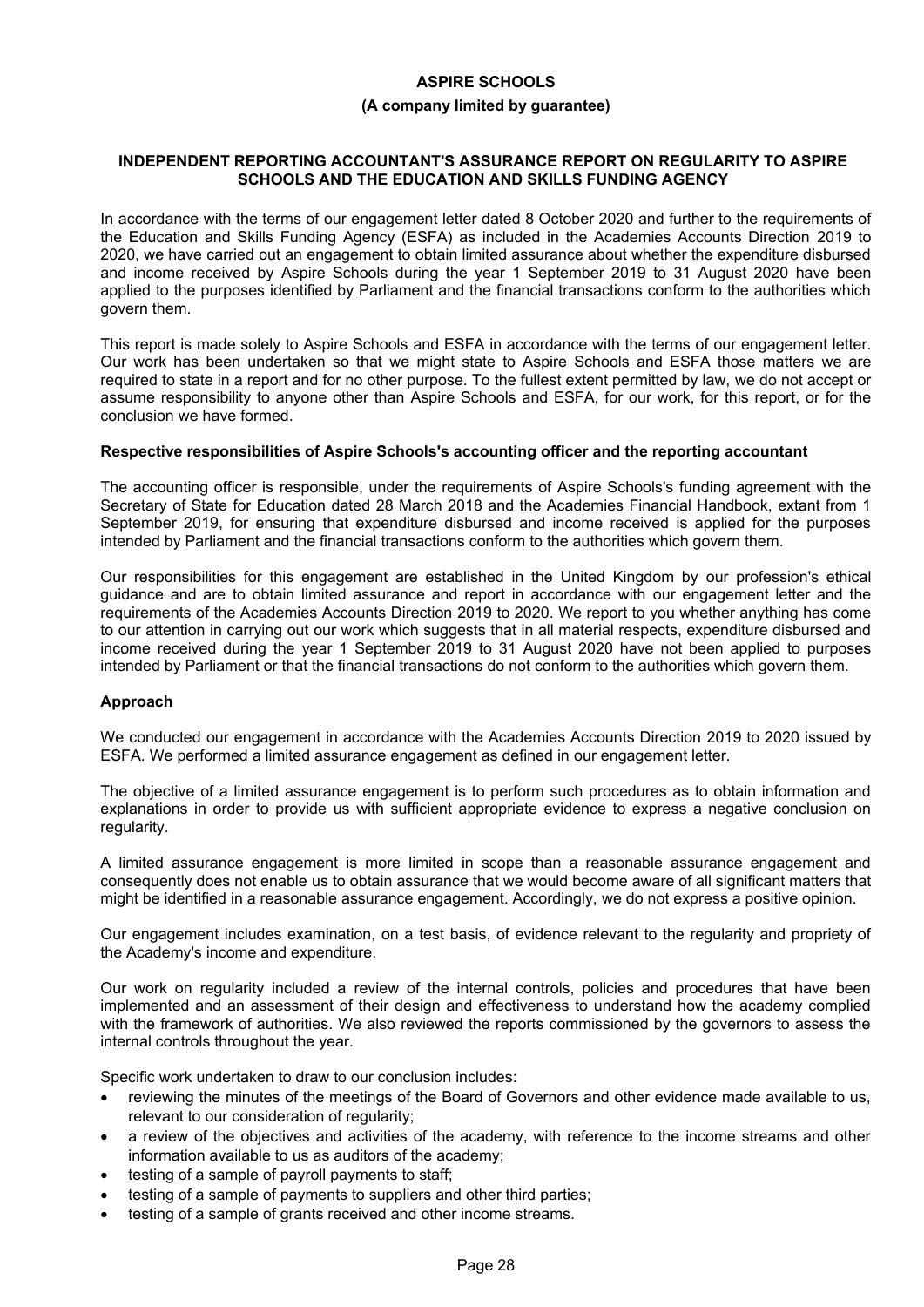### **(A company limited by guarantee)**

### **INDEPENDENT REPORTING ACCOUNTANT'S ASSURANCE REPORT ON REGULARITY TO ASPIRE SCHOOLS AND THE EDUCATION & SKILLS FUNDING AGENCY (CONTINUED)**

We performed detailed testing based on our assessment of the risk of material irregularity, impropriety and noncompliance. This work was integrated with our audit on the financial statements where appropriate and included analytical review and detailed substantive testing of transactions.

# **Conclusion**

In the course of our work, nothing has come to our attention which suggest in all material respects the expenditure disbursed and income received during the year 1 September 2019 to 31 August 2020 has not been applied to purposes intended by Parliament and the financial transactions do not conform to the authorities

which govern them.<br>Journes Courpes Weston

**James Cowper Kreston** Chartered Accountants and Statutory Auditor

Reading Bridge House George Street Reading **Berkshire** RG1 8LS

Date: 18 December 2020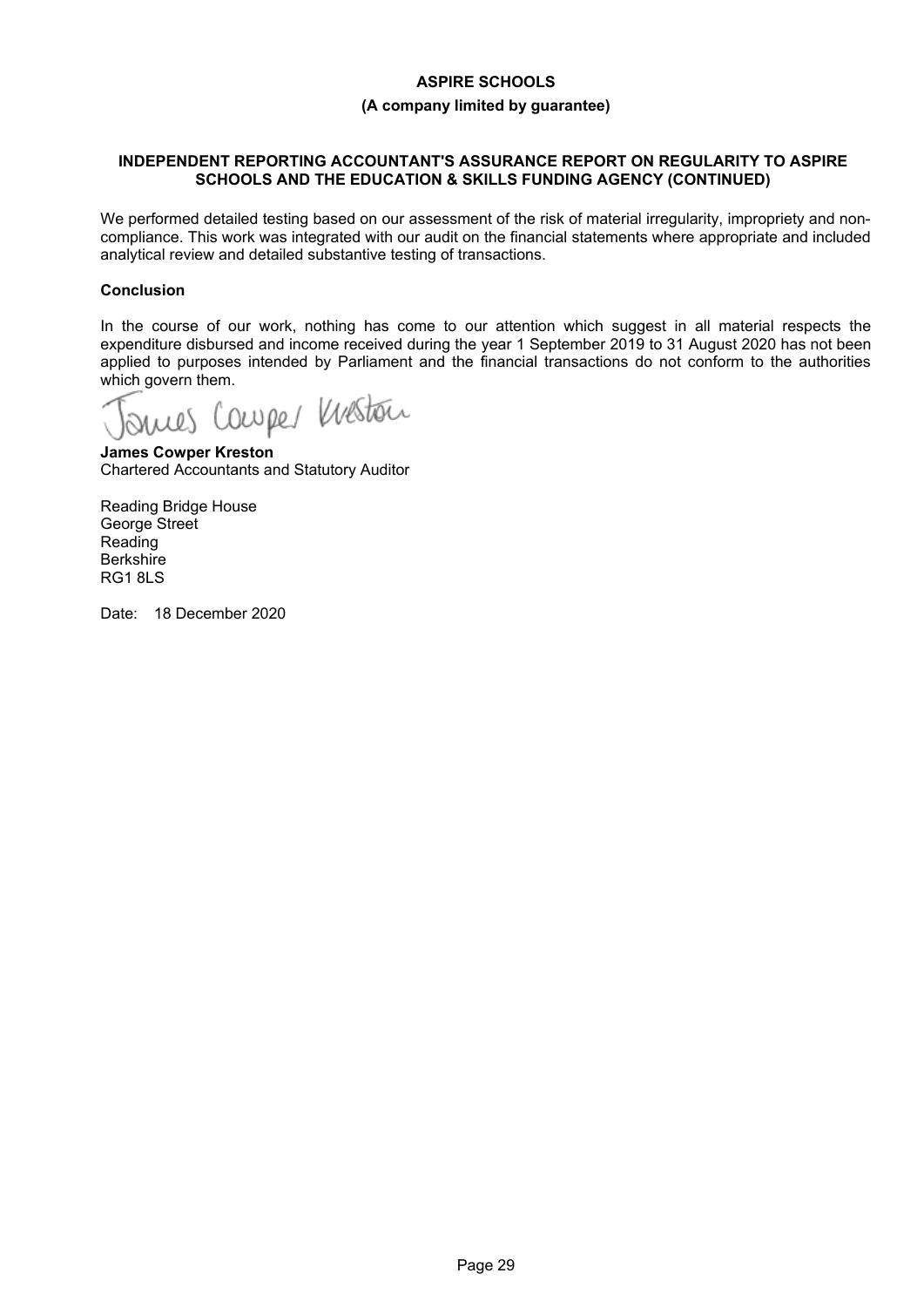# **(A company limited by guarantee)**

#### **CONSOLIDATED STATEMENT OF FINANCIAL ACTIVITIES (INCORPORATING INCOME AND EXPENDITURE ACCOUNT) FOR THE YEAR ENDED 31 AUGUST 2020**

|                                                           | <b>Note</b> | <b>Unrestricted</b><br>funds<br>2020<br>£ | <b>Restricted</b><br>general<br>funds<br>2020<br>£ | <b>Restricted</b><br>fixed asset<br>funds<br>2020<br>£ | <b>Total</b><br>funds<br>2020<br>£ | Total<br>funds<br>2019<br>£ |
|-----------------------------------------------------------|-------------|-------------------------------------------|----------------------------------------------------|--------------------------------------------------------|------------------------------------|-----------------------------|
| Income from:                                              |             |                                           |                                                    |                                                        |                                    |                             |
| Donations and capital                                     |             |                                           |                                                    |                                                        |                                    |                             |
| grants                                                    | 3           |                                           |                                                    | 7,578                                                  | 7,578                              | 87,597                      |
| Charitable activities                                     | 4           |                                           | 5,218,377                                          |                                                        | 5,218,377                          | 5,074,506                   |
| Teaching schools                                          |             | 70                                        | 55,097                                             |                                                        | 55,167                             | 106,557                     |
| Other trading activities                                  | 5           | 28,765                                    | 80,329                                             |                                                        | 109,094                            | 353,186                     |
| Investments                                               | 6           | 397                                       |                                                    |                                                        | 397                                | 441                         |
| <b>Total income</b><br><b>Expenditure on:</b>             |             | 29,232                                    | 5,353,803                                          | 7,578                                                  | 5,390,613                          | 5,622,287                   |
| <b>Trading activities</b>                                 |             |                                           | 78,341                                             |                                                        | 78,341                             | 304,369                     |
| Charitable activities                                     |             | 18,399                                    | 5,575,385                                          | 227,349                                                | 5,821,133                          | 5,427,338                   |
| Teaching schools                                          |             |                                           | 57,518                                             |                                                        | 57,518                             | 96,114                      |
| <b>Total expenditure</b>                                  | 7           | 18,399                                    | 5,711,244                                          | 227,349                                                | 5,956,992                          | 5,827,821                   |
| <b>Net</b>                                                |             | 10,833                                    | (357, 441)                                         | (219, 771)                                             | (566, 379)                         | (205, 534)                  |
| income/(expenditure)                                      |             |                                           |                                                    |                                                        |                                    |                             |
| Transfers between<br>funds                                | 17          |                                           | (30,090)                                           | 30,090                                                 |                                    |                             |
| Net movement in<br>funds before other<br>recognised       |             |                                           |                                                    |                                                        |                                    |                             |
| gains/(losses)                                            |             | 10,833                                    | (387, 531)                                         | (189, 681)                                             | (566, 379)                         | (205, 534)                  |
| <b>Other recognised</b><br>gains/(losses):                |             |                                           |                                                    |                                                        |                                    |                             |
| Actuarial losses on<br>defined benefit pension<br>schemes | 23          |                                           | (307,000)                                          |                                                        | (307,000)                          | (458,000)                   |
| Net movement in<br>funds                                  |             | 10,833                                    | (694, 531)                                         | (189, 681)                                             | (873, 379)                         | (663, 534)                  |
| <b>Reconciliation of</b><br>funds:                        |             |                                           |                                                    |                                                        |                                    |                             |
| Total funds brought<br>forward                            |             | 49,377                                    | (1,839,132)                                        | 10,083,272                                             | 8,293,517                          | 8,957,051                   |
| Net movement in funds                                     |             | 10,833                                    | (694, 531)                                         | (189, 681)                                             | (873, 379)                         | (663, 534)                  |
|                                                           |             |                                           |                                                    |                                                        |                                    |                             |
| <b>Total funds carried</b><br>forward                     |             | 60,210                                    | (2,533,663)                                        | 9,893,591                                              | 7,420,138                          | 8,293,517                   |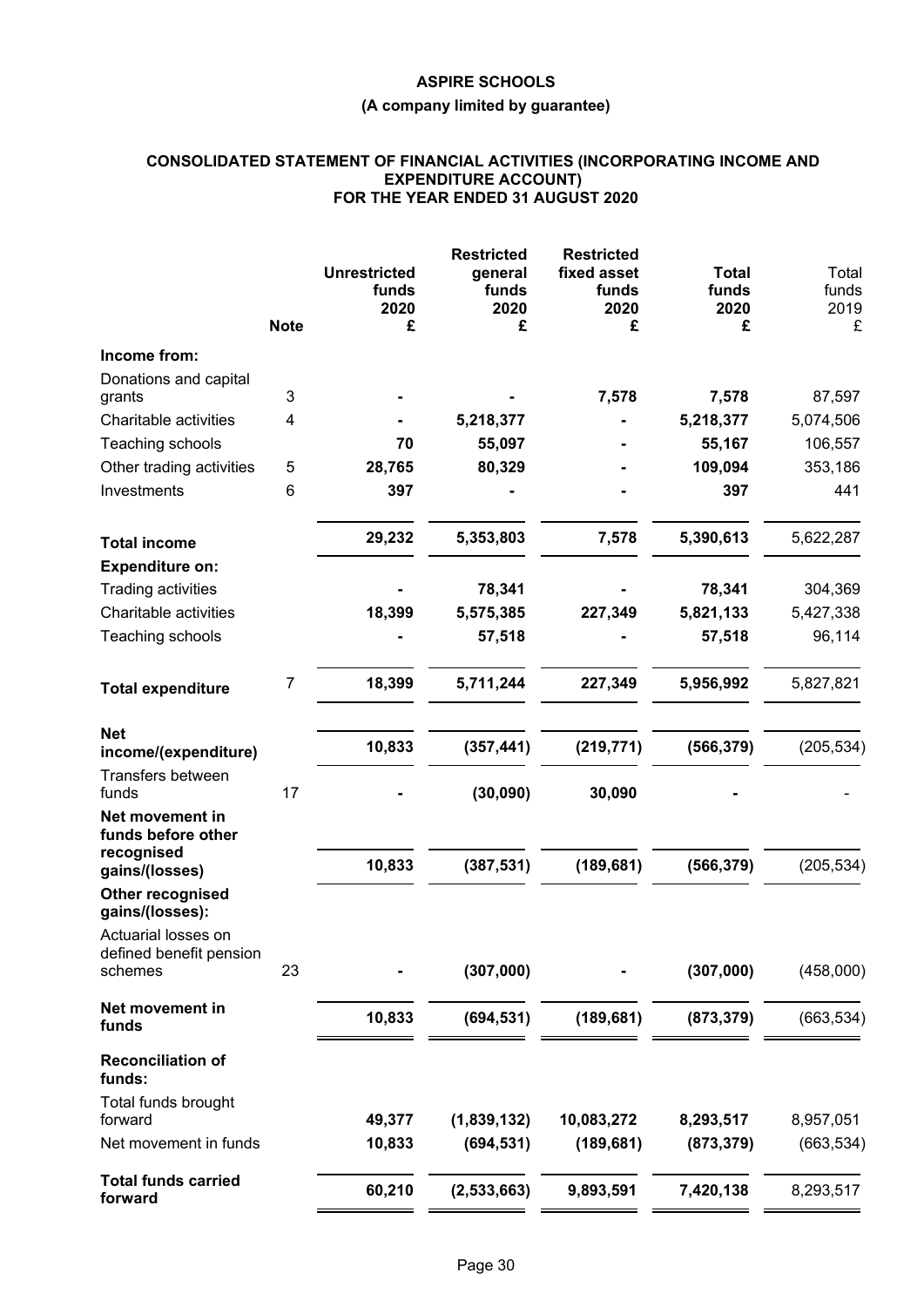# **(A company limited by guarantee)**

#### **CONSOLIDATED STATEMENT OF FINANCIAL ACTIVITIES (INCORPORATING INCOME AND EXPENDITURE ACCOUNT) (CONTINUED) FOR THE YEAR ENDED 31 AUGUST 2020**

The Consolidated Statement of Financial Activities includes all gains and losses recognised in the year.

The notes on pages 35 to 59 form part of these financial statements.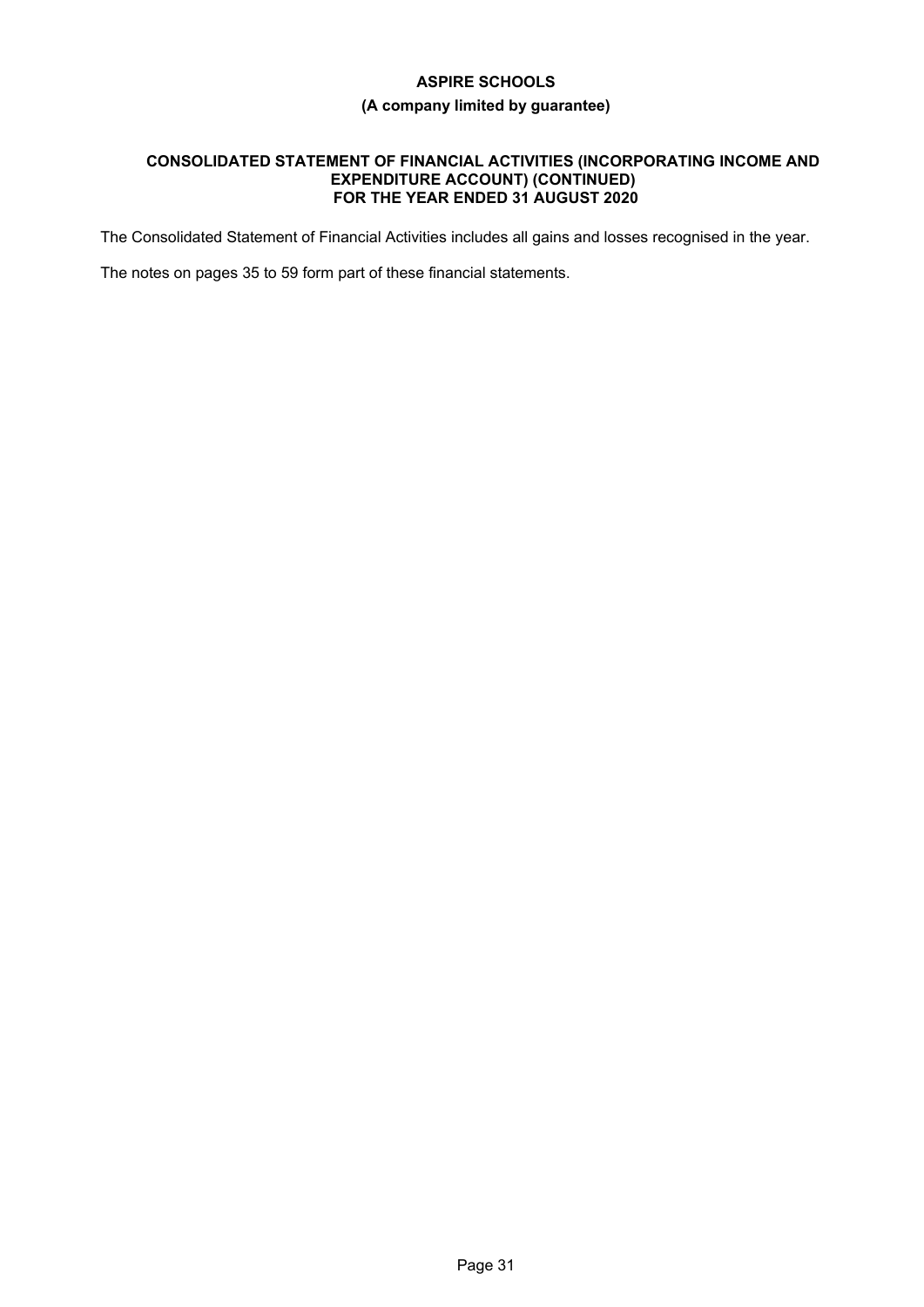#### (A company limited by guarantee) REGISTERED NUMBER: 10385281

#### **CONSOLIDATED BALANCE SHEET** AS AT 31 AUGUST 2020

|                                                   | <b>Note</b> |               | 2020<br>£   |             | 2019<br>£   |
|---------------------------------------------------|-------------|---------------|-------------|-------------|-------------|
| <b>Fixed assets</b>                               |             |               |             |             |             |
| Tangible assets                                   | 13          |               | 9,885,348   |             | 10,067,189  |
|                                                   |             |               | 9,885,348   |             | 10,067,189  |
| <b>Current assets</b>                             |             |               |             |             |             |
| Debtors                                           | 15          | 104,605       |             | 163,167     |             |
| Cash at bank and in hand                          |             | 949,567       |             | 941,692     |             |
|                                                   |             | 1,054,172     |             | 1,104,859   |             |
| Creditors: amounts falling due within one<br>year | 16          | (265, 382)    |             | (348, 531)  |             |
|                                                   |             |               |             |             |             |
| <b>Net current assets</b>                         |             |               | 788,790     |             | 756,328     |
| <b>Total assets less current liabilities</b>      |             |               | 10,674,138  |             | 10,823,517  |
| Defined benefit pension scheme liability          | 23          |               | (3,254,000) |             | (2,530,000) |
| <b>Total net assets</b>                           |             |               | 7,420,138   |             | 8,293,517   |
| <b>Funds of the Academy</b>                       |             |               |             |             |             |
| <b>Restricted funds:</b>                          |             |               |             |             |             |
| Fixed asset funds                                 | 17          | 9,893,591     |             | 10,083,272  |             |
| Restricted income funds                           | 17          | 720,337       |             | 690,868     |             |
| Restricted funds excluding pension asset          | 17          | 10,613,928    |             | 10,774,140  |             |
| Pension reserve                                   | 17          | (3, 254, 000) |             | (2,530,000) |             |
| <b>Total restricted funds</b>                     | 17          |               | 7,359,928   |             | 8,244,140   |
| <b>Unrestricted income funds</b>                  | 17          |               | 60,210      |             | 49,377      |
| <b>Total funds</b>                                |             |               | 7,420,138   |             | 8,293,517   |

The financial statements on pages 30 to 59 were approved and authorised for issue by the Trustees and are signed on their behalf, by:

ڝ E A Hutton Chair of Governors

Date: 7th December 2020

The notes on pages 35 to 59 form part of these financial statements.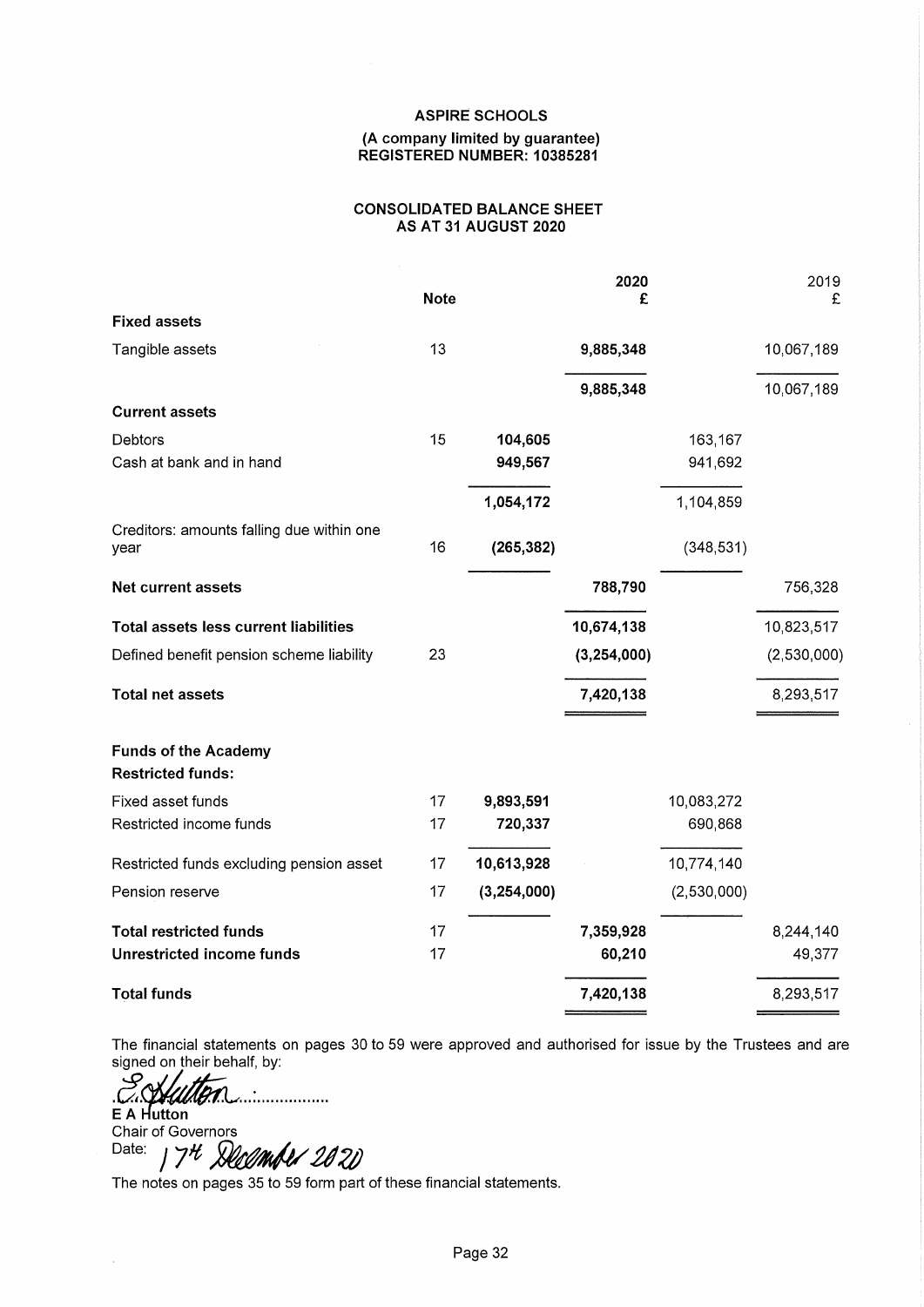#### (A company limited by guarantee) REGISTERED NUMBER: 10385281

#### **ACADEMY BALANCE SHEET** AS AT 31 AUGUST 2020

|                                                         |             |             | 2020        |             | 2019        |
|---------------------------------------------------------|-------------|-------------|-------------|-------------|-------------|
|                                                         | <b>Note</b> |             | £           |             | £           |
| <b>Fixed assets</b>                                     |             |             |             |             |             |
| Tangible assets                                         | 13          |             | 9,885,348   |             | 10,067,189  |
| Investments                                             | 14          |             |             |             | 1           |
|                                                         |             |             | 9,885,349   |             | 10,067,190  |
| <b>Current assets</b>                                   |             |             |             |             |             |
| Debtors                                                 | 15          | 123,134     |             | 172,243     |             |
| Cash at bank and in hand                                |             | 929,397     |             | 925,161     |             |
|                                                         |             | 1,052,531   |             | 1,097,404   |             |
| Creditors: amounts falling due within one               |             |             |             |             |             |
| year                                                    | 16          | (265, 382)  |             | (343, 199)  |             |
| <b>Net current assets</b>                               |             |             | 787,149     |             | 754,205     |
| <b>Total assets less current liabilities</b>            |             |             | 10,672,498  |             | 10,821,395  |
| Defined benefit pension scheme liability                | 23          |             | (3,254,000) |             | (2,530,000) |
| <b>Total net assets</b>                                 |             |             | 7,418,498   |             | 8,291,395   |
| <b>Funds of the Academy</b><br><b>Restricted funds:</b> |             |             |             |             |             |
| Fixed asset funds                                       | 17          | 9,893,591   |             | 10,083,272  |             |
| Restricted income funds                                 | 17          | 718,697     |             | 688,746     |             |
| Restricted funds excluding pension liability            | 17          | 10,612,288  |             | 10,772,018  |             |
| Pension reserve                                         | 17          | (3,254,000) |             | (2,530,000) |             |
| <b>Total restricted funds</b>                           | 17          |             | 7,358,288   |             | 8,242,018   |
| <b>Unrestricted income funds</b>                        | 17          |             | 60,210      |             | 49,377      |
| <b>Total funds</b>                                      |             |             | 7,418,498   |             | 8,291,395   |

The financial statements on pages 30 to 59 were approved and authorised for issue by the Trustees and are signed on their behalf, by:

Se Autor . . . . . . . . . . . . . . . . . . .

**E** A Hutton Chair of governors Date: 17th Delmber 2020

The notes on pages 35 to 59 form part of these financial statements.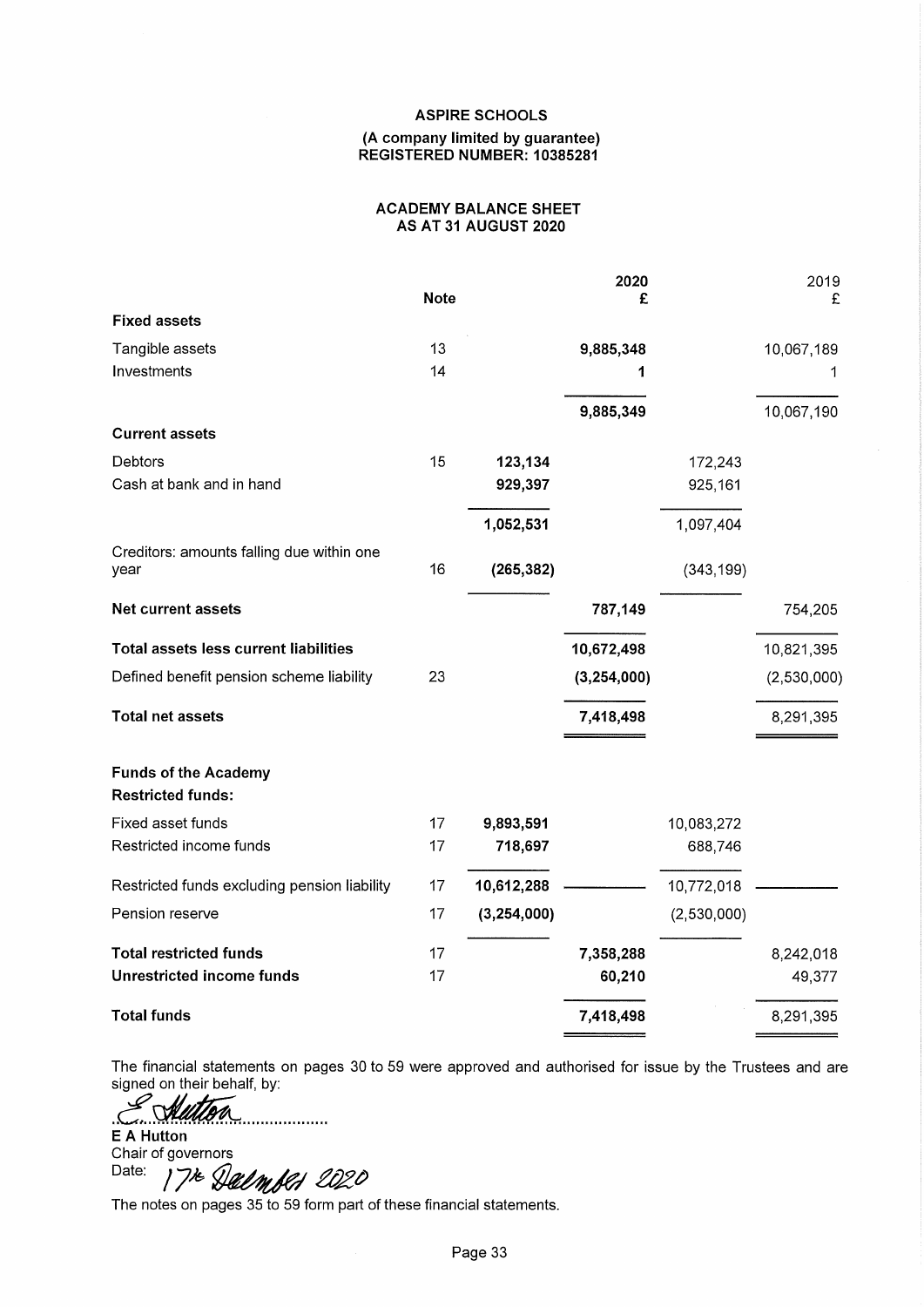# **(A company limited by guarantee)**

### **CONSOLIDATED STATEMENT OF CASH FLOWS FOR THE YEAR ENDED 31 AUGUST 2020**

|                                                        | <b>Note</b> | 2020<br>£ | 2019<br>£ |
|--------------------------------------------------------|-------------|-----------|-----------|
| Cash flows from operating activities                   |             |           |           |
| Net cash provided by operating activities              | 19          | 45,804    | 432,720   |
| Cash flows from investing activities                   | 20          | (37, 929) | (28, 816) |
| Change in cash and cash equivalents in the year        |             | 7,875     | 403,904   |
| Cash and cash equivalents at the beginning of the year |             | 941,692   | 537,788   |
| Cash and cash equivalents at the end of the year       | 21, 22      | 949,567   | 941,692   |
|                                                        |             |           |           |

The notes on pages 35 to 59 form part of these financial statements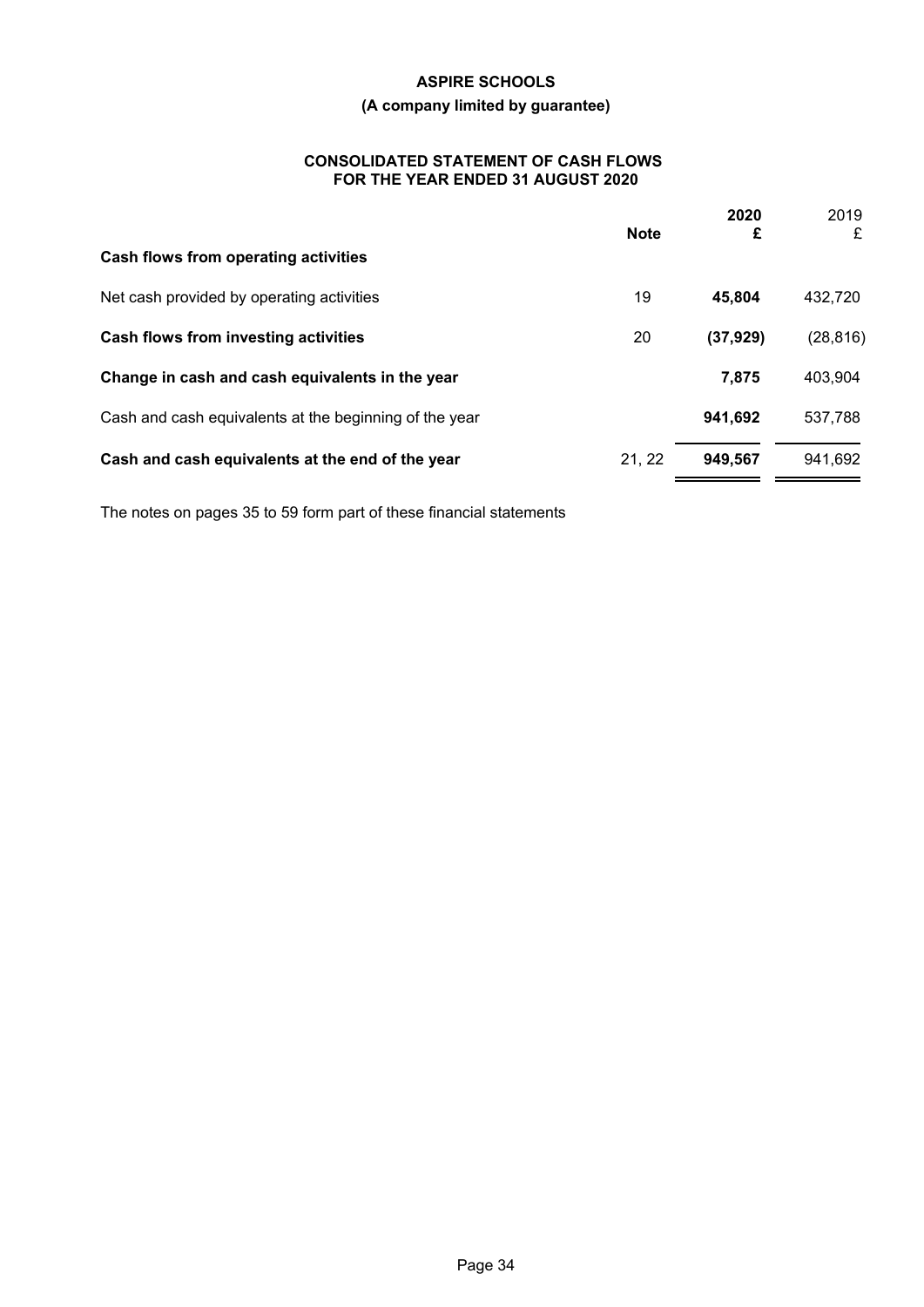#### **(A company limited by guarantee)**

#### **NOTES TO THE FINANCIAL STATEMENTS FOR THE YEAR ENDED 31 AUGUST 2020**

### **1. Accounting policies**

A summary of the principal accounting policies adopted (which have been applied consistently, except where noted), judgments and key sources of estimation uncertainty, is set out below.

#### **1.1 Basis of preparation of financial statements**

The financial statements of the Academy, which is a public benefit entity under FRS 102, have been prepared under the historic cost convention in accordance with the Financial Reporting Standard Applicable in the UK and Republic of Ireland (FRS 102), the Accounting and Reporting by Charities: Statement of Recommended Practice applicable to charities preparing their accounts in accordance with the Financial Reporting Standard applicable in the UK and Republic of Ireland (FRS 102) (Charities SORP (FRS 102)), the Academies Accounts Direction *2019* to 2020 issued by ESFA, the Charities Act 2011 and the Companies Act 2006.

Aspire Schools meets the definition of a public benefit entity under FRS 102.

The Consolidated statement of financial activities (SOFA) and Consolidated balance sheet consolidate the financial statements of the Academy and its subsidiary undertaking. The results of the subsidiary are consolidated on a line by line basis.

The Academy has taken advantage of the exemption allowed under section 408 of the Companies Act 2006 and has not presented its own Statement of financial activities in these financial statements.

#### **1.2 Going concern**

The Trustees assess whether the use of going concern is appropriate i.e. whether there are any material uncertainties related to events or conditions that may cast significant doubt on the ability of the Academy to continue as a going concern. The Trustees make this assessment in respect of a period of at least one year from the date of authorisation for issue of the financial statements and have concluded that the Academy has adequate resources to continue in operational existence for the foreseeable future and there are no material uncertainties about the Academy's ability to continue as a going concern, thus they continue to adopt the going concern basis of accounting in preparing the financial statements.

### **1.3 Income**

All incoming resources are recognised when the Group has entitlement to the funds, the receipt is probable and the amount can be measured reliably.

#### **Grants**

Grants are included in the Consolidated statement of financial activities on a receivable basis. The balance of income received for specific purposes but not expended during the period is shown in the relevant funds on the Balance sheet. Where income is received in advance of meeting any performance-related conditions there is not unconditional entitlement to the income and its recognition is deferred and included in creditors as deferred income until the performance-related conditions are met. Where entitlement occurs before income is received, the income is accrued.

General Annual Grant is recognised in full in the Consolidated statement of financial activities in the year for which it is receivable and any abatement in respect of the year is deducted from income and recognised as a liability.

Capital grants are recognised in full when there is an unconditional entitlement to the grant. Unspent amounts of capital grants are reflected in the Balance sheet in the restricted fixed asset fund. Capital grants are recognised when there is entitlement and are not deferred over the life of the asset on which they are expended.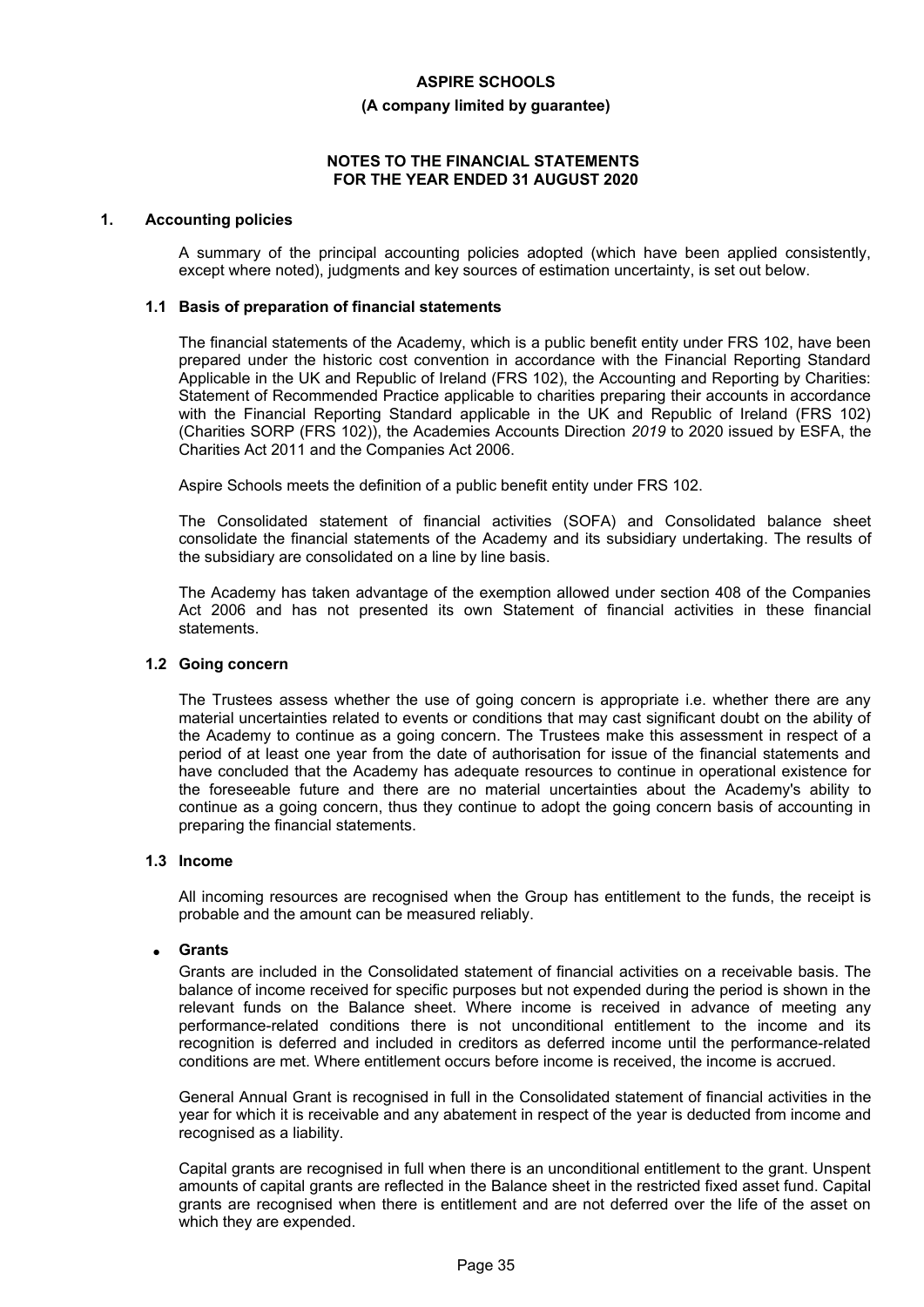#### **(A company limited by guarantee)**

#### **NOTES TO THE FINANCIAL STATEMENTS FOR THE YEAR ENDED 31 AUGUST 2020**

# **1. Accounting policies (continued)**

#### **1.3 Income (continued)**

#### **Donations**

Donations are recognised on a receivable basis (where there are no performance-related conditions) where the receipt is probable and the amount can be reliably measured.

#### **Other income**

Other income, including the hire of facilities, is recognised in the year it is receivable and to the extent the Group has provided the goods or services.

#### **1.4 Expenditure**

Expenditure is recognised once there is a legal or constructive obligation to transfer economic benefit to a third party, it is probable that a transfer of economic benefits will be required in settlement and the amount of the obligation can be measured reliably. Expenditure is classified by activity. The costs of each activity are made up of the total of direct costs and shared costs, including support costs involved in undertaking each activity. Direct costs attributable to a single activity are allocated directly to that activity. Shared costs which contribute to more than one activity and support costs which are not attributable to a single activity are apportioned between those activities on a basis consistent with the use of resources. Central staff costs are allocated on the basis of time spent, and depreciation charges allocated on the portion of the asset's use.

#### **Expenditure on raising funds**

This includes all expenditure incurred by the Group to raise funds for its charitable purposes and includes costs of all fundraising activities events and non-charitable trading.

#### **Charitable activities**

These are costs incurred on the Group's educational operations, including support costs and costs relating to the governance of the Group apportioned to charitable activities.

All resources expended are inclusive of irrecoverable VAT.

#### **1.5 Basis of consolidation**

The financial statements consolidate the accounts of Aspire Schools and all of its subsidiary undertakings ('subsidiaries').

The academy has taken advantage of the exemption contained within section 408 of the Companies Act 2006 not to present its own Income and expenditure account.

The income and expenditure account for the year dealt with in the accounts of the academy was £565,897 deficit (2019 - £229,206 deficit).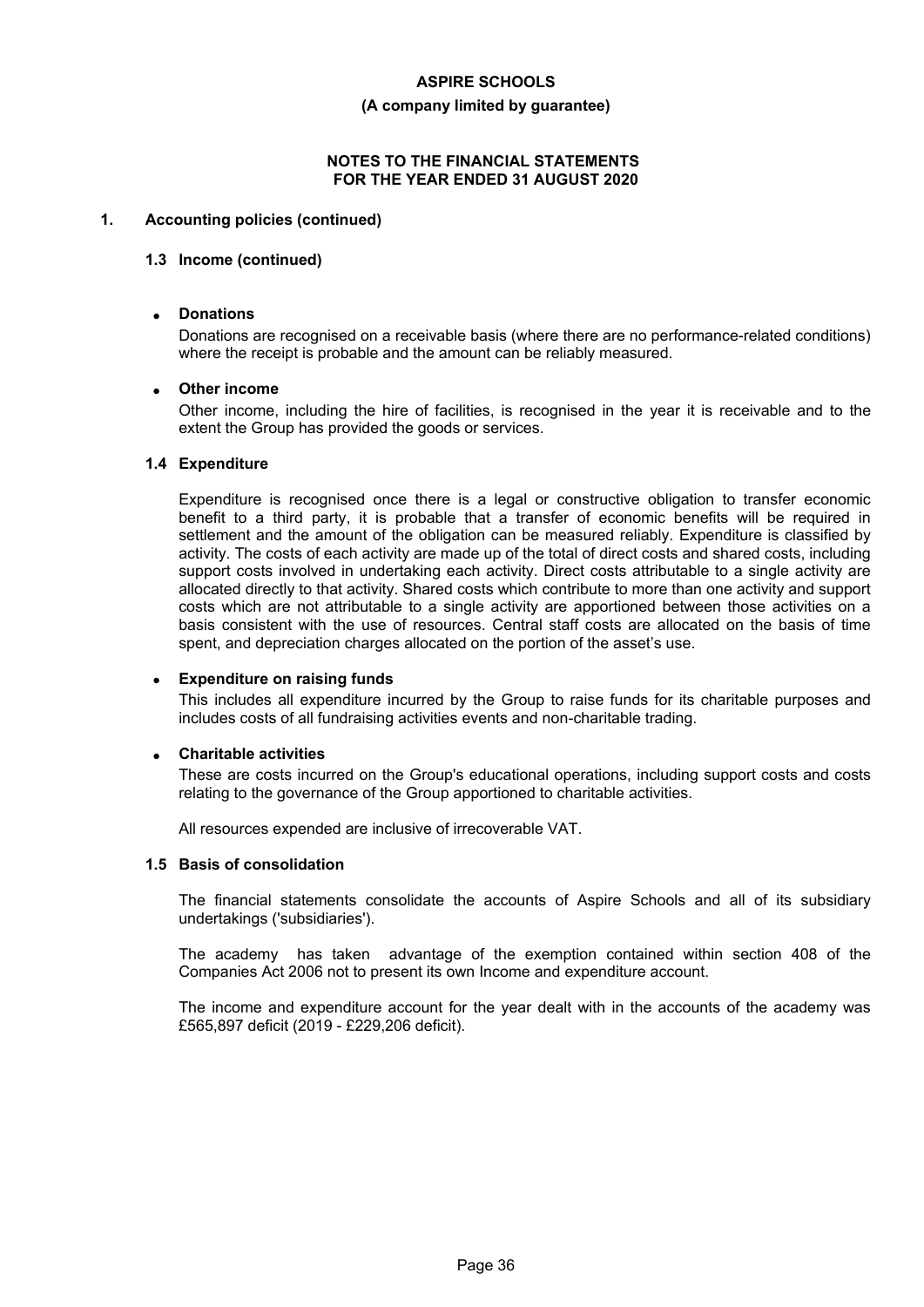#### **(A company limited by guarantee)**

#### **NOTES TO THE FINANCIAL STATEMENTS FOR THE YEAR ENDED 31 AUGUST 2020**

#### **1. Accounting policies (continued)**

#### **1.6 Tangible fixed assets**

Assets costing £1,000 or more are capitalised as tangible fixed assets and are carried at cost, net of depreciation and any provision for impairment.

Where tangible fixed assets have been acquired with the aid of specific grants, either from the government or from the private sector, they are included in the Balance sheet at cost and depreciated over their expected useful economic life. Where there are specific conditions attached to the funding requiring the continued use of the asset, the related grants are credited to a restricted fixed asset fund in the Consolidated statement of financial activities and carried forward in the Balance sheet. Depreciation on the relevant assets is charged directly to the restricted fixed asset fund in the Consolidated statement of financial activities. Where tangible fixed assets have been acquired with unrestricted funds, depreciation on such assets is charged to the unrestricted fund.

Depreciation is provided on all tangible fixed assets other than freehold land and assets under construction, at rates calculated to write off the cost of each asset on a straight-line basis over its expected useful life, as follows:

Depreciation is provided on the following bases:

| Buildings              | - Straight line - 2%        |
|------------------------|-----------------------------|
| Leasehold land         | - Straight line - 125 years |
| Furniture and fixtures | - Straight line - 20%       |
| Computer equipment     | - Straight line - 33%       |
| Motor vehicles         | - Straight line - 20%       |

A review for impairment of a fixed asset is carried out if events or changes in circumstances indicate that the carrying value of any fixed asset may not be recoverable. Shortfalls between the carrying value of fixed assets and their recoverable amounts are recognised as impairments. Impairment losses are recognised in the Consolidated statement of financial activities.

#### **1.7 Investments**

Fixed asset investments are a form of financial instrument and are initially recognised at their transaction cost and subsequently measured at fair value at the Balance sheet date, unless the value cannot be measured reliably in which case it is measured at cost less impairment. Investment gains and losses, whether realised or unrealised, are combined and presented as 'Gains/(Losses) on investments' in the Consolidated statement of financial activities.

Investments in subsidiaries are valued at cost less provision for impairment.

#### **1.8 Debtors**

Trade and other debtors are recognised at the settlement amount after any trade discount offered. Prepayments are valued at the amount prepaid net of any trade discounts due.

# **1.9 Cash at bank and in hand**

Cash at bank and in hand includes cash and short-term highly liquid investments with a short maturity of three months or less from the date of acquisition or opening of the deposit or similar account.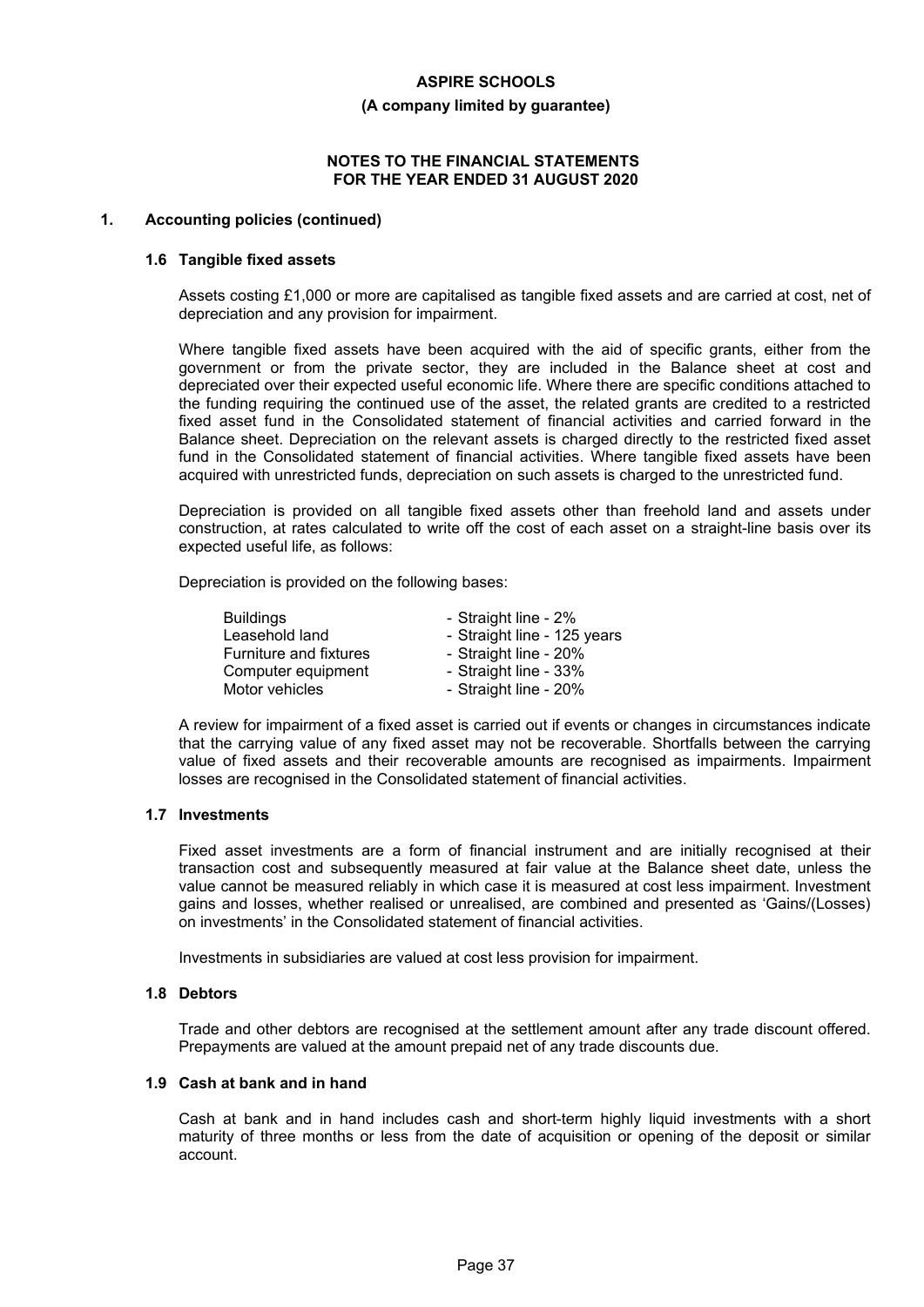#### **(A company limited by guarantee)**

#### **NOTES TO THE FINANCIAL STATEMENTS FOR THE YEAR ENDED 31 AUGUST 2020**

#### **1. Accounting policies (continued)**

#### **1.10 Liabilities**

Liabilities are recognised when there is an obligation at the Balance sheet date as a result of a past event, it is probable that a transfer of economic benefit will be required in settlement, and the amount of the settlement can be estimated reliably. Liabilities are recognised at the amount that the Group anticipates it will pay to settle the debt or the amount it has received as advanced payments for the goods or services it must provide.

# **1.11 Provisions**

Provisions are recognised when the Group has an obligation at the reporting date as a result of a past event which it is probable will result in the transfer of economic benefits and the obligation can be estimated reliably.

Provisions are measured at the best estimate of the amounts required to settle the obligation. Where the effect of the time value of money is material, the provision is based on the present value of those amounts, discounted at the pre-tax discount rate that reflects the risks specific to the liability. The unwinding of the discount is recognised within interest payable and similar charges.

#### **1.12 Financial instruments**

The Group only holds basic financial instruments as defined in FRS 102. The financial assets and financial liabilities of the Group and their measurement bases are as follows:

*Financial assets* - trade and other debtors are basic financial instruments and are debt instruments measured at amortised cost as detailed in note 15. Prepayments are not financial instruments. Amounts due to the Academy's wholly owned subsidiary are held at face value less any impairment.

Cash at bank is classified as a basic financial instrument and is measured at face value.

*Financial liabilities* - trade creditors, accruals and other creditors are financial instruments, and are measured at amortised cost as detailed in note 16. Taxation and social security are not included in the financial instruments disclosure definition. Deferred income is not deemed to be a financial liability, as the cash settlement has already taken place and there is an obligation to deliver services rather than cash or another financial instrument. Amounts due to the Academy's wholly owned subsidiary are held at face value less any impairment.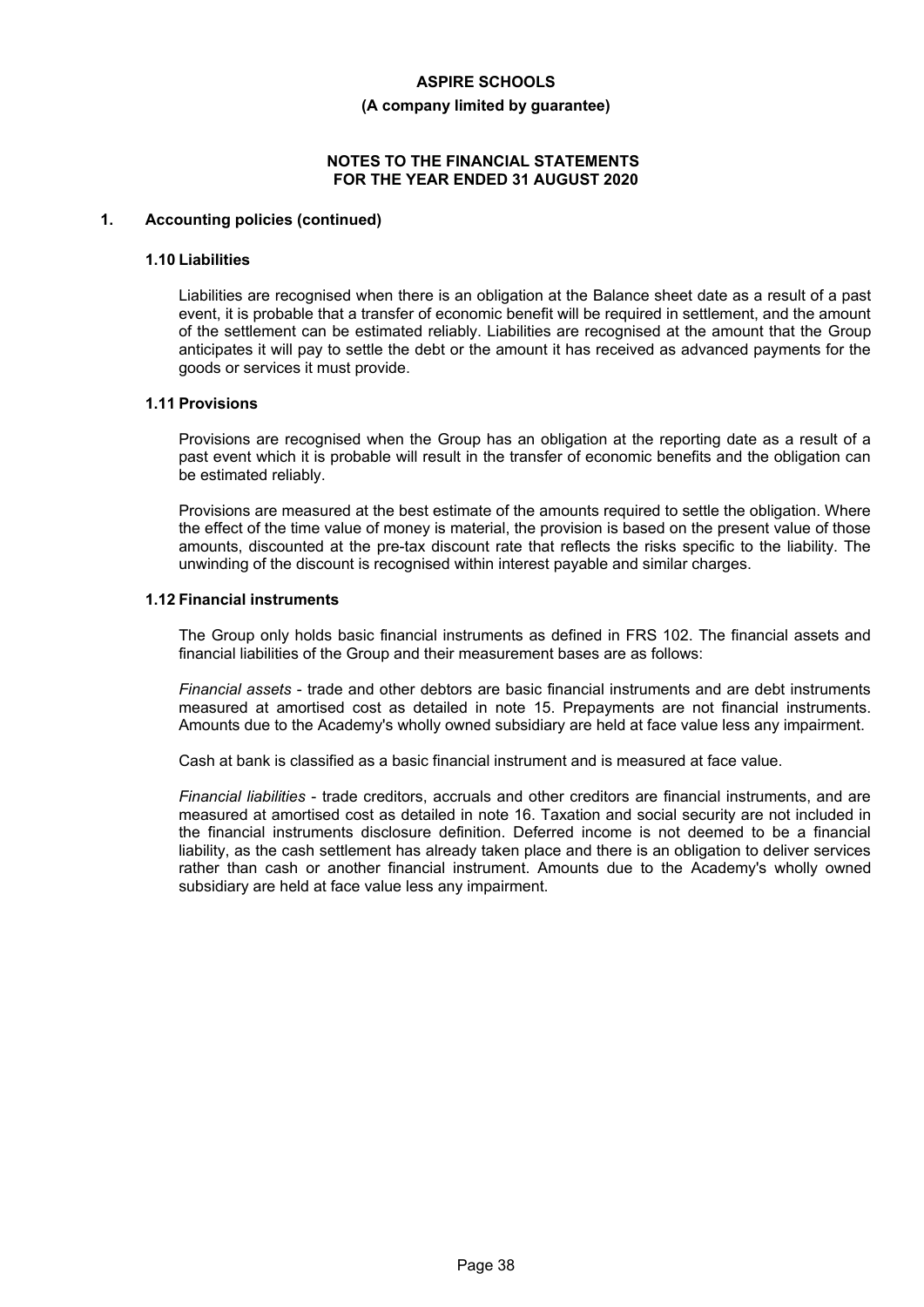#### **(A company limited by guarantee)**

#### **NOTES TO THE FINANCIAL STATEMENTS FOR THE YEAR ENDED 31 AUGUST 2020**

# **1. Accounting policies (continued)**

#### **1.13 Pensions**

The Group operates a defined contribution pension scheme and the pension charge represents the amounts payable by the Group to the fund in respect of the year.

Retirement benefits to employees of the Group are provided by the Teachers' Pension Scheme ("TPS") and the Local Government Pension Scheme ("LGPS"). These are defined benefit schemes.

The TPS is an unfunded scheme and contributions are calculated so as to spread the cost of pensions over employees' working lives with the Group in such a way that the pension cost is a substantially level percentage of current and future pensionable payroll. The contributions are determined by the Government Actuary on the basis of quadrennial valuations using a prospective unit credit method. TPS is an unfunded multi-employer scheme with no underlying assets to assign between employers. Consequently, the TPS is treated as a defined contribution scheme for accounting purposes and the contributions recognised in the period to which they relate.

The LGPS is a funded multi-employer scheme and the assets are held separately from those of the Group in separate trustee administered funds. Pension scheme assets are measured at fair value and liabilities are measured on an actuarial basis using the projected unit credit method and discounted at a rate equivalent to the current rate of return on a high quality corporate bond of equivalent term and currency to the liabilities. The actuarial valuations are obtained at least triennially and are updated at each Balance sheet date. The amounts charged to operating surplus are the current service costs and the costs of scheme introductions, benefit changes, settlements and curtailments. They are included as part of staff costs as incurred. Net interest on the net defined benefit liability/asset is also recognised in the Consolidated statement of financial activities and comprises the interest cost on the defined benefit obligation and interest income on the scheme assets, calculated by multiplying the fair value of the scheme assets at the beginning of the period by the rate used to discount the benefit obligations. The difference between the interest income on the scheme assets and the actual return on the scheme assets is recognised in other recognised gains and losses.

Actuarial gains and losses are recognised immediately in other recognised gains and losses.

#### **1.14 Fund accounting**

Unrestricted income funds represent those resources which may be used towards meeting any of the charitable objects of the Group at the discretion of the Trustees.

Restricted fixed asset funds are resources which are to be applied to specific capital purposes imposed by the funders where the asset acquired or created is held for a specific purpose.

Restricted general funds comprise all other restricted funds received with restrictions imposed by the funder/donor and include grants from the Department for Education Group.

Investment income, gains and losses are allocated to the appropriate fund.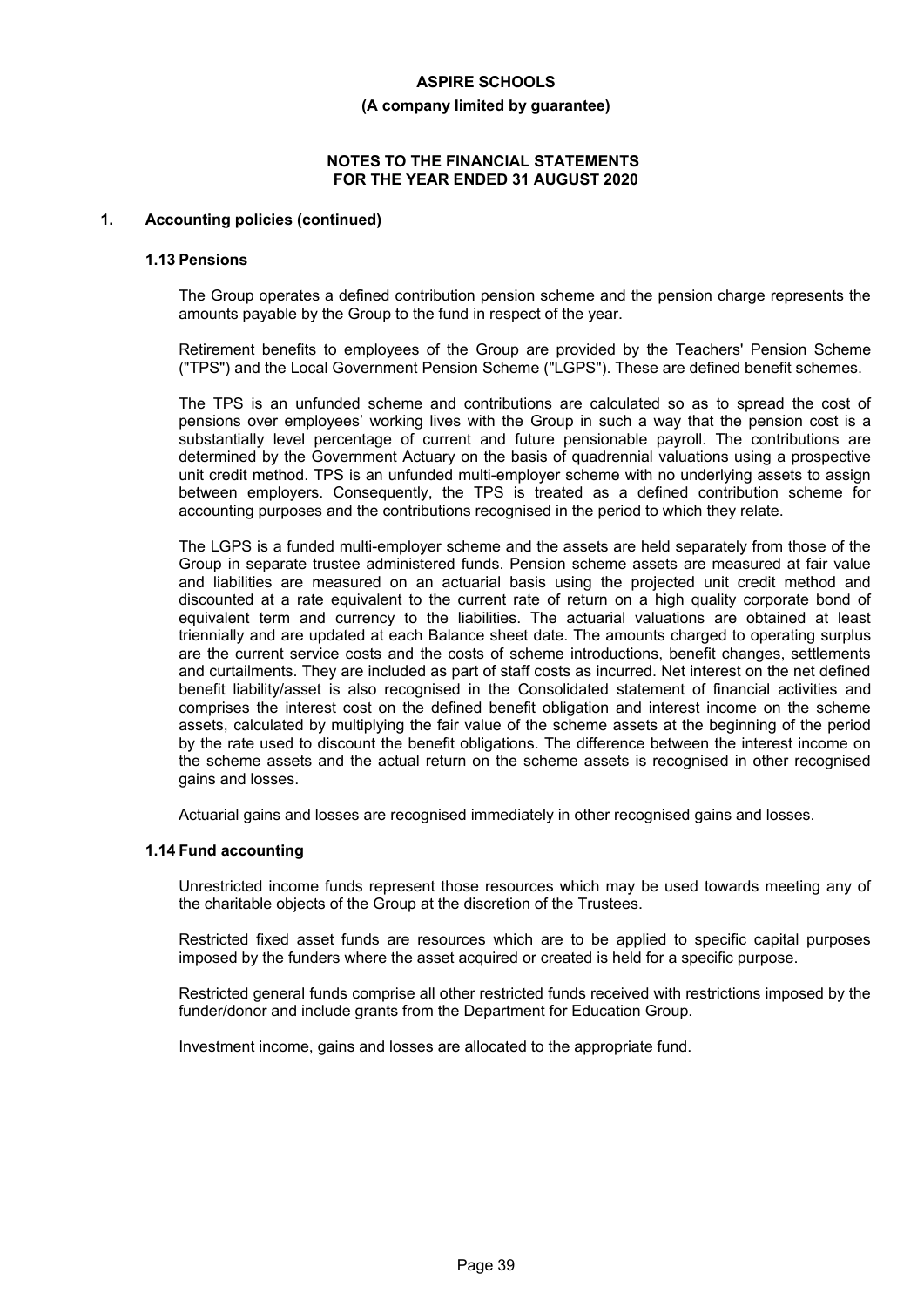#### **(A company limited by guarantee)**

#### **NOTES TO THE FINANCIAL STATEMENTS FOR THE YEAR ENDED 31 AUGUST 2020**

### **2. Critical accounting estimates and areas of judgment**

Estimates and judgments are continually evaluated and are based on historical experience and other factors, including expectations of future events that are believed to be reasonable under the circumstances.

Critical accounting estimates and assumptions:

The Academy trust makes estimates and assumptions concerning the future. The resulting accounting estimates and assumptions will, by definition, seldom equal the related actual results. The estimates and assumptions that have a significant risk of causing a material adjustment to the carrying amounts of assets and liabilities within the next financial year are discussed below.

#### **Local Government Pension Scheme**

The present value of the Local Government Pension Scheme defined benefit liability depends on a number of factors that are determined on an actuarial basis using a variety of assumptions. The assumptions used in determining the net cost or income for pensions include the discount rate. Any changes in these assumptions, which are disclosed in note 23, will impact the carrying amount of the pension liability. Furthermore a roll forward approach which projects results from the latest full actuarial valuation performed at 31 March 2019 has been used by the actuary in valuing the pensions liability at 31 August 2020. Any differences between the figures derived from the roll forward approach and a full actuarial valuation would impact on the carrying amount of the pension liability.

#### **Depreciation**

Tangible fixed assets are depreciated over their useful lives taking into account residual values, where appropriate. The actual lives of the assets and residual values are assessed annually and may vary depending on a number of factors. Residual value assessments consider issues such as the remaining life of the asset and projected disposal values.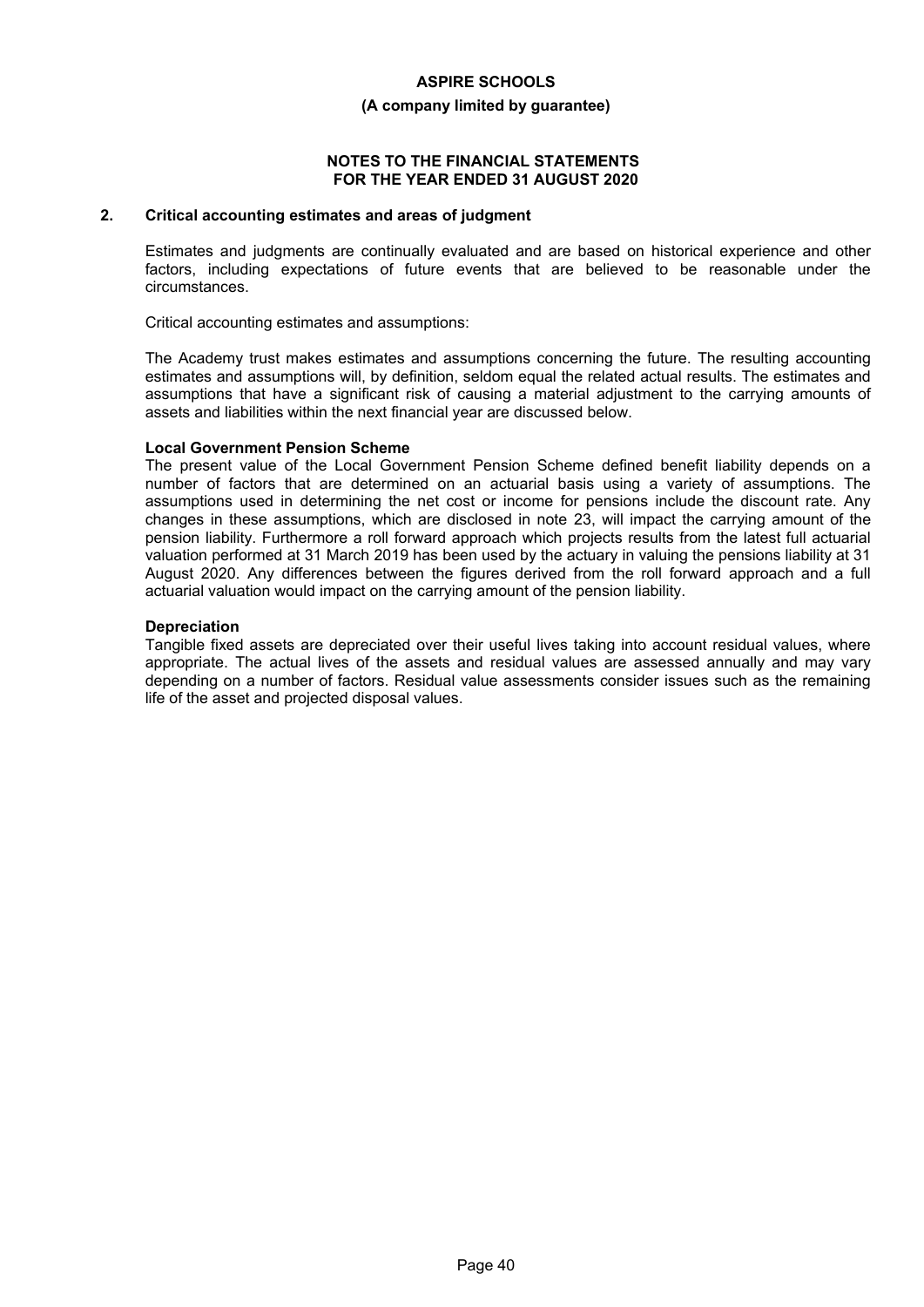# **(A company limited by guarantee)**

# **NOTES TO THE FINANCIAL STATEMENTS FOR THE YEAR ENDED 31 AUGUST 2020**

# **3. Income from donations and capital grants**

|                   | <b>Restricted</b><br>fixed asset<br>funds<br>2020<br>£ | <b>Total</b><br>funds<br>2020<br>£ | Total<br>funds<br>2019<br>£ |
|-------------------|--------------------------------------------------------|------------------------------------|-----------------------------|
| Capital grants    | 7,578                                                  | 7,578                              | 87,597                      |
| <b>Total 2019</b> | 87,597                                                 | 87,597                             |                             |

# **4. Funding for the academy's educational operations**

|                                      | <b>Restricted</b><br>funds<br>2020<br>£ | <b>Total</b><br>funds<br>2020<br>£ | Total<br>funds<br>2019<br>£ |
|--------------------------------------|-----------------------------------------|------------------------------------|-----------------------------|
| DfE/ESFA grants                      |                                         |                                    |                             |
| General Annual Grant (GAG)           | 1,920,000                               | 1,920,000                          | 1,920,000                   |
| Other DfE/ESFA grants                | 291,237                                 | 291,237                            | 135,538                     |
| Other government grants              | 2,211,237                               | 2,211,237                          | 2,055,538                   |
| Local authority grants               | 2,288,617                               | 2,288,617                          | 2,372,006                   |
|                                      | 2,288,617                               | 2,288,617                          | 2,372,006                   |
| <b>Other funding</b><br>Other income | 718,523                                 | 718,523                            | 646,962                     |
|                                      | 5,218,377                               | 5,218,377                          | 5,074,506                   |
| <b>Total 2019</b>                    | 5,074,506                               | 5,074,506                          |                             |
|                                      |                                         |                                    |                             |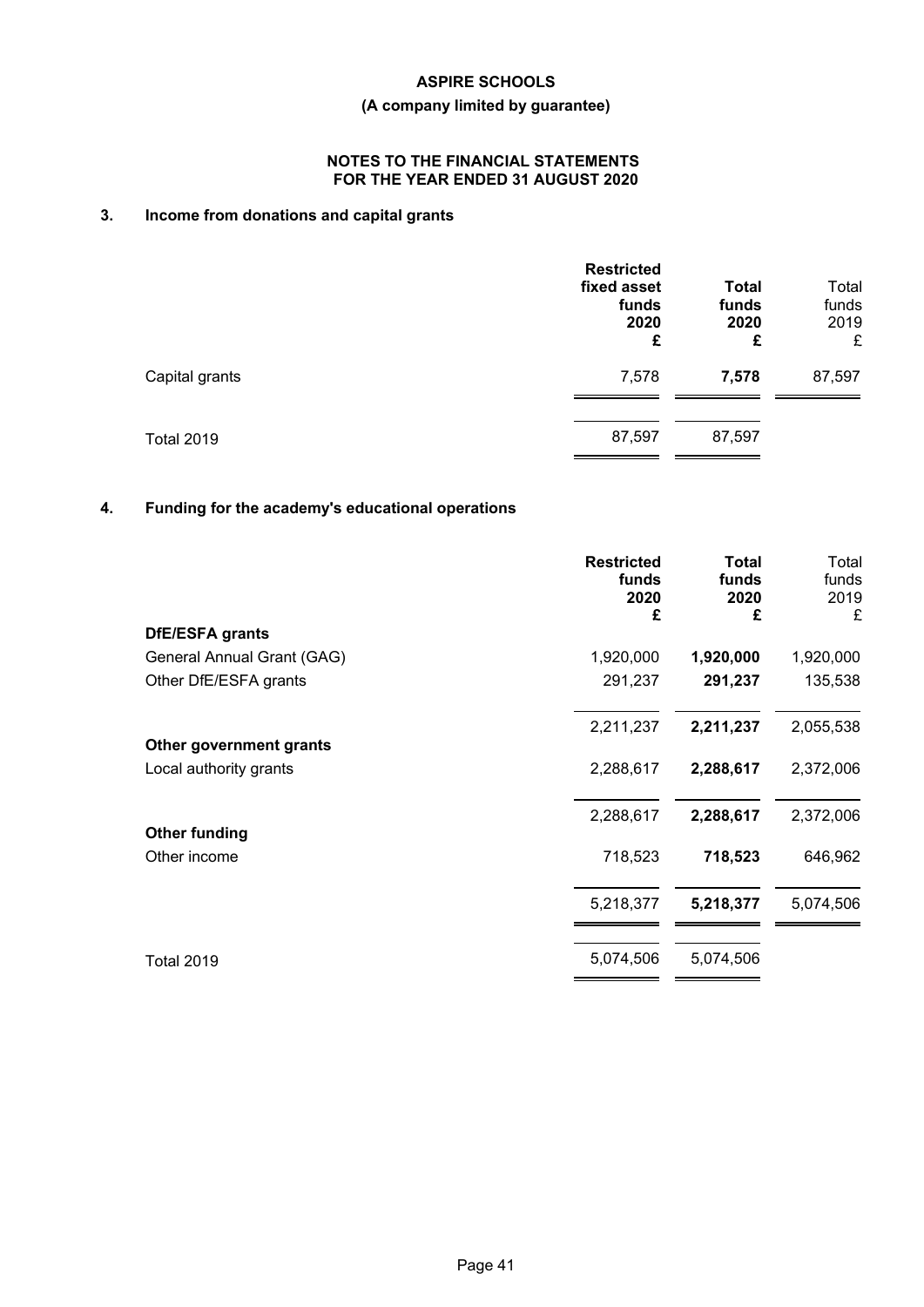# **(A company limited by guarantee)**

# **NOTES TO THE FINANCIAL STATEMENTS FOR THE YEAR ENDED 31 AUGUST 2020**

# **5. Income from other trading activities**

|                    | <b>Unrestricted</b><br>funds<br>2020<br>£ | <b>Restricted</b><br>funds<br>2020<br>£ | <b>Total</b><br>funds<br>2020<br>£ | Total<br>funds<br>2019<br>£ |
|--------------------|-------------------------------------------|-----------------------------------------|------------------------------------|-----------------------------|
| Lettings           | 10,366                                    |                                         | 10,366                             | 9,814                       |
| Other income       | 18,399                                    | 2,470                                   | 20,869                             | 15,331                      |
| <b>HUB Kitchen</b> |                                           | 77,859                                  | 77,859                             | 328,041                     |
|                    | 28,765                                    | 80,329                                  | 109,094                            | 353,186                     |
| <b>Total 2019</b>  | 25,145                                    | 328,041                                 | 353,186                            |                             |

# **6. Investment income**

|                        | <b>Unrestricted</b><br>funds<br>2020<br>£ | <b>Total</b><br>funds<br>2020<br>£ | Total<br>funds<br>2019<br>£ |
|------------------------|-------------------------------------------|------------------------------------|-----------------------------|
| Bank interest received | 397                                       | 397                                | 441                         |
| <b>Total 2019</b>      | 441                                       | 441                                |                             |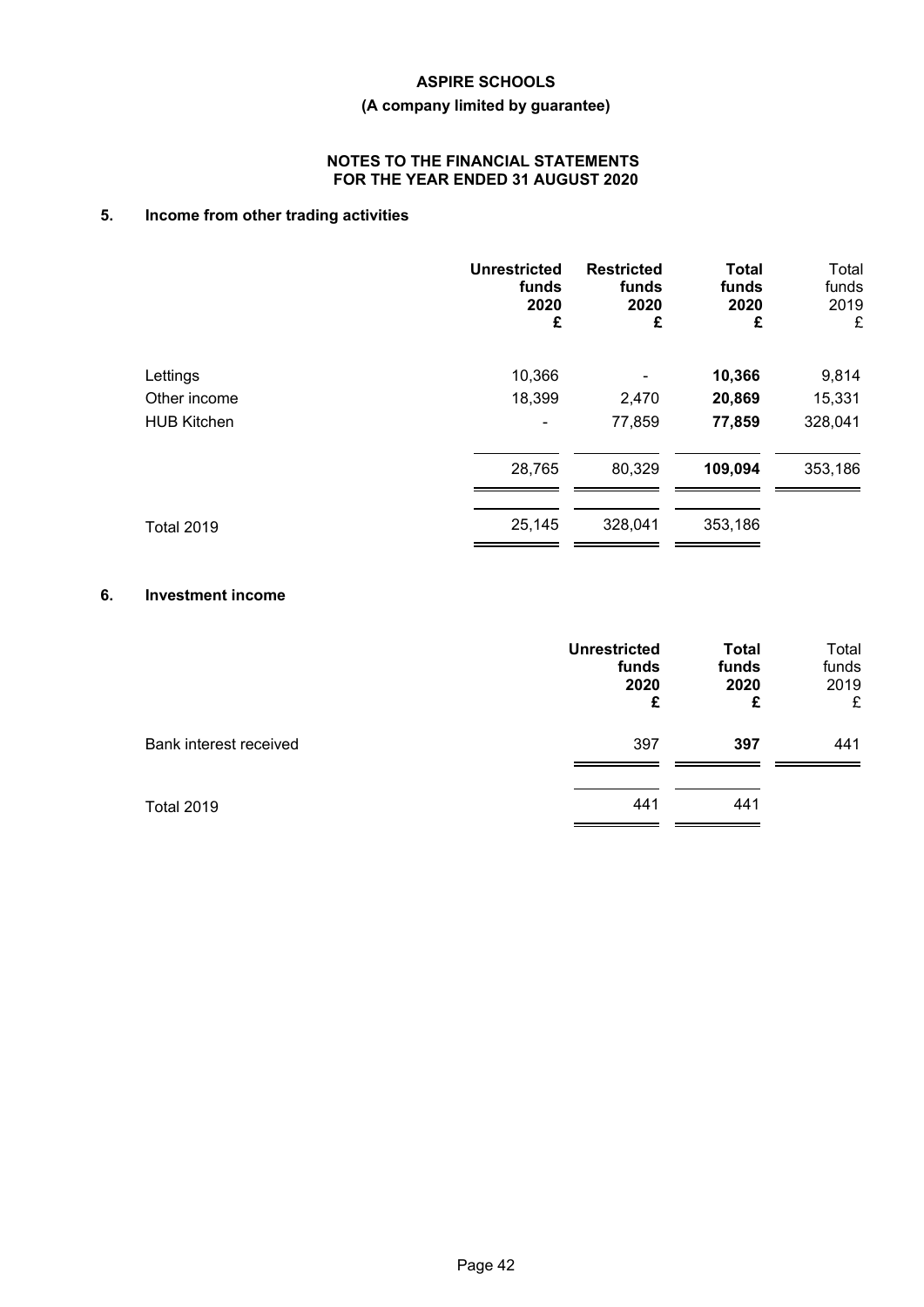# **(A company limited by guarantee)**

# **NOTES TO THE FINANCIAL STATEMENTS FOR THE YEAR ENDED 31 AUGUST 2020**

# **7. Expenditure**

|                                                          | <b>Staff Costs</b><br>2020<br>£ | <b>Premises</b><br>2020<br>£ | Other<br>2020<br>£ | <b>Total</b><br>2020<br>£ | Total<br>2019<br>£ |
|----------------------------------------------------------|---------------------------------|------------------------------|--------------------|---------------------------|--------------------|
| Hub Kitchen                                              |                                 |                              |                    |                           |                    |
| Direct costs<br>Expenditure on educational<br>activities | 26,269                          |                              | 52,072             | 78,341                    | 304,369            |
| Direct costs                                             | 2,190,654                       |                              | 174,730            | 2,365,384                 | 2,150,863          |
| Support costs                                            | 2,643,859                       | 213,836                      | 598,054            | 3,455,749                 | 3,276,475          |
| Teaching school                                          | 26,495                          |                              | 31,023             | 57,518                    | 96,114             |
|                                                          | 4,887,277                       | 213,836                      | 855,879            | 5,956,992                 | 5,827,821          |
| Total 2019                                               | 4,649,488                       | 149,506                      | 1,028,827          | 5,827,821                 |                    |

# **8. Analysis of expenditure by activities**

|                                  | Direct costs<br>2020<br>£ | <b>Support</b><br>costs<br>2020<br>£ | <b>Total</b><br>funds<br>2020<br>£ | Total<br>funds<br>2019<br>£ |
|----------------------------------|---------------------------|--------------------------------------|------------------------------------|-----------------------------|
| Academy's educational operations | 2,365,384                 | 3,455,749                            | 5,821,133                          | 5,427,338                   |
| <b>Total 2019</b>                | 2,150,863                 | 3,276,475                            | 5,427,338                          |                             |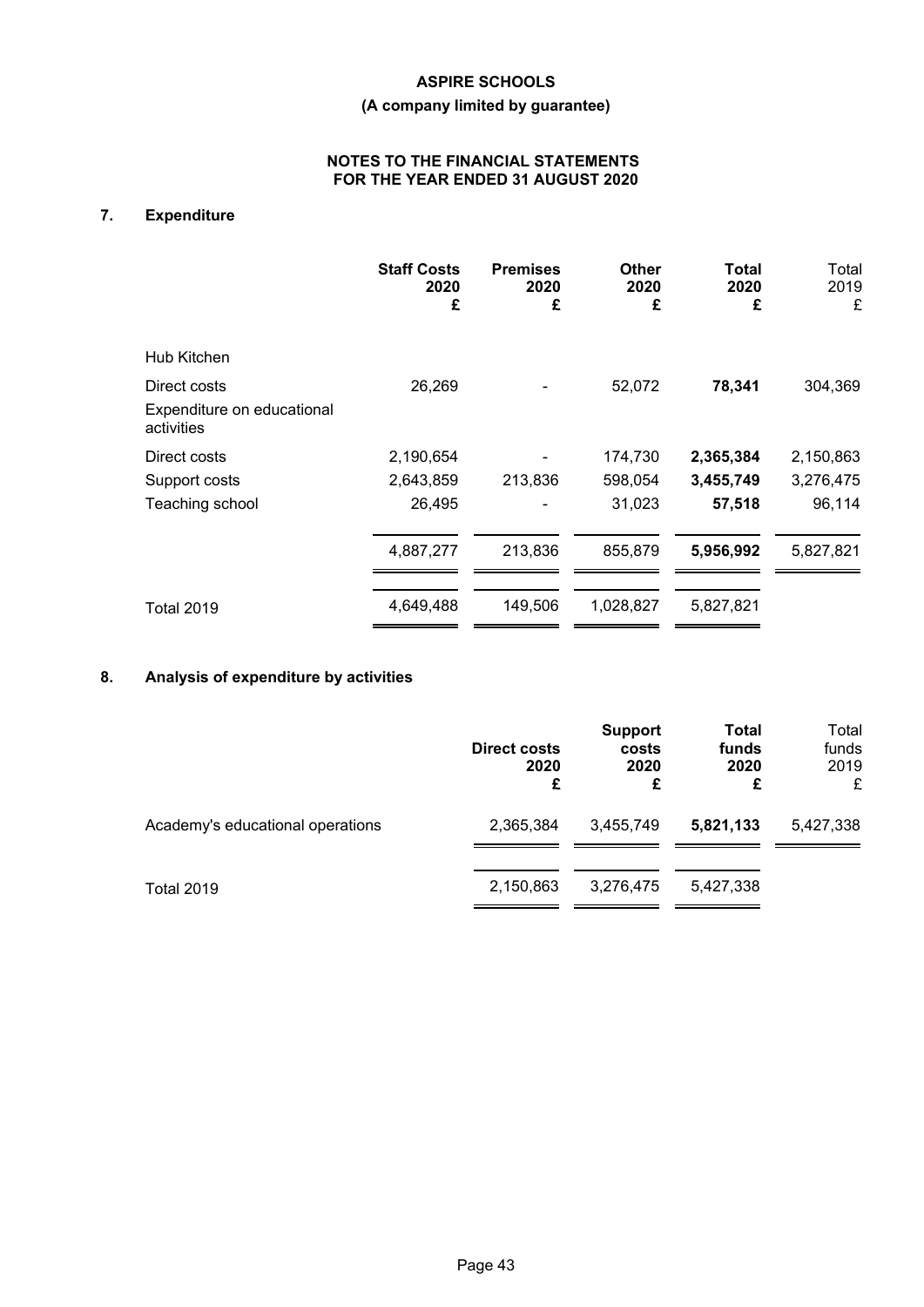# **(A company limited by guarantee)**

# **NOTES TO THE FINANCIAL STATEMENTS FOR THE YEAR ENDED 31 AUGUST 2020**

# **8. Analysis of expenditure by activities (continued)**

# **Analysis of support costs**

|                             | <b>Total</b><br>funds<br>2020<br>£ | Total<br>funds<br>2019<br>£ |
|-----------------------------|------------------------------------|-----------------------------|
| Staff costs                 | 2,643,859                          | 2,504,146                   |
| Depreciation                | 227,349                            | 204,154                     |
| Cleaning                    | 31,911                             | 24,429                      |
| <b>Travel costs</b>         | 38,424                             | 45,561                      |
| Other support costs         | 94,346                             | 103,723                     |
| Catering costs              | 79,632                             | 97,761                      |
| Maintenance of premises     | 181,925                            | 125,077                     |
| Technology costs            | 54,431                             | 55,703                      |
| Recruitment and staff costs | 103,872                            | 115,921                     |
|                             | 3,455,749                          | 3,276,475                   |

# **9. Net income/(expenditure)**

Net income/(expenditure) for the year includes:

| 2020    | 2019    |
|---------|---------|
| £       | £       |
| 227,348 | 204,154 |
| 11,000  | 11,000  |
| 3,050   | 3,300   |
|         |         |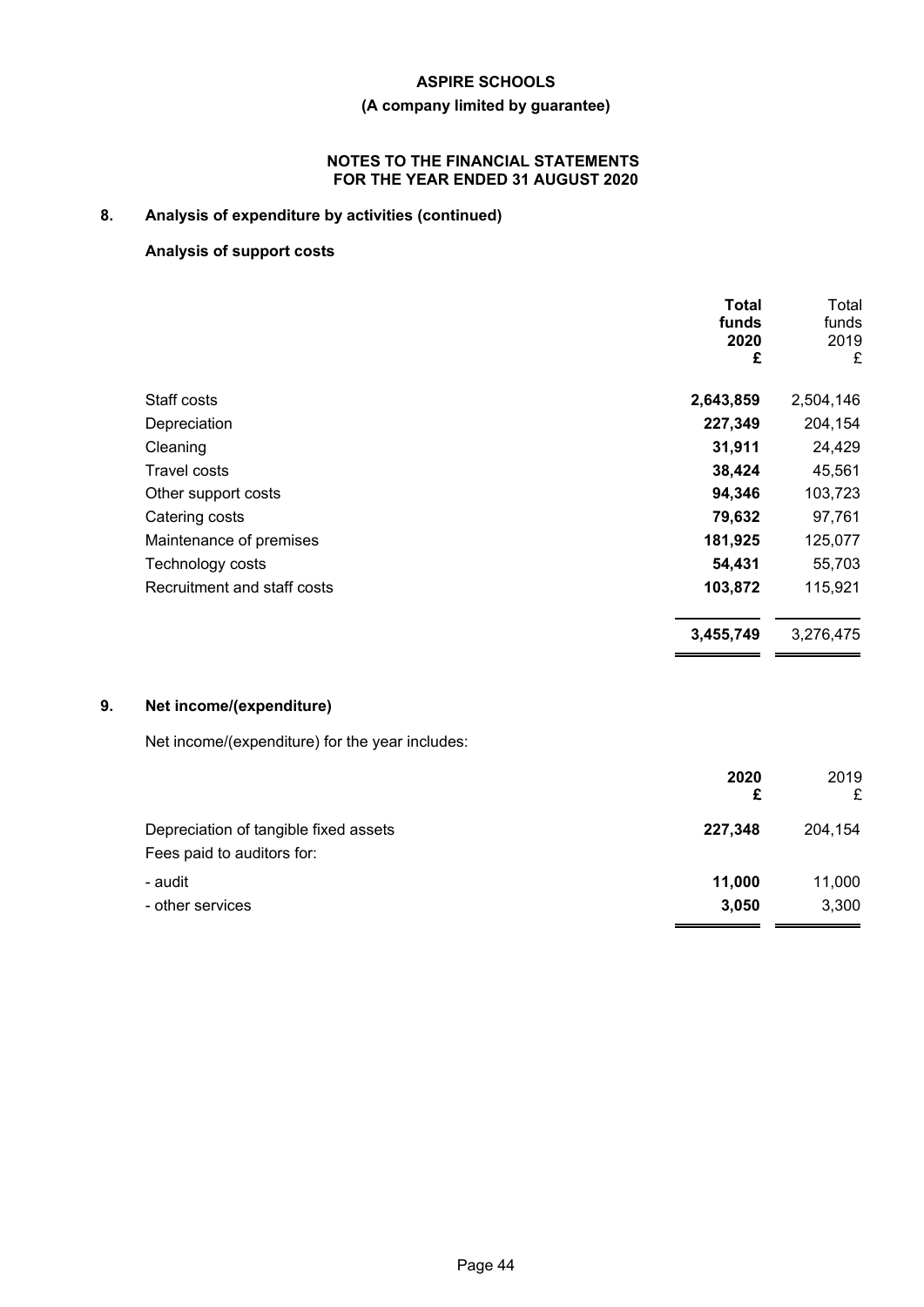# **(A company limited by guarantee)**

# **NOTES TO THE FINANCIAL STATEMENTS FOR THE YEAR ENDED 31 AUGUST 2020**

# **10. Staff**

### **a. Staff costs**

Staff costs during the year were as follows:

| Group<br>2020 | Group<br>2019 | Academy<br>2020 | Academy<br>2019 |
|---------------|---------------|-----------------|-----------------|
| £             | £             | £               | £               |
| 3,423,244     | 3,362,083     | 3,402,996       | 3,285,074       |
| 320,744       | 309,311       | 319,339         | 303,784         |
| 1,070,359     | 951,229       | 1,065,743       | 934,382         |
| 4,814,347     | 4,622,623     | 4,788,078       | 4,523,240       |
| 72,930        | 26,865        | 72,930          | 26,865          |
| 4,887,277     | 4,649,488     | 4,861,008       | 4,550,105       |
|               |               |                 |                 |

# **b. Staff numbers**

The average number of persons employed by the Group and the Academy during the year was as follows:

|                            | Group<br>2020<br>No. | Group<br>2019<br>No. |
|----------------------------|----------------------|----------------------|
| <b>Teachers</b>            | 77                   | 72                   |
| Administration and support | 67                   | 71                   |
| Management                 | 6                    | $6\phantom{1}6$      |
|                            | 150                  | 149                  |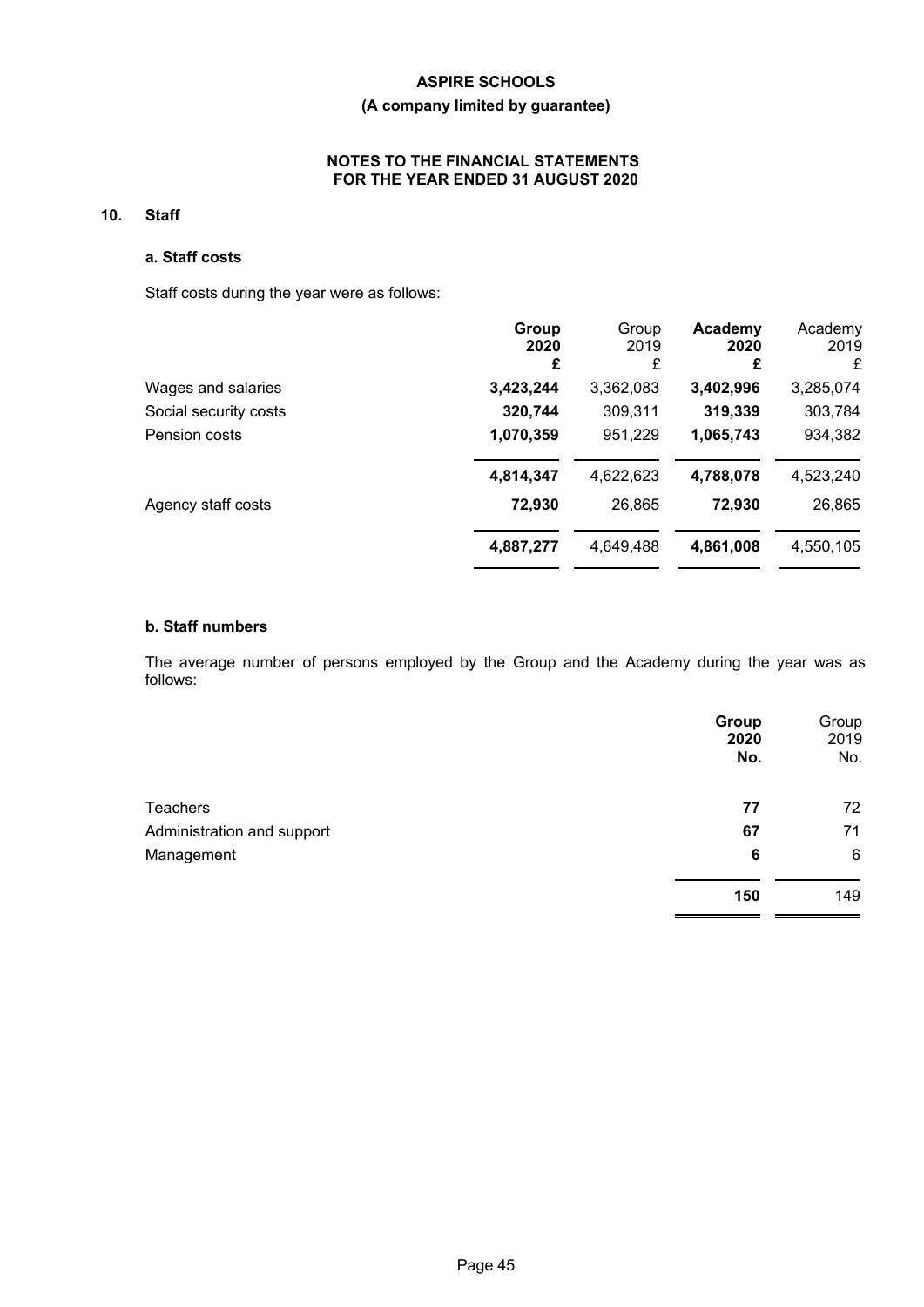#### **(A company limited by guarantee)**

#### **NOTES TO THE FINANCIAL STATEMENTS FOR THE YEAR ENDED 31 AUGUST 2020**

#### **10. Staff (continued)**

#### **c. Higher paid staff**

The number of employees whose employee benefits (excluding employer pension costs) exceeded £60,000 was:

|                                 | Group<br>2020<br>No. | Group<br>2019<br>No. |
|---------------------------------|----------------------|----------------------|
| In the band £60,001 - £70,000   | 1                    | 2                    |
| In the band £70,001 - £80,000   | 1                    | $\mathbf 1$          |
| In the band £140,001 - £150,000 | $\blacksquare$       | $\mathbf 1$          |
| In the band £150,000 - £160,000 | 1                    |                      |

#### **d. Key management personnel**

The key management personnel of the Academy comprise the Trustees and the senior management team as listed on page 1. The total amount of employee benefits (including employer pension contributions and employer national insurance contributions) received by key management personnel for their services to the Academy was £865,344 *(2019 £786,917)*.

#### **11. Trustees' remuneration and expenses**

One or more Trustees has been paid remuneration or has received other benefits from an employment with the Academy. The principal and other staff Trustees only receive remuneration in respect of services they provide undertaking the roles of principal and staff members under their contracts of employment. The value of Trustees' remuneration and other benefits was as follows:

|                                                      |                            | 2020              | 2019              |
|------------------------------------------------------|----------------------------|-------------------|-------------------|
| D Rutley                                             | Remuneration               | 150,000 - 155,000 | 145,000 - 150,000 |
|                                                      | Pension contributions paid | 25,000 - 30,000   | 20,000 - 25,000   |
| H Eley                                               | Remuneration               | 25,000 - 30,000   | 20,000 - 25,000   |
|                                                      | Pension contributions paid | $5,000 - 10,000$  | $0 - 5.000$       |
| A Mackrell (appointed 11 Remuneration<br>March 2020) |                            | $35,000 - 40,000$ | <b>NIL</b>        |
|                                                      | Pension contributions paid | $5,000 - 10,000$  | <b>NIL</b>        |

During the year ended 31 August 2020, no Trustee expenses have been incurred (2019 - £NIL).

#### **12. Trustees' and Officers' insurance**

The Group has opted into the Department of Education's risk protection arrangement (RPA), an alternative to insurance where UK government funds cover losses that arise. This scheme protects Trustees and officers from claims arising from negligent acts, errors or omissions occurring whilst on academy business, and provides cover up to £10,000,000. It is not possible to quantify the Trustees and officers indemnity element from the overall cost of the RPA scheme membership.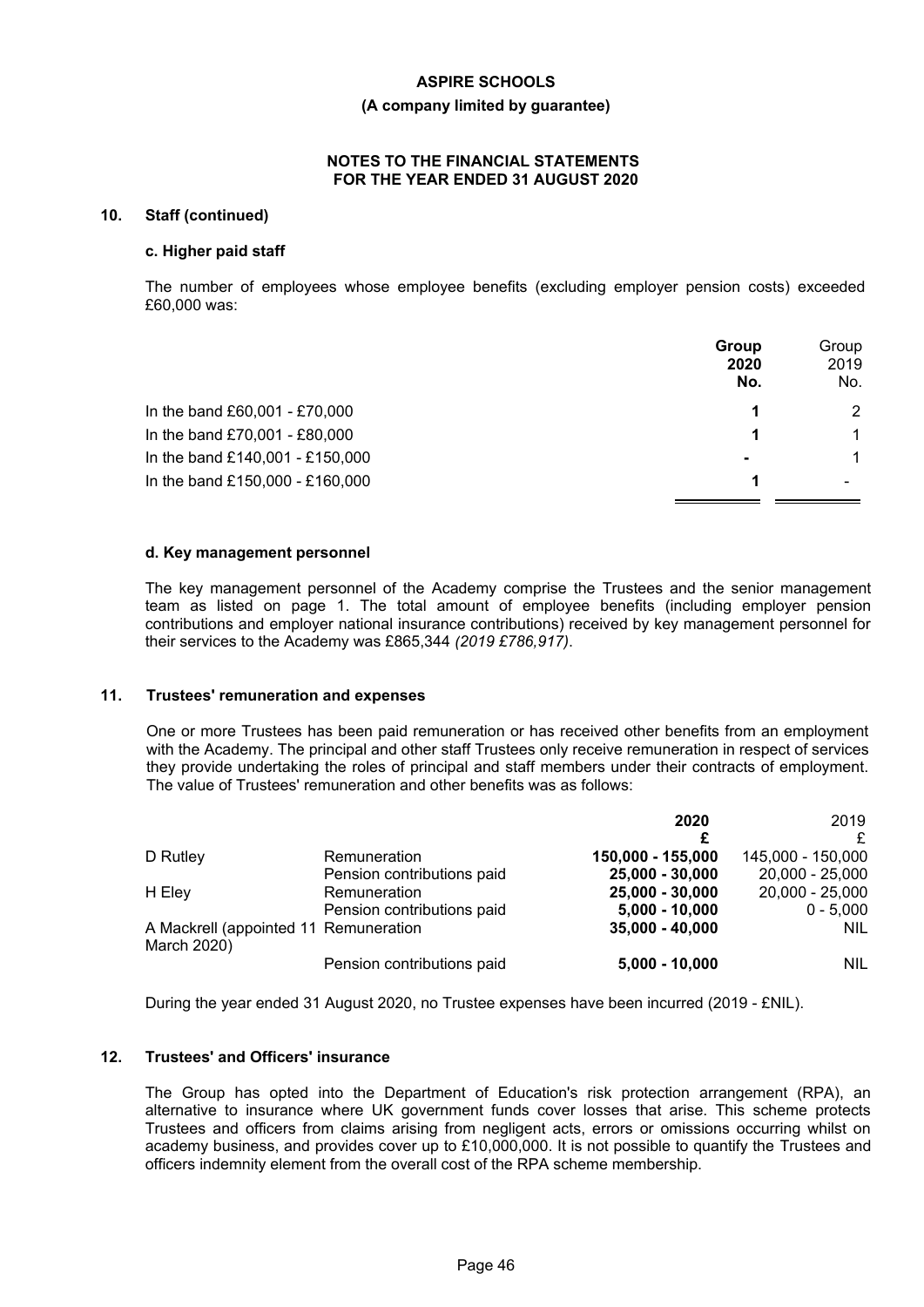# **(A company limited by guarantee)**

# **NOTES TO THE FINANCIAL STATEMENTS FOR THE YEAR ENDED 31 AUGUST 2020**

# **13. Tangible fixed assets**

# **Group and Academy**

|                          | <b>Freehold</b><br>property<br>£ | <b>Furniture</b><br>and<br>equipment<br>£ | Computer<br>equipment<br>£ | <b>Motor</b><br>vehicles<br>£ | <b>Total</b><br>£ |
|--------------------------|----------------------------------|-------------------------------------------|----------------------------|-------------------------------|-------------------|
| <b>Cost or valuation</b> |                                  |                                           |                            |                               |                   |
| At 1 September 2019      | 10,176,875                       | 127,279                                   | 40,035                     | 17,679                        | 10,361,868        |
| <b>Additions</b>         |                                  | 15,674                                    | 29,833                     |                               | 45,507            |
| At 31 August 2020        | 10,176,875                       | 142,953                                   | 69,868                     | 17,679                        | 10,407,375        |
| <b>Depreciation</b>      |                                  |                                           |                            |                               |                   |
| At 1 September 2019      | 250,579                          | 20,083                                    | 13,186                     | 10,831                        | 294,679           |
| Charge for the year      | 177,518                          | 29,888                                    | 14,819                     | 5,123                         | 227,348           |
| At 31 August 2020        | 428,097                          | 49,971                                    | 28,005                     | 15,954                        | 522,027           |
| Net book value           |                                  |                                           |                            |                               |                   |
| At 31 August 2020        | 9,748,778                        | 92,982                                    | 41,863                     | 1,725                         | 9,885,348         |
| At 31 August 2019        | 9,926,296                        | 107,196                                   | 26,849                     | 6,848                         | 10,067,189        |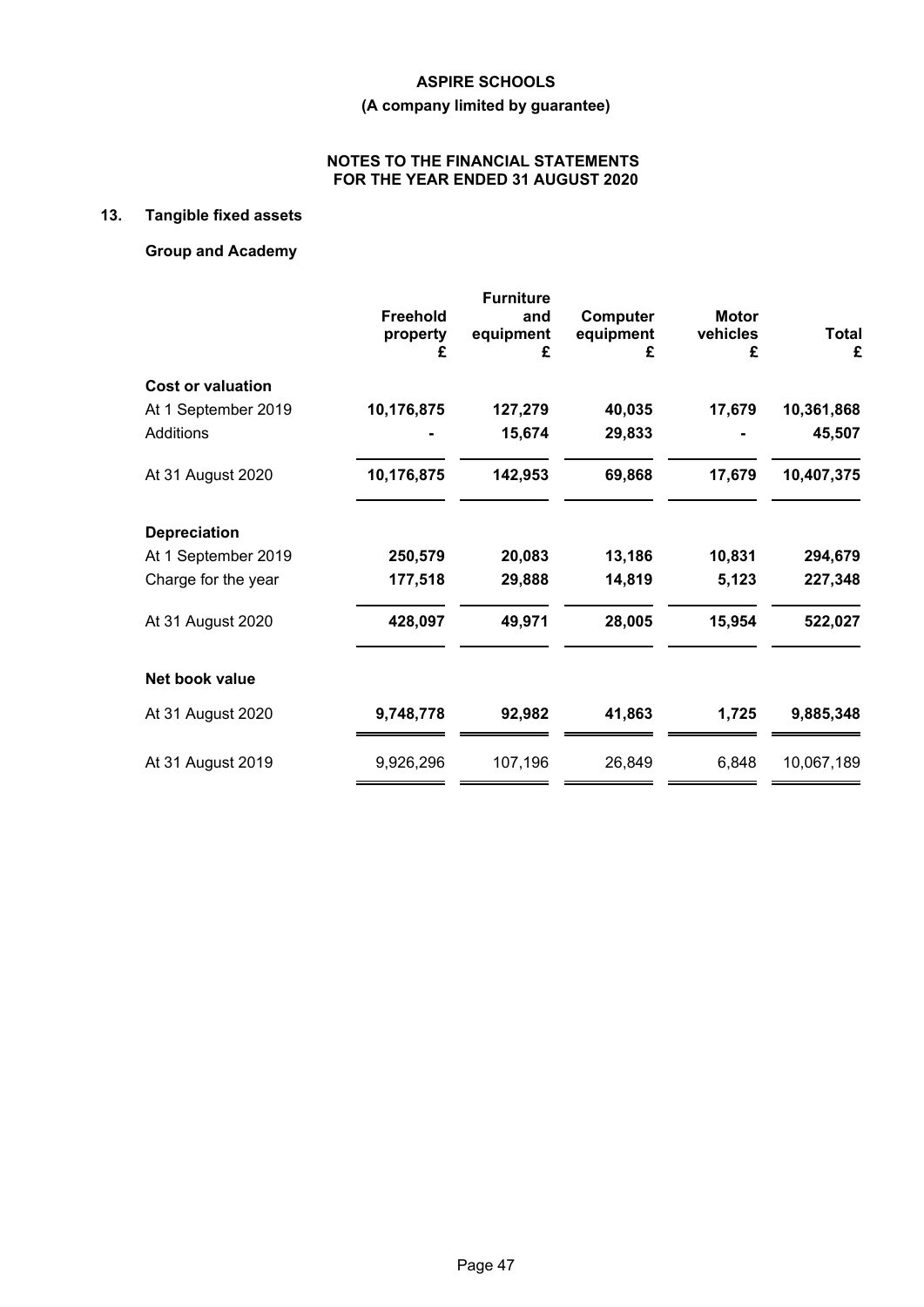# **(A company limited by guarantee)**

# **NOTES TO THE FINANCIAL STATEMENTS FOR THE YEAR ENDED 31 AUGUST 2020**

# **14. Fixed asset investments**

| Academy                  | <b>Investments</b><br>in<br>subsidiary<br>companies<br>£ |
|--------------------------|----------------------------------------------------------|
| <b>Cost or valuation</b> |                                                          |
| At 1 September 2019      | 1                                                        |
| <b>At 31 August 2020</b> | 1                                                        |
| Net book value           |                                                          |
| <b>At 31 August 2020</b> | 1                                                        |
| At 31 August 2019        | 1                                                        |

### **Principal subsidiaries**

The following was a subsidiary undertaking of the Academy:

| <b>Name</b>                                   | <b>Company Principal activity</b><br>number                            | shares |          | Class of Holding Included in<br>consolidation |
|-----------------------------------------------|------------------------------------------------------------------------|--------|----------|-----------------------------------------------|
| <b>Blueprint Catering Services</b><br>Limited | 10529922 Supply of catering Ordinary<br>services to primary<br>schools |        | 100% Yes |                                               |

The financial results of the subsidiary for the year were:

| <b>Name</b>                                | <b>Income</b> | <b>Expenditure</b><br>£ | Profit/<br>(Loss) for<br>the year | <b>Net assets</b> |
|--------------------------------------------|---------------|-------------------------|-----------------------------------|-------------------|
| <b>Blueprint Catering Services Limited</b> | 77.859        | 78.341                  | (482)                             | 1.641             |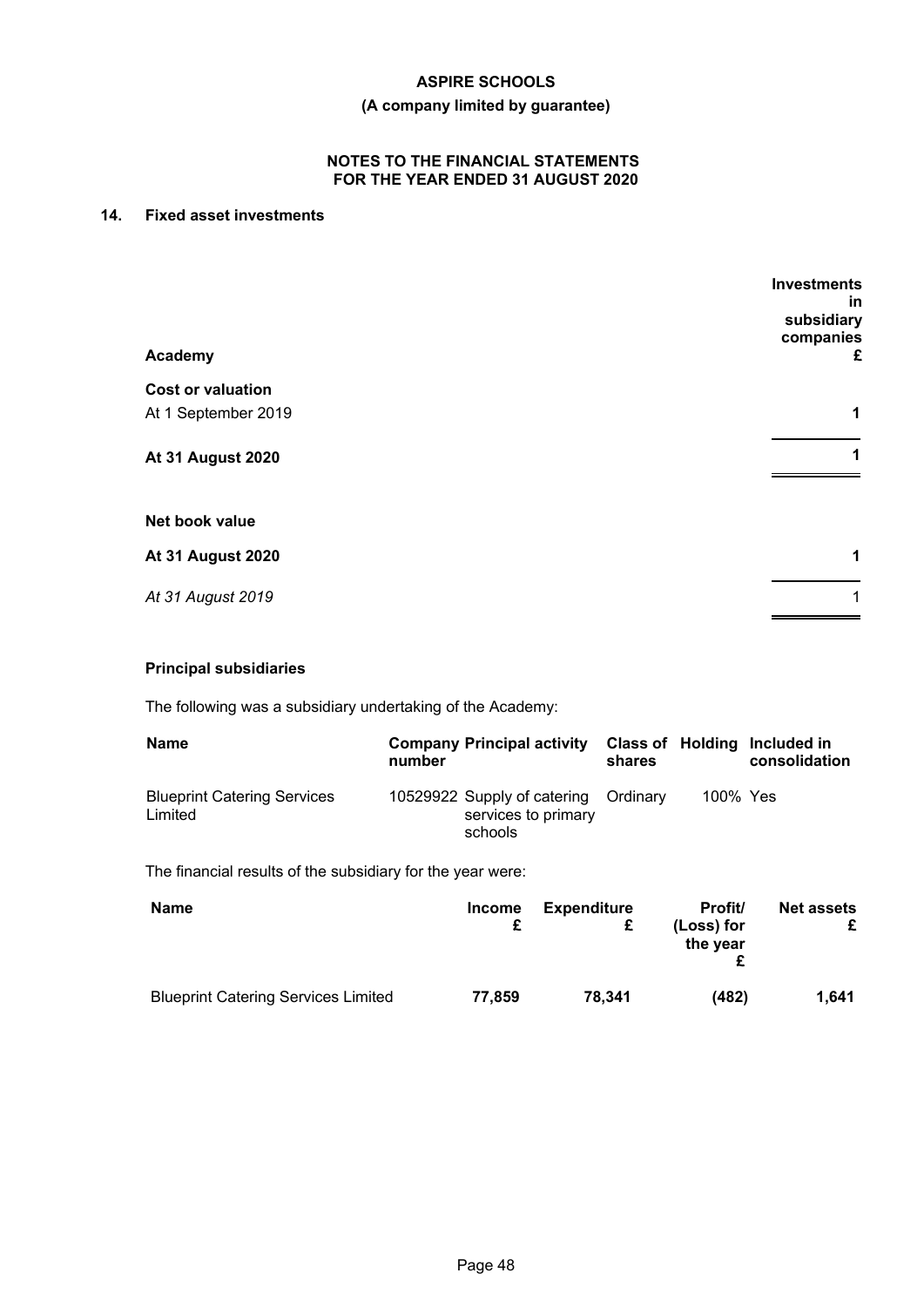# **(A company limited by guarantee)**

# **NOTES TO THE FINANCIAL STATEMENTS FOR THE YEAR ENDED 31 AUGUST 2020**

# **15. Debtors**

|                                    | Group<br>2020<br>£ | Group<br>2019<br>£ | Academy<br>2020<br>£ | Academy<br>2019<br>£ |
|------------------------------------|--------------------|--------------------|----------------------|----------------------|
| Trade debtors                      | 45,727             | 60,913             | 45,726               | 39,359               |
| Amounts owed by group undertakings |                    |                    | 18,630               | 18,630               |
| Other debtors                      | 4,941              | 19,793             | 4,841                | 19,793               |
| Prepayments and accrued income     | 53,937             | 82.461             | 53,937               | 94,461               |
|                                    | 104,605            | 163,167            | 123,134              | 172,243              |

# **16. Creditors: Amounts falling due within one year**

|                                    | Group<br>2020<br>£ | Group<br>2019<br>£ | Academy<br>2020<br>£ | Academy<br>2019<br>£ |
|------------------------------------|--------------------|--------------------|----------------------|----------------------|
| Trade creditors                    | 1,758              | 63,185             | 1,758                | 63,022               |
| Corporation tax                    |                    | 498                | ۰                    |                      |
| Other taxation and social security |                    | 4,636              | $\blacksquare$       |                      |
| Other creditors                    | 167,121            | 151,203            | 167,121              | 151,203              |
| Accruals and deferred income       | 96,503             | 129,009            | 96,503               | 128,974              |
|                                    | 265,382            | 348,531            | 265,382              | 343,199              |

# **Deferred income**

|                                        | Group<br>2020<br>£ | Group<br>2019<br>£ | Academy<br>2020<br>£ | Academy<br>2019<br>£ |
|----------------------------------------|--------------------|--------------------|----------------------|----------------------|
| Deferred income at 1 September 2019    | 39,785             | 6.654              | 39,785               | 6,654                |
| Resources deferred during the year     | 36,138             | 39,785             | 36,138               | 39,785               |
| Amounts released from previous periods | (39, 785)          | (6,654)            | (39, 785)            | (6,654)              |
| Deferred income at 31 August 2020      | 36,138             | 39,785             | 36,138               | 39,785               |

The deferred income balance consists of amounts relating to 2020/21 ESFA grants.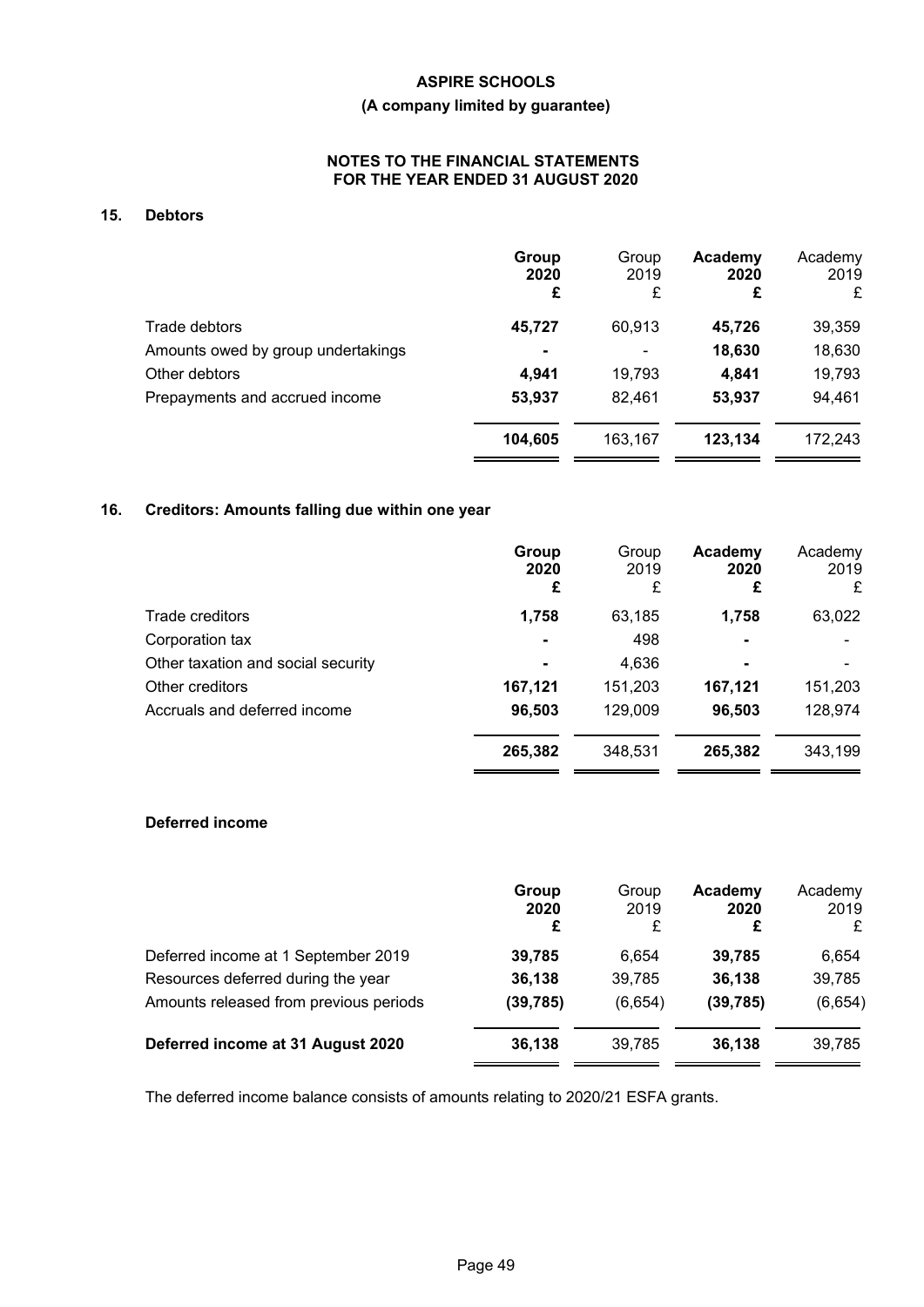#### **(A company limited by guarantee)**

#### **NOTES TO THE FINANCIAL STATEMENTS FOR THE YEAR ENDED 31 AUGUST 2020**

# **17. Statement of funds**

|                                                 | <b>Balance at 1</b><br><b>September</b><br>2019<br>£ | £         | Income Expenditure<br>£ | <b>Transfers</b><br>in/out<br>£ | Gains/<br>(Losses)<br>£ | <b>Balance at</b><br>31 August<br>2020<br>£ |
|-------------------------------------------------|------------------------------------------------------|-----------|-------------------------|---------------------------------|-------------------------|---------------------------------------------|
| <b>Unrestricted</b><br>funds                    |                                                      |           |                         |                                 |                         |                                             |
| General funds                                   | 49,377                                               | 29,232    | (18, 399)               |                                 |                         | 60,210                                      |
| <b>Restricted</b><br>general funds              |                                                      |           |                         |                                 |                         |                                             |
| PRU                                             | 614,014                                              | 4,186,480 | (4, 187, 796)           | (30,090)                        |                         | 582,608                                     |
| <b>Blueprint</b><br>Catering<br><b>Services</b> | 2,123                                                | 77,859    | (78, 341)               |                                 |                         | 1,641                                       |
| Teaching<br>Schools                             | 2,522                                                | 55,166    | (57, 520)               |                                 |                         | 168                                         |
| <b>Other Restricted</b><br>Funds                | 72,209                                               | 1,034,298 | (970, 587)              |                                 |                         | 135,920                                     |
| Pension reserve                                 | (2,530,000)                                          |           | (417,000)               |                                 | (307,000)               | (3, 254, 000)                               |
|                                                 | (1,839,132)                                          | 5,353,803 | (5,711,244)             | (30, 090)                       | (307,000)               | (2,533,663)                                 |
| <b>Restricted fixed</b><br>asset funds          |                                                      |           |                         |                                 |                         |                                             |
| <b>Restricted Fixed</b><br><b>Asset Funds</b>   | 10,083,272                                           | 7,578     | (227, 349)              | 30,090                          |                         | 9,893,591                                   |
| <b>Total</b><br><b>Restricted</b>               |                                                      |           |                         |                                 |                         |                                             |
| funds                                           | 8,244,140                                            | 5,361,381 | (5,938,593)             |                                 | (307,000)               | 7,359,928                                   |
| <b>Total funds</b>                              | 8,293,517                                            | 5,390,613 | (5,956,992)             |                                 | (307,000)               | 7,420,138                                   |

The specific purposes for which the funds are to be applied are as follows:

#### **Restricted funds**

The General Annual Grant (GAG) represents funding received from the Education and Skills Funding Agency during the period in order to fund the continuing activities of the school.

The pension reserve represents the Local Government Pension Scheme deficit. In the event of academy closure the outstanding LGPS liabilities would be met by the Department for Education. The trust is able to meet its current obligation to the pension fund, the employer contributions.

Under the funding agreement with the Secretary of State, the academy was not subject to a limit on the amount of GAG it could carry forward at 31 August 2020.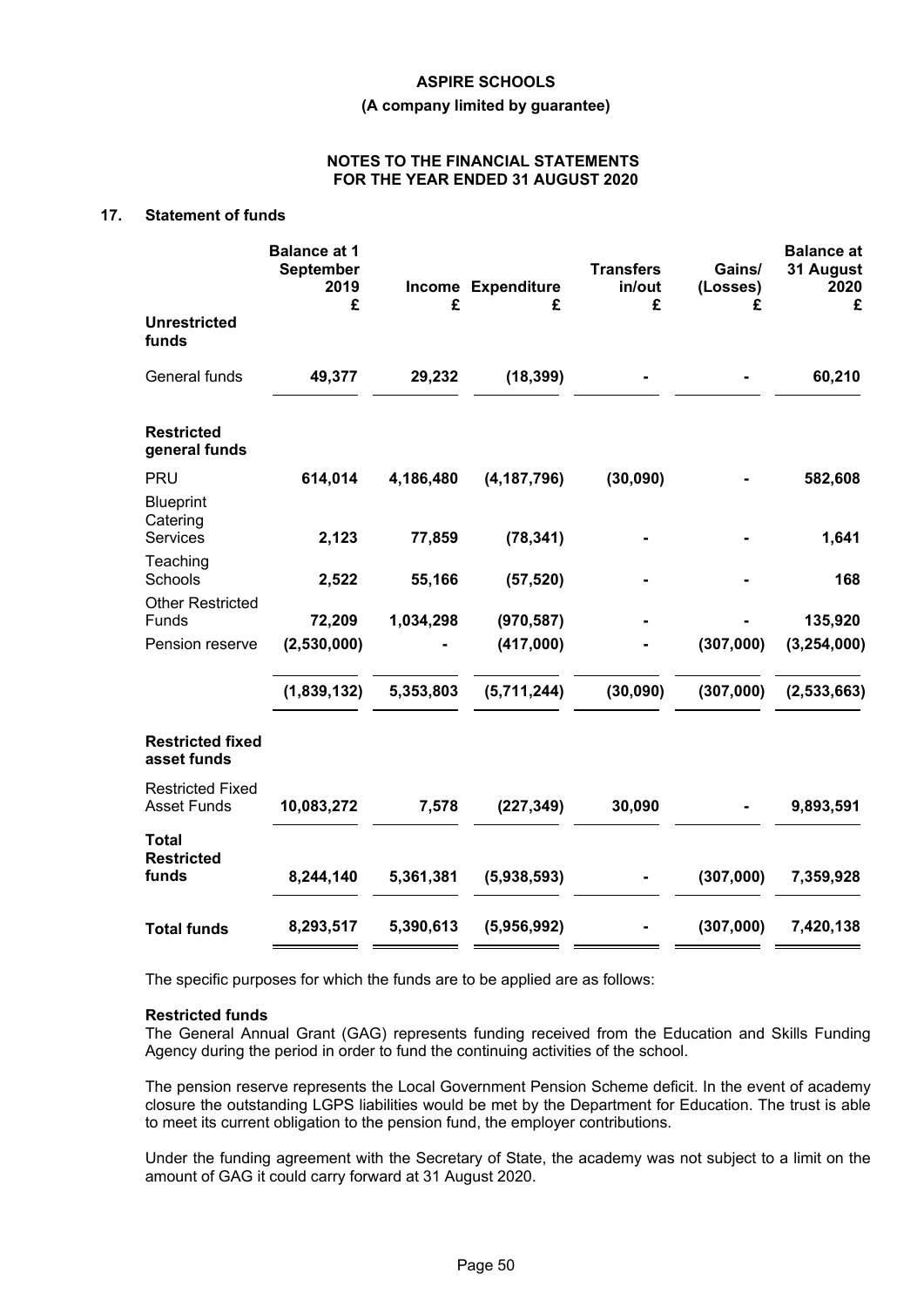**(A company limited by guarantee)**

#### **NOTES TO THE FINANCIAL STATEMENTS FOR THE YEAR ENDED 31 AUGUST 2020**

# **17. Statement of funds (continued)**

#### **Restricted fixed asset funds**

Capital grants represents amounts received for capital improvements. Inherited land and buildings are also included in the restricted fixed asset fund.

Comparative information in respect of the preceding year is as follows:

|                                               | Balance at<br>1 September<br>2018<br>£ | Income<br>£ | Expenditure<br>£ | <b>Transfers</b><br>in/out<br>£ | Gains/<br>(Losses)<br>£ | Balance at<br>31 August<br>2019<br>£ |
|-----------------------------------------------|----------------------------------------|-------------|------------------|---------------------------------|-------------------------|--------------------------------------|
| <b>Unrestricted</b><br>funds                  |                                        |             |                  |                                 |                         |                                      |
| General funds                                 | 23,524                                 | 25,853      |                  |                                 |                         | 49,377                               |
| <b>Restricted</b><br>general funds            |                                        |             |                  |                                 |                         |                                      |
| <b>PRU</b><br><b>Blueprint</b><br>Catering    | 146,258                                | 4,120,021   | (3,929,200)      | 276,935                         |                         | 614,014                              |
| Services                                      | (9, 550)                               | 328,041     | (316, 368)       |                                 |                         | 2,123                                |
| Teaching<br>Schools                           | (7, 921)                               | 106,557     | (96, 114)        |                                 |                         | 2,522                                |
| <b>Other Restricted</b><br>Funds              | 325,558                                | 954,218     | (886, 985)       | (320, 582)                      |                         | 72,209                               |
| Pension reserve                               | (1,677,000)                            |             | (395,000)        |                                 | (458,000)               | (2,530,000)                          |
|                                               | (1,222,655)                            | 5,508,837   | (5,623,667)      | (43, 647)                       | (458,000)               | (1,839,132)                          |
| <b>Restricted fixed</b><br>asset funds        |                                        |             |                  |                                 |                         |                                      |
| <b>Restricted Fixed</b><br><b>Asset Funds</b> | 10,156,182                             | 87,597      | (204, 154)       | 43,647                          |                         | 10,083,272                           |
| <b>Total</b><br><b>Restricted</b><br>funds    | 8,933,527                              | 5,596,434   | (5,827,821)      |                                 | (458,000)               | 8,244,140                            |
| <b>Total funds</b>                            | 8,957,051                              | 5,622,287   | (5,827,821)      |                                 | (458,000)               | 8,293,517                            |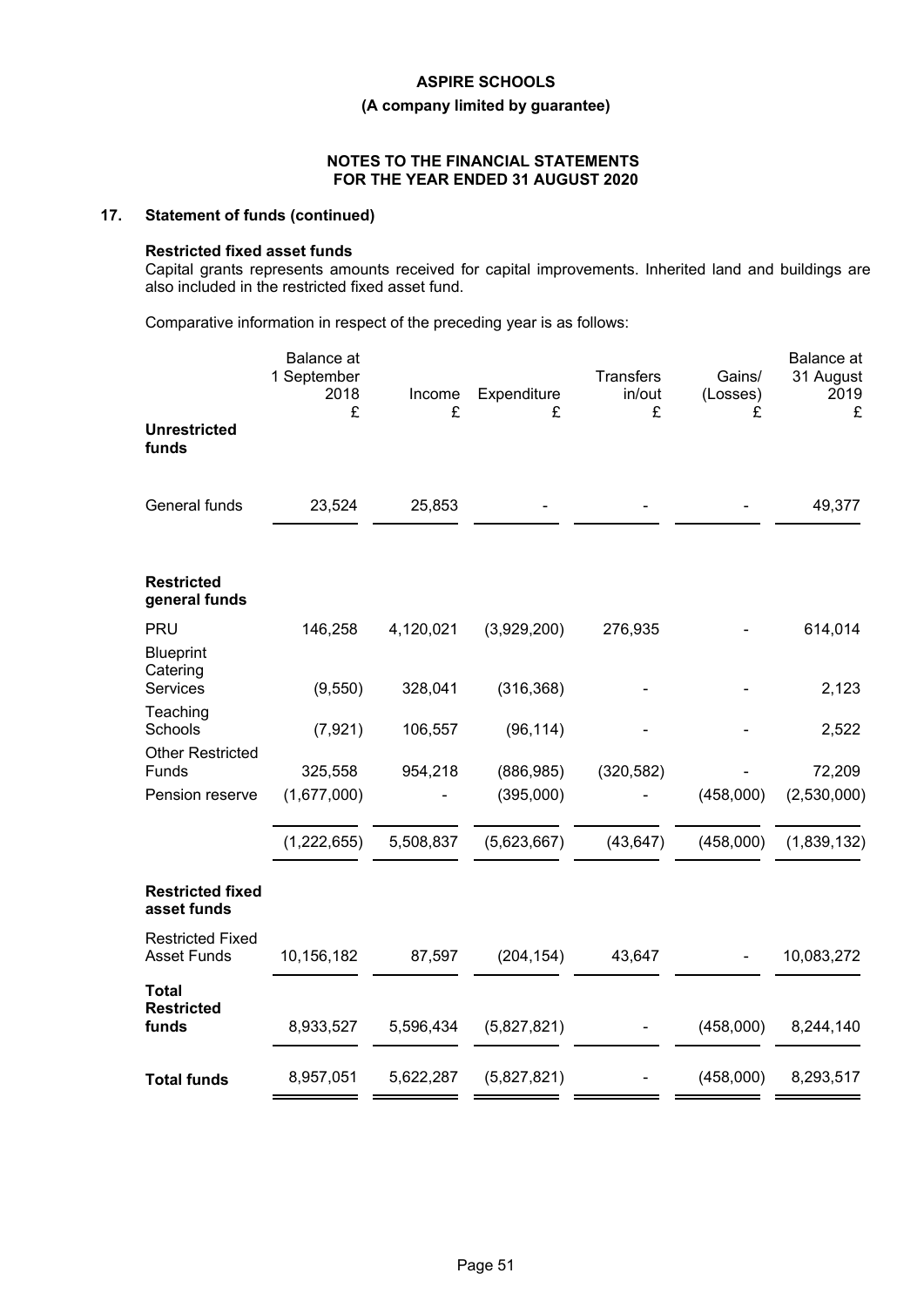# **(A company limited by guarantee)**

# **NOTES TO THE FINANCIAL STATEMENTS FOR THE YEAR ENDED 31 AUGUST 2020**

# **18. Analysis of net assets between funds**

# **Analysis of net assets between funds - current period**

|                                        | Unrestricte<br>d funds<br>2020<br>£ | <b>Restricted</b><br>funds<br>2020<br>£ | <b>Restricted</b><br>fixed asset<br>funds<br>2020<br>£ | <b>Total</b><br>funds<br>2020<br>£ |
|----------------------------------------|-------------------------------------|-----------------------------------------|--------------------------------------------------------|------------------------------------|
| Tangible fixed assets                  |                                     |                                         | 9,885,348                                              | 9,885,348                          |
| Current assets                         | 60,210                              | 985,719                                 | 8,243                                                  | 1,054,172                          |
| Creditors due within one year          |                                     | (265,382)                               |                                                        | (265, 382)                         |
| Provisions for liabilities and charges | ۰.                                  | (3,254,000)                             |                                                        | (3, 254, 000)                      |
| <b>Total</b>                           | 60,210                              | (2,533,663)                             | 9,893,591                                              | 7,420,138                          |

# **Analysis of net assets between funds - prior period**

|                                        |              |             | Restricted  |             |
|----------------------------------------|--------------|-------------|-------------|-------------|
|                                        | Unrestricted | Restricted  | fixed asset | Total       |
|                                        | funds        | funds       | funds       | funds       |
|                                        | 2019         | 2019        | 2019        | 2019        |
|                                        | £            | £           | £           | £           |
| Tangible fixed assets                  |              |             | 10,067,189  | 10,067,189  |
| <b>Current assets</b>                  | 49,377       | 1,039,399   | 16,083      | 1,104,859   |
| Creditors due within one year          |              | (348, 531)  | ٠           | (348, 531)  |
| Provisions for liabilities and charges | ۰            | (2,530,000) | ۰           | (2,530,000) |
|                                        | 49,377       | (1,839,132) | 10,083,272  | 8,293,517   |
| Total                                  |              |             |             |             |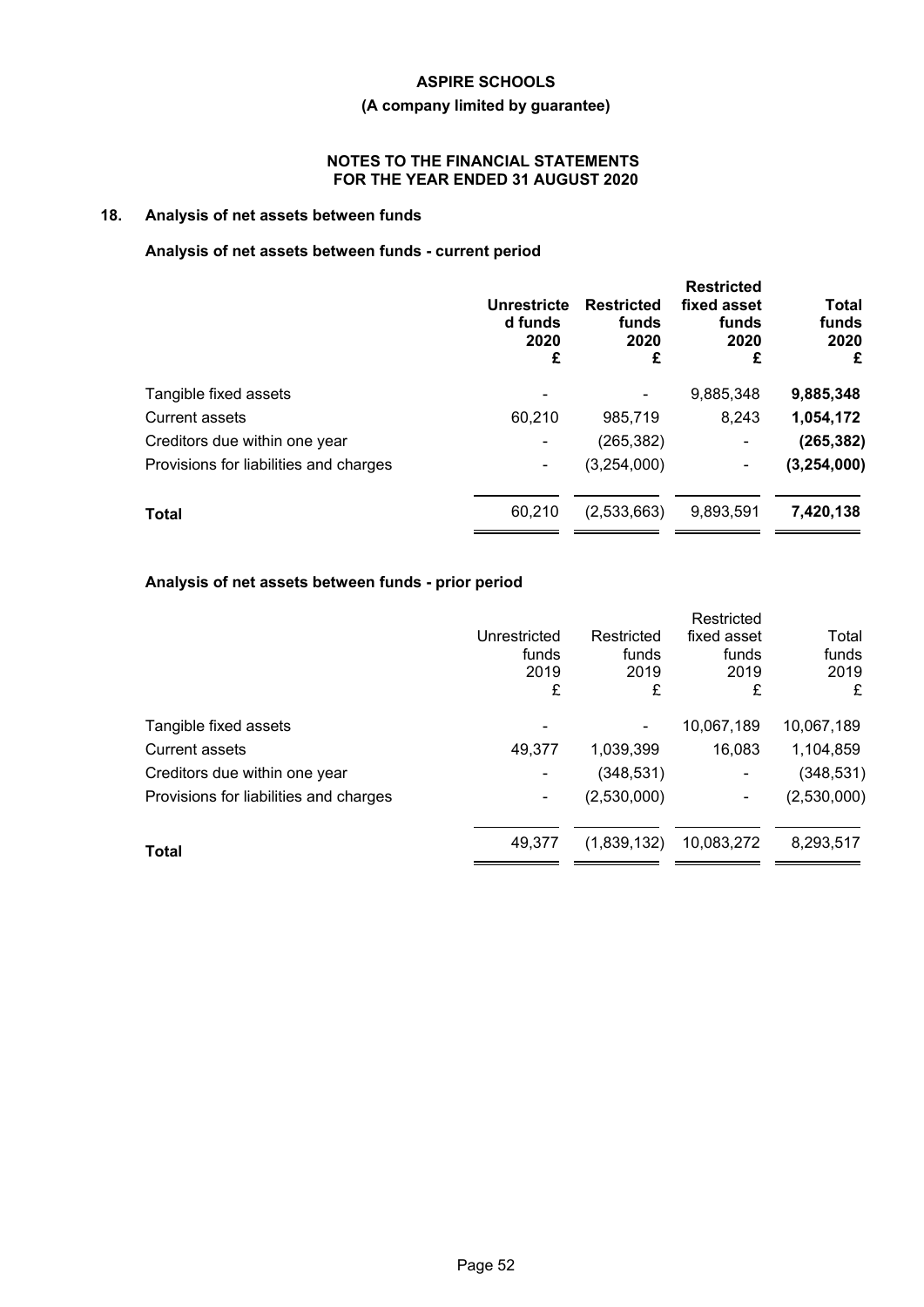**(A company limited by guarantee)**

### **NOTES TO THE FINANCIAL STATEMENTS FOR THE YEAR ENDED 31 AUGUST 2020**

# **19. Reconciliation of net expenditure to net cash flow from operating activities**

|                                                                           | 2020<br>£  | 2019<br>£  |
|---------------------------------------------------------------------------|------------|------------|
| Net expenditure for the period (as per Statement of financial activities) | (566, 379) | (205, 534) |
| <b>Adjustments for:</b>                                                   |            |            |
| Depreciation                                                              | 227,348    | 204.154    |
| Capital grants from DfE and other capital income                          | (7, 578)   | (87, 597)  |
| Defined benefit pension scheme finance cost                               | 417,000    | 395,000    |
| Decrease in debtors                                                       | 58,562     | 19,966     |
| (Decrease)/increase in creditors                                          | (83, 149)  | 106,731    |
| Net cash provided by operating activities                                 | 45,804     | 432,720    |

# **20. Cash flows from investing activities**

|                                                                    | Group<br>2020<br>£ | Group<br>2019        |
|--------------------------------------------------------------------|--------------------|----------------------|
| Purchase of tangible fixed assets<br>Capital grants from DfE Group | (45, 507)<br>7.578 | (116, 413)<br>87.597 |
| Net cash used in investing activities                              | (37, 929)          | (28, 816)            |

# **21. Analysis of cash and cash equivalents**

|                                 | Group   | Group   |
|---------------------------------|---------|---------|
|                                 | 2020    | 2019    |
|                                 |         |         |
| Cash in hand                    | 949.567 | 941,692 |
| Total cash and cash equivalents | 949,567 | 941,692 |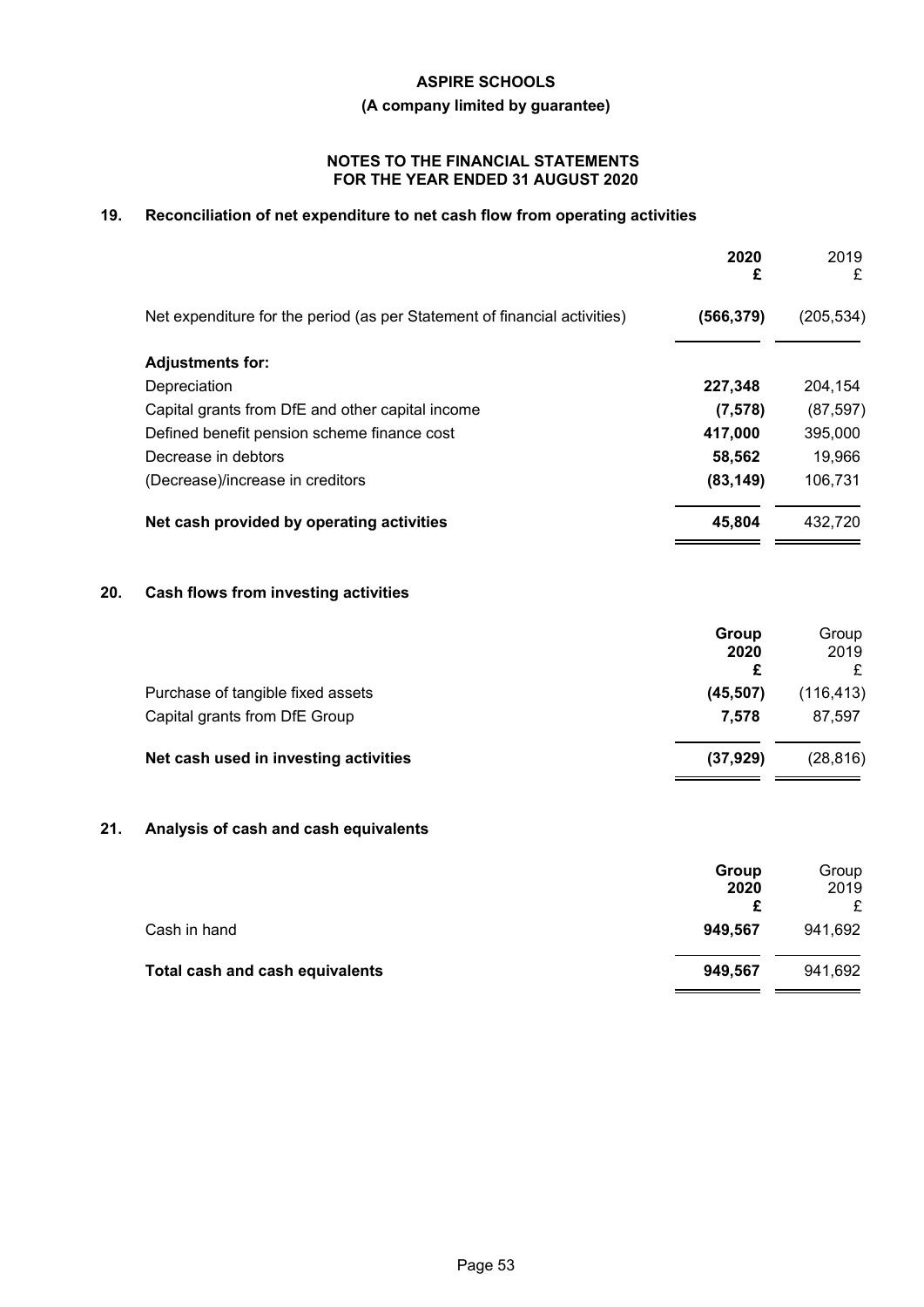#### **(A company limited by guarantee)**

#### **NOTES TO THE FINANCIAL STATEMENTS FOR THE YEAR ENDED 31 AUGUST 2020**

# **22. Analysis of changes in net debt**

|                          | At 1<br><b>September</b><br>2019<br>£ | <b>Cash flows</b><br>£ | At 31<br><b>August</b><br>2020<br>£ |
|--------------------------|---------------------------------------|------------------------|-------------------------------------|
| Cash at bank and in hand | 941,692                               | 7,875                  | 949,567                             |
|                          | 941,692                               | 7,875                  | 949,567                             |
|                          |                                       |                        |                                     |

#### **23. Pension commitments**

The Academy's employees belong to two principal pension schemes: the Teachers' Pension Scheme England and Wales (TPS) for academic and related staff; and the Local Government Pension Scheme (LGPS) for non-teaching staff, which is managed by Buckinghamshire County Council. Both are multiemployer defined benefit schemes.

The latest actuarial valuation of the TPS related to the period ended 31 March 2016 and of the LGPS 31 March 2019.

Contributions amounting to £76,081 were payable to the schemes at 31 August 2020 *(2019 - £69,005)* and are included within creditors.

#### **Teachers' Pension Scheme**

The Teachers' Pension Scheme (TPS) is a statutory, contributory, defined benefit scheme, governed by the Teachers' Pension Scheme Regulations 2014. Membership is automatic for full-time teachers in academies. All teachers have the option to opt-out of the TPS following enrolment.

The TPS is an unfunded scheme to which both the member and employer makes contributions, as a percentage of salary - these contributions are credited to the Exchequer. Retirement and other pension benefits are paid by public funds provided by Parliament.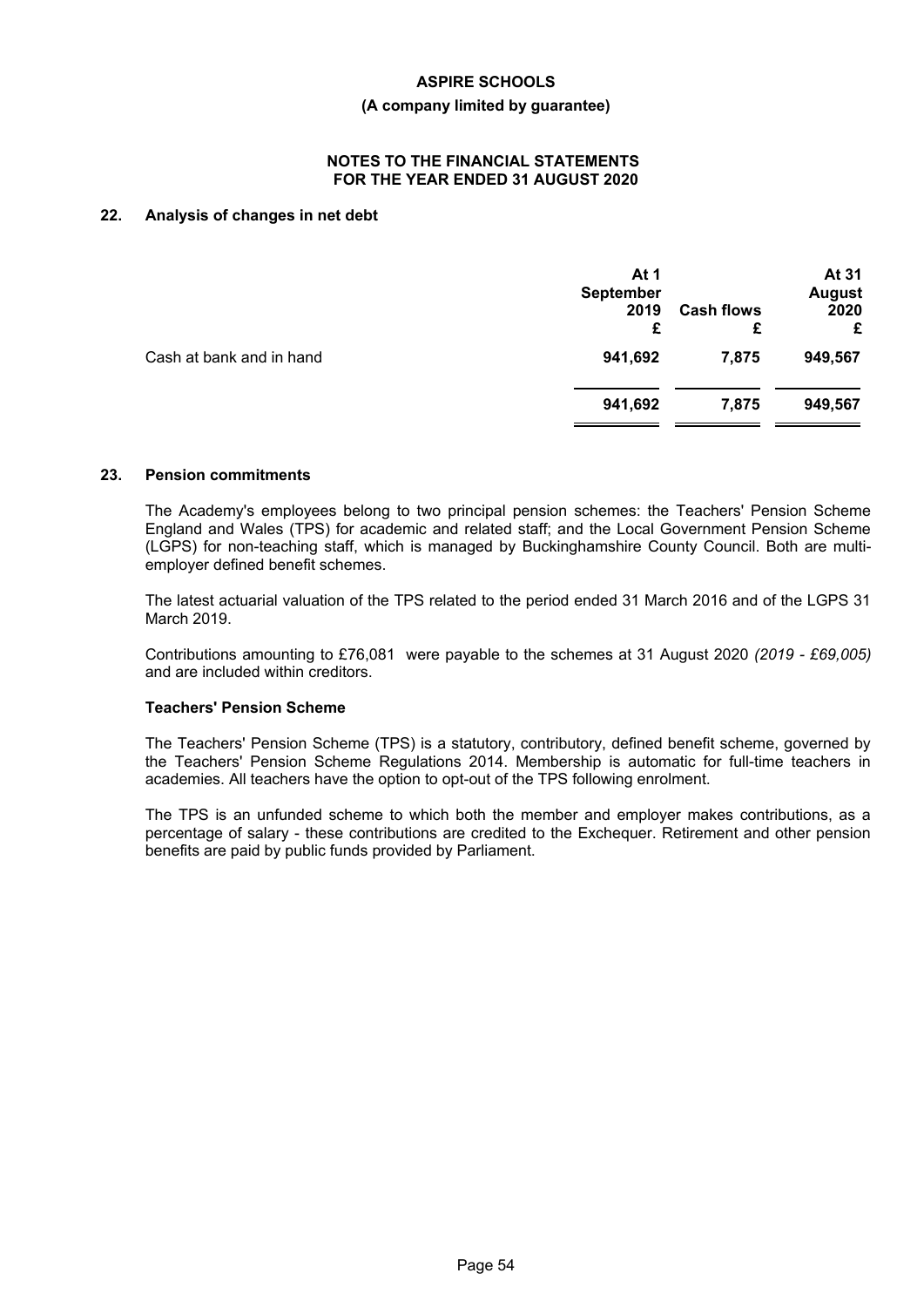#### **(A company limited by guarantee)**

#### **NOTES TO THE FINANCIAL STATEMENTS FOR THE YEAR ENDED 31 AUGUST 2020**

#### **23. Pension commitments (continued)**

#### **Valuation of the Teachers' Pension Scheme**

The Government Actuary, using normal actuarial principles, conducts a formal actuarial review of the TPS in accordance with the Public Service Pensions (Valuations and Employer Cost Cap) Directions 2014 published by HM Treasury every 4 years. The aim of the review is to specify the level of future contributions. Actuarial scheme valuations are dependent on assumptions about the value of future costs, design of benefits and many other factors. The latest actuarial valuation of the TPS was carried out as at 31 March 2016. The valuation report was published by the Department for Education on 5 March 2019. The key elements of the valuation and subsequent consultation are:

- employer contribution rates set at 23.68% of pensionable pay (including a 0.08% administration levy)
- total scheme liabilities (pensions currently in payment and the estimated cost of future benefits) for service to the effective date of £218,100 million and notional assets (estimated future contributions together with the notional investments held at the valuation date) of £196,100 million, giving a notional past service deficit of £22,000 million
- the SCAPE rate, set by HMT, is used to determine the notional investment return. The current SCAPE rate is 2.4% above the rate of CPI, assumed real rate of return is 2.4% in excess of prices and 2% in excess of earnings. The rate of real earnings growth is assumed to be 2.2%. The assumed nominal rate of return including earnings growth is 4.45%.

The next valuation result is due to be implemented from 1 April 2023.

The employer's pension costs paid to TPS in the year amounted to £303,408 *(2019 - £213,824)*.

A copy of the valuation report and supporting documentation is on the Teachers' Pensions website (https://www.teacherspensions.co.uk/news/employers/2019/04/teachers-pensions-valuation-report.aspx).

Under the definitions set out in FRS 102, the TPS is an unfunded multi-employer pension scheme. The Group has accounted for its contributions to the scheme as if it were a defined contribution scheme. The Group has set out above the information available on the scheme.

#### **Local Government Pension Scheme**

The LGPS is a funded defined benefit pension scheme, with the assets held in separate trusteeadministered funds. The total contribution made for the year ended 31 August 2020 was £456,000 *(2019 - £368,561)*, of which employer's contributions totalled £352,000 *(2019 - £262,561)* and employees' contributions totalled £ 104,000 *(2019 - £106,000)*. The agreed contribution rates for future years are 22.8 per cent for employers and 5.5 to 12.5 per cent for employees.

As described in note the LGPS obligation relates to the employees of the Academy, who were the employees transferred as part of the conversion from the maintained school and new employees who were eligible to, and did, join the Scheme in the year. The obligation in respect of employees who transferred on conversion represents their cumulative service at both the predecessor school and the Academy at the balance sheet date.

Parliament has agreed, at the request of the Secretary of State for Education, to a guarantee that, in the event of academy closure, outstanding Local Government Pension Scheme liabilities would be met by the Department for Education. The guarantee came into force on 18 July 2013.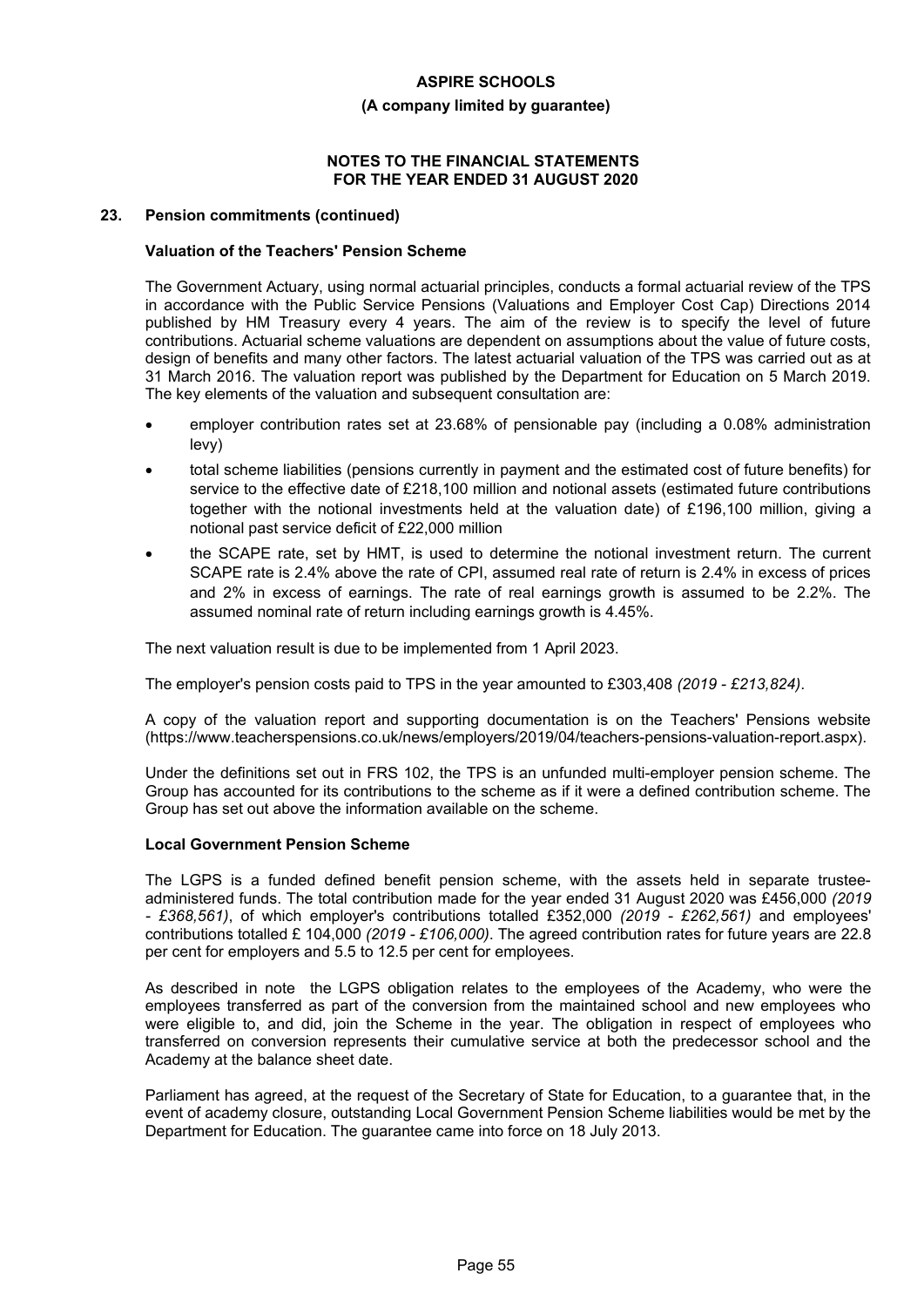# **(A company limited by guarantee)**

# **NOTES TO THE FINANCIAL STATEMENTS FOR THE YEAR ENDED 31 AUGUST 2020**

# **23. Pension commitments (continued)**

### **Principal actuarial assumptions**

|                                                    | 2020<br>% | 2019<br>% |
|----------------------------------------------------|-----------|-----------|
| Rate of increase in salaries                       | 3.25      | 3.65      |
| Rate of increase for pensions in payment/inflation | 2.25      | 2.15      |
| Discount rate for scheme liabilities               | 1.65      | 1.90      |

The current mortality assumptions include sufficient allowance for future improvements in mortality rates. The assumed life expectations on retirement age 65 are:

|                                        | 2020<br><b>Years</b> | 2019<br>Years |
|----------------------------------------|----------------------|---------------|
| <b>Retiring today</b>                  |                      |               |
| Males                                  | 21.8                 | 22.9          |
| Females                                | 25.1                 | 24.8          |
| Retiring in 20 years                   |                      |               |
| Males                                  | 23.2                 | 24.6          |
| Females                                | 26.6                 | 26.7          |
| <b>Sensitivity analysis</b>            |                      |               |
|                                        | 2020<br>£000         | 2019<br>£000  |
| Discount rate +0.1%                    | 5,981                | 4,584         |
| Discount rate -0.1%                    | 6,328                | 4,858         |
| Mortality assumption - 1 year increase | 6,384                | 4,880         |
| Mortality assumption - 1 year decrease | 5,929                | 4,563         |
| CPI rate $+0.1\%$                      | 6,165                | 4,731         |
| CPI rate $-0.1%$                       | 6,140                | 4,707         |
|                                        |                      |               |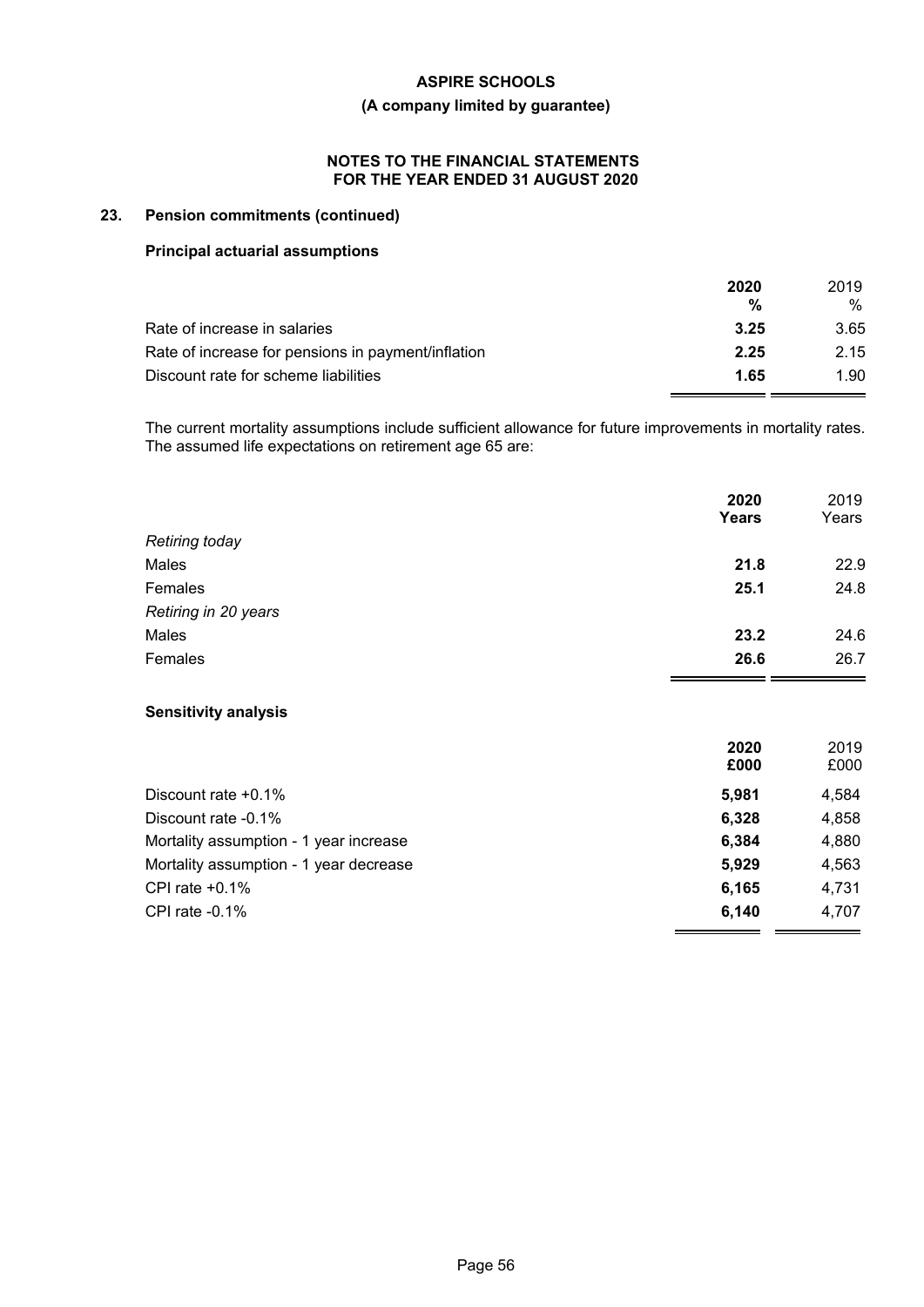# **(A company limited by guarantee)**

#### **NOTES TO THE FINANCIAL STATEMENTS FOR THE YEAR ENDED 31 AUGUST 2020**

# **23. Pension commitments (continued)**

The Group's share of the assets in the scheme was:

|                              | 2020<br>£ | 2019<br>£ |
|------------------------------|-----------|-----------|
| Equities                     | 1,589,000 | 1,176,000 |
| Gilts                        | 306,000   | 258,000   |
| Corporate bonds              | 454,000   | 311,000   |
| Property                     | 181,000   | 149,000   |
| Cash and other liquid assets | 76,000    | 70,000    |
| Hedge funds                  | 137,000   | 111,000   |
| Absolute return portfolio    | 129,000   | 99,000    |
| Alternative assets           | 26,000    | 15,000    |
| Total market value of assets | 2,898,000 | 2,189,000 |

The actual return on scheme assets was £74,000 *(2019 - £155,000)*.

The amounts recognised in the Consolidated Statement of Financial Activities are as follows:

|                                                                                         | 2020<br>£      | 2019<br>£ |
|-----------------------------------------------------------------------------------------|----------------|-----------|
| Current service cost                                                                    | (722,000)      | (614,000) |
| Past service cost                                                                       | $\blacksquare$ | (93,000)  |
| Interest income                                                                         | 44.000         | 48,000    |
| Interest cost                                                                           | (91,000)       | (89,000)  |
| Total amount recognised in the Consolidated Statement of Financial<br><b>Activities</b> | (769,000)      | (748,000) |

Changes in the present value of the defined benefit obligations were as follows:

|                                                      | 2020<br>£ | 2019<br>£ |
|------------------------------------------------------|-----------|-----------|
| At 1 September                                       | 4,719,000 | 3,254,000 |
| Current service cost                                 | 722,000   | 614,000   |
| Interest cost                                        | 91,000    | 89,000    |
| Employee contributions                               | 104,000   | 106,000   |
| <b>Actuarial losses</b>                              | 339,000   | 564,000   |
| Benefits paid                                        | (1,000)   | (1,000)   |
| Past service costs                                   |           | 93,000    |
| Experience loss/(gain) on defined benefit obligation | 178,000   |           |
| At 31 August                                         | 6,152,000 | 4,719,000 |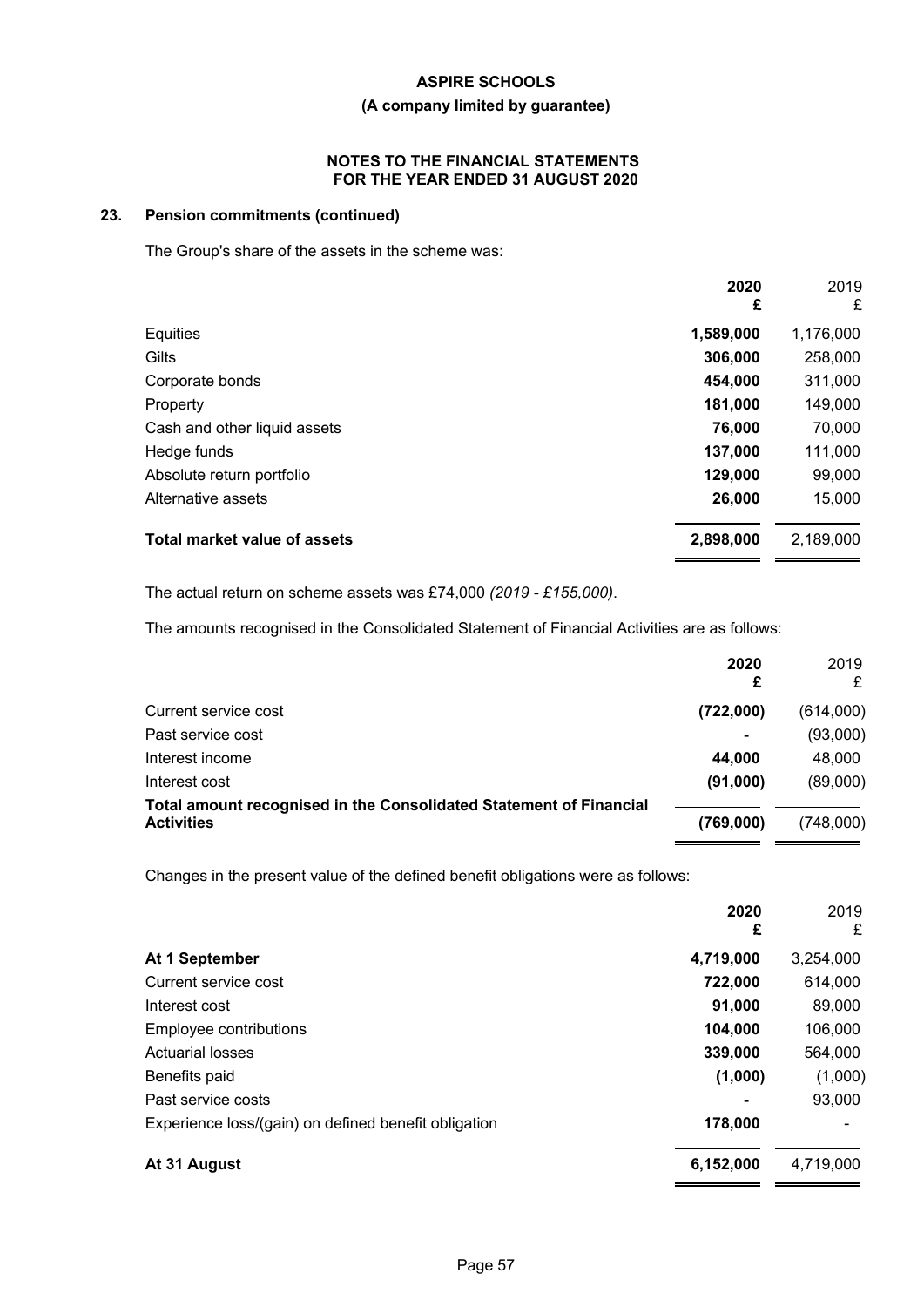### **(A company limited by guarantee)**

#### **NOTES TO THE FINANCIAL STATEMENTS FOR THE YEAR ENDED 31 AUGUST 2020**

# **23. Pension commitments (continued)**

Changes in the fair value of the Group's share of scheme assets were as follows:

| 2020<br>£ | 2019<br>£ |
|-----------|-----------|
| 2,189,000 | 1,577,000 |
| 46,000    | 49,000    |
| 210,000   | 106,000   |
| 352,000   | 353,000   |
| 104,000   | 106,000   |
| (1,000)   | (1,000)   |
| (2,000)   | (1,000)   |
| 2,898,000 | 2,189,000 |
|           |           |

### **24. Operating lease commitments**

At 31 August 2020 the Group and the Academy had commitments to make future minimum lease payments under non-cancellable operating leases as follows:

|                                              | Group<br>2020<br>£ | Group<br>2019<br>£ |
|----------------------------------------------|--------------------|--------------------|
| Not later than 1 year                        | 16,458             | 16,064             |
| Later than 1 year and not later than 5 years | 8,651              | 15,453             |
|                                              | 25,109             | 31,517             |

### **25. Members' liability**

Each member of the charitable company undertakes to contribute to the assets of the company in the event of it being wound up while he/she is a member, or within one year after he/she ceases to be a member, such amount as may be required, not exceeding *£*10 for the debts and liabilities contracted before he/she ceases to be a member.